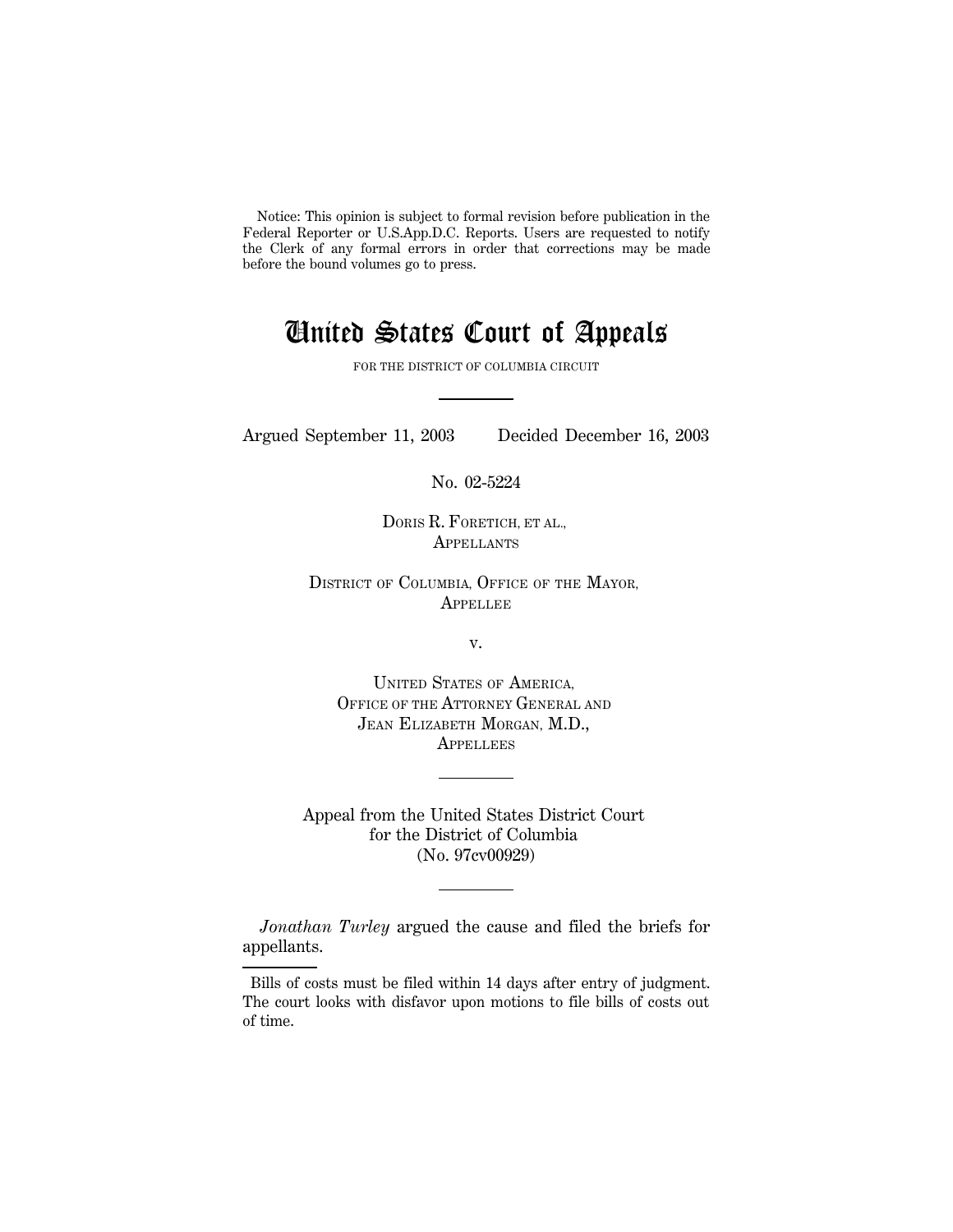*Marina Utgoff Braswell*, Assistant U.S. Attorney, argued the cause for appellees. With her on the brief were *Roscoe C. Howard, Jr.*, U.S. Attorney, *R. Craig Lawrence*, Assistant U.S. Attorney, and *Stuart F. Delery* and *David S. Mendel*. *Stephen H. Sachs* entered an appearance.

Before: EDWARDS, RANDOLPH, and TATEL, *Circuit Judges*.

Opinion for the Court filed by *Circuit Judge* EDWARDS.

Opinion concurring in part and concurring in the judgment filed by *Circuit Judge* TATEL.

EDWARDS, *Circuit Judge*: In this case, appellants, Dr. Eric A. Foretich and his parents, challenge the constitutionality of the Elizabeth Morgan Act (''the Act''), claiming that the Act is a bill of attainder. On the record before us, we find that Congress violated the constitutional prohibition against bills of attainder by singling out Dr. Foretich for legislative punishment. We therefore reverse the judgment of the District Court.

Dr. Foretich and his former wife, Dr. Jean Elizabeth Morgan, have contested visitation and custody rights with respect to their daughter, Hilary, since Hilary's birth in 1982. In 1984, the D.C. Superior Court awarded custody to Dr. Morgan and broad visitation rights to Dr. Foretich. Notwithstanding repeated orders of the Superior Court, Dr. Morgan continually objected to and obstructed Dr. Foretich's rights, claiming that Dr. Foretich and his parents had sexually abused Hilary. Dr. Morgan's accusations of sexual abuse were heard and considered by the Superior Court, but her charges were never credited. Nevertheless, Dr. Morgan persisted in her claims and continued to rebuff Dr. Foretich's efforts to secure visitation rights with his daughter. In her final act of defiance, Dr. Morgan hid Hilary from the court and from the child's guardian *ad litem* and refused to reveal her whereabouts. Dr. Morgan consequently served over two years in jail on civil contempt charges and ultimately fled the country to go into hiding with her daughter.

The Morgan-Foretich custody dispute gained extraordinary notoriety in the media as Dr. Morgan pressed her unproven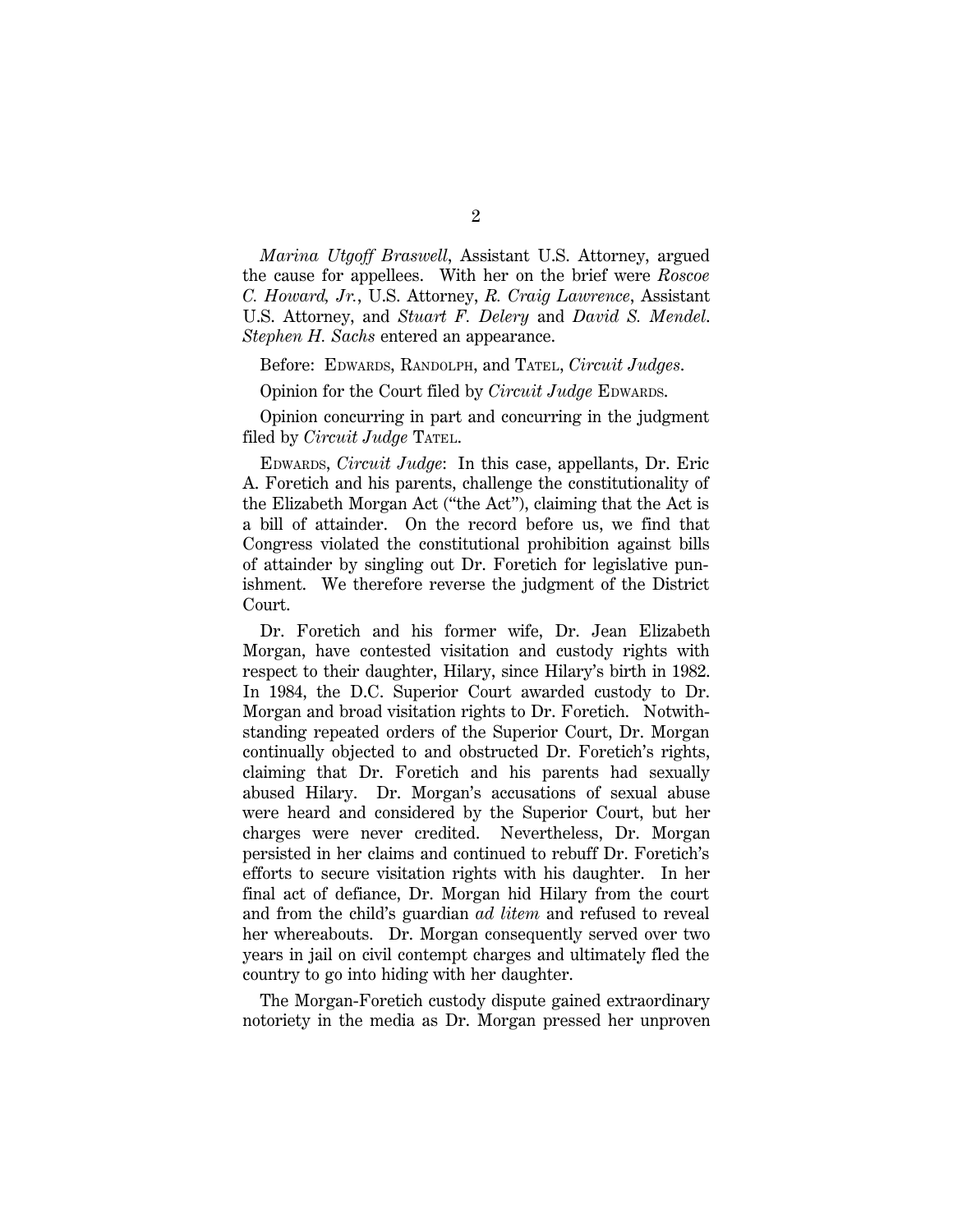charges of sexual abuse against Dr. Foretich and his parents. In September 1996, Congress intervened and passed the Elizabeth Morgan Act. The Act achieved two principal aims. First, Dr. Morgan and her daughter were able to return to the United States without being subject to the outstanding orders of the D.C. Superior Court. Second, even though the Superior Court had never credited Dr. Morgan's allegations of sexual abuse and had deemed Hilary's visitation with her father to be in the child's best interests, the Act made it clear that Dr. Foretich could no longer secure visitation with his daughter without first obtaining Hilary's consent. Dr. Morgan returned to the United States with Hilary shortly after the Act's passage.

The Elizabeth Morgan Act gives a fleeting hint of neutrality, referring to ''any pending case involving custody over a minor child," as if to suggest that the Act is broad in scope. However, the Act then goes on to describe the ''visitation rights of a parent of a minor child in the Superior Court which is described in subsection (b)," and states that, "after *the child* attains 13 years of age, *the party* to the case who is described in subsection (b)(1) may not have custody over, or visitation rights with, *the child* without *the child*'s consent.'' It is clear from the terms of subsection (b) that ''the party'' to whom the Act refers is Dr. Foretich and ''the child'' is his daughter, Hilary. Indeed, the Government concedes that the Act is aimed solely at Dr. Foretich.

On June 19, 1997, while Hilary was still a minor, Dr. Foretich and his parents filed this lawsuit against the United States challenging the Act as an unconstitutional bill of attainder and a violation of due process, separation of powers, and principles of D.C. home rule. Dr. Morgan intervened as a defendant. Five years later, the District Court rejected Dr. Foretich's constitutional claims and granted summary judgment in favor of the United States and Dr. Morgan. *Foretich v. United States*, Civ. Action No. 97-0929 (D.D.C. Jun. 13, 2002) (''*Foretich*''), *reprinted in* Joint Appendix (''J.A.'') 18-30.

We reverse the judgment of the District Court and hold the Elizabeth Morgan Act to be an unconstitutional bill of attain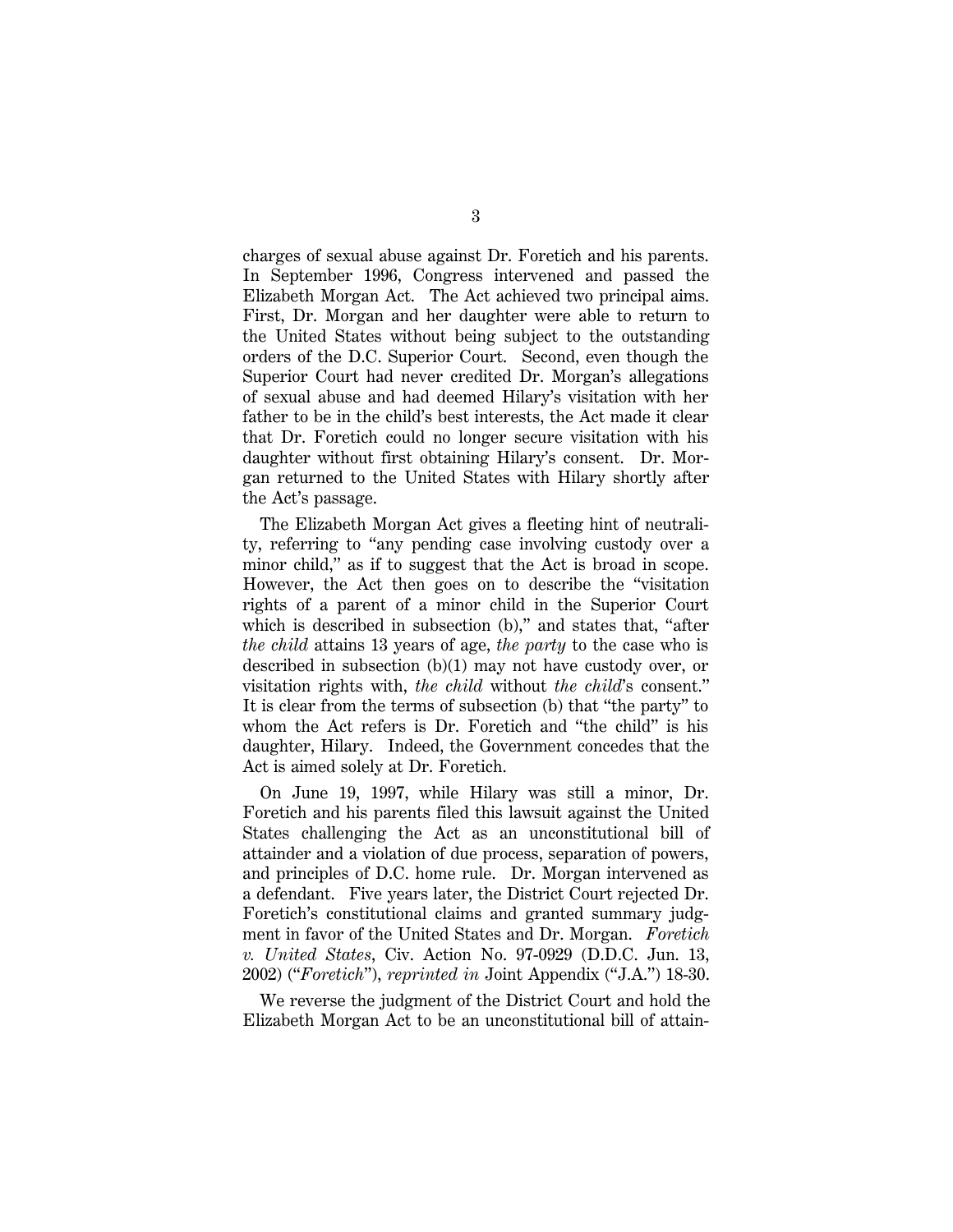der. Despite a feeble attempt at generality, there is no doubt that Congress targeted Dr. Foretich for application of the Act's unique child custody standard. The Government's concession on this point merely confirms what is otherwise clear: Congress singled out Dr. Foretich on the basis of a judgment that he committed criminal acts of child sexual abuse. The Act thus embodies legislative determinations that Dr. Foretich was a danger to his child and that the custody dispute had to be resolved against him in order to protect Hilary from future harm. In making those determinations, Congress both inflicted extraordinary reputational injuries upon Dr. Foretich that support our jurisdiction over this lawsuit and imposed ''punishment'' within the meaning of the Bill of Attainder Clause. We therefore find that Congress violated the constitutional prohibition against bills of attainder by singling out Dr. Foretich for legislative punishment.

## **I. BACKGROUND**

This appeal arises against the backdrop of a bitter and protracted dispute between appellee Dr. Jean Elizabeth Morgan and her former spouse, appellant Dr. Eric A. Foretich, over the custody of their daughter, Hilary A. Foretich. Hilary, who is now known as Ellen Morgan, was born in Washington, D.C., on August 21, 1982. By the time of her birth, Hilary's parents were already separated, and custody proceedings in the District of Columbia Superior Court soon followed. *See Morgan v. Foretich*, Civ. Action No. D-684-83, slip op. at 3 (D.C. Super. Ct. Nov. 8, 1984) (''*1984 Custody Order*''), *reprinted in* J.A. 270. Pending the outcome of the litigation, Dr. Morgan retained custody of Hilary, though Dr. Foretich and his parents spent time with Hilary on several occasions pursuant to court orders. *See 1984 Custody Order*, slip op. at 9-10, J.A. 276-77; Am. Compl. ¶ ¶ 25-27, J.A. 110- 11. Dr. Morgan objected to these visits, and on several occasions in 1984 the Superior Court found it necessary to admonish Dr. Morgan for obstructing Dr. Foretich's visitation with Hilary. *See 1984 Custody Order*, slip op. at 9-10, J.A. 276-77; Am. Compl. ¶ ¶ 28-29, J.A. 111.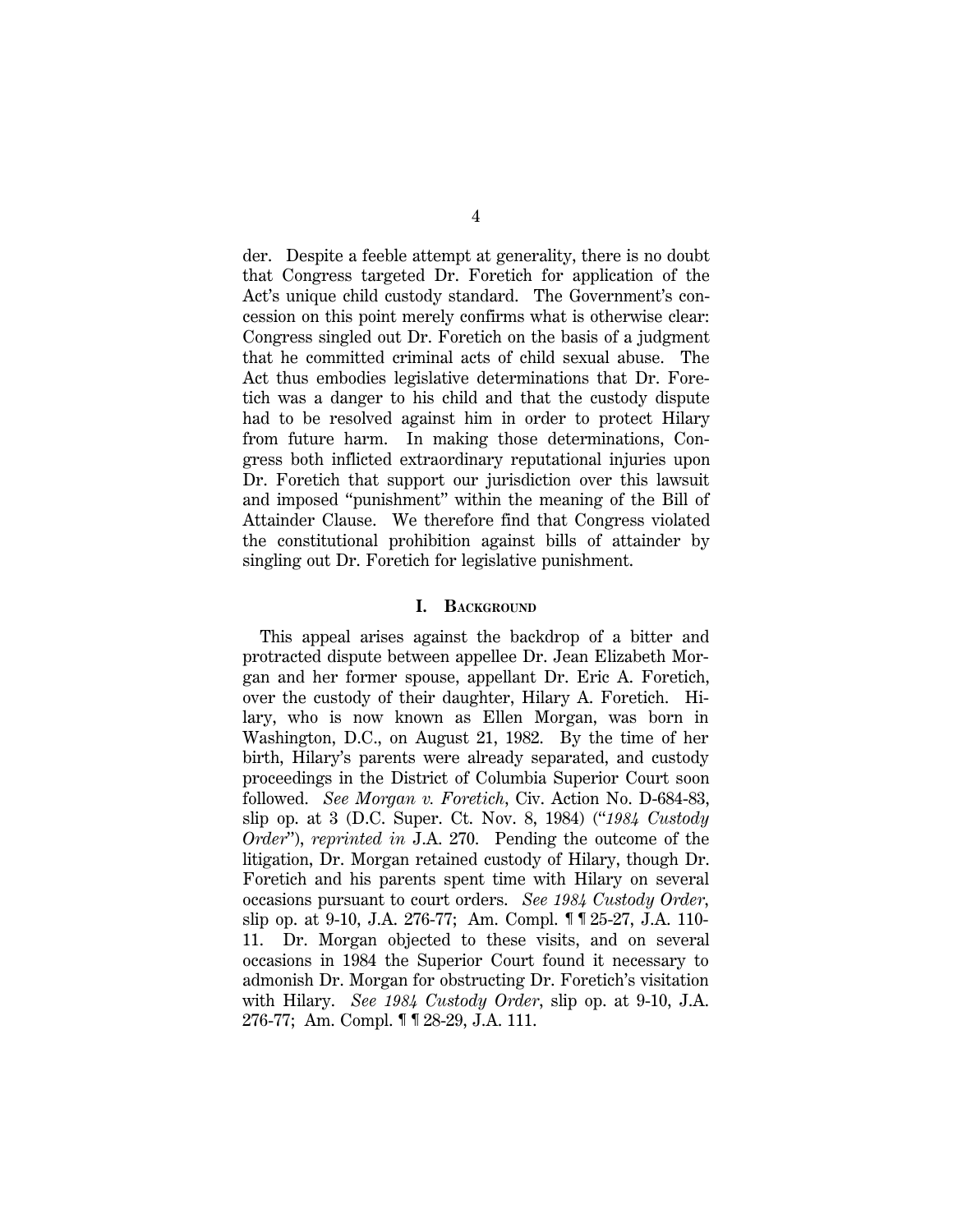On November 8, 1984, the D.C. Superior Court awarded custody of two-year-old Hilary to Dr. Morgan, but permitted broad visitation for Dr. Foretich. *1984 Custody Order*, slip op. at 24-26, J.A. 291-93. The court found that Dr. Foretich had ''built a fine home life'' for Hilary and that he and his parents, who had moved in with Dr. Foretich, demonstrated an impressive love and concern for the child. *Id*. at 9, J.A. 276. Similarly, the court found that Dr. Morgan had ''revealed a truly deep and abiding attachment to and love for her child," *id.* at 5, J.A. 272, and provided a "stable and nurturing'' home for Hilary, *id.* at 6, J.A. 273. Dr. Morgan's only failure to act in Hilary's best interest, the court found, was her ''intolerant attitude towards visitation and her unwillingness to allow the father any significant role in bringing up this child.'' *Id.* at 9, J.A. 276. In light of these findings, the court imposed its own schedule of unsupervised visitation for Dr. Foretich. *Id.* at 25-26, J.A. 292-93.

The first allegations of sexual abuse in this case arose just months after the Superior Court issued its custody and visitation order. *See Foretich*, slip op. at 1 n.1, J.A. 18; Am. Compl. ¶ 17, J.A. 106. Dr. Morgan first raised her accusations in January 1985 with a doctor at Children's Hospital in the District of Columbia and later raised them in legal proceedings before the D.C. Superior Court and the U.S. District Court for the Eastern District of Virginia. *See* Am. Compl. ¶ ¶ 18, 32, J.A. 106, 112. According to Dr. Morgan, Dr. Foretich and his parents repeatedly subjected Hilary to acts of sexual abuse of a most disturbing nature. *See* Am. Compl. ¶ 18, J.A. 106-08; Pls.' Mot. Summ. J. Ex. C , *reprinted in* J.A. 216-19. The allegations were graphic and shocking and described behavior that, if true, would subject the Foretichs to criminal liability under both D.C. and federal law. *See* D.C. CODE § 22-3008 (2001); 18 U.S.C. §§ 2241-2248 (2000). Despite the Foretichs' strenuous denials, Dr. Morgan continued to press her claim that her daughter was the victim of horrific acts of abuse. Acting on her own beliefs, Dr. Morgan refused to produce Hilary for scheduled visits with Dr. Foretich and embarked instead on what proved to be a prolonged battle against both the Foretichs and the D.C.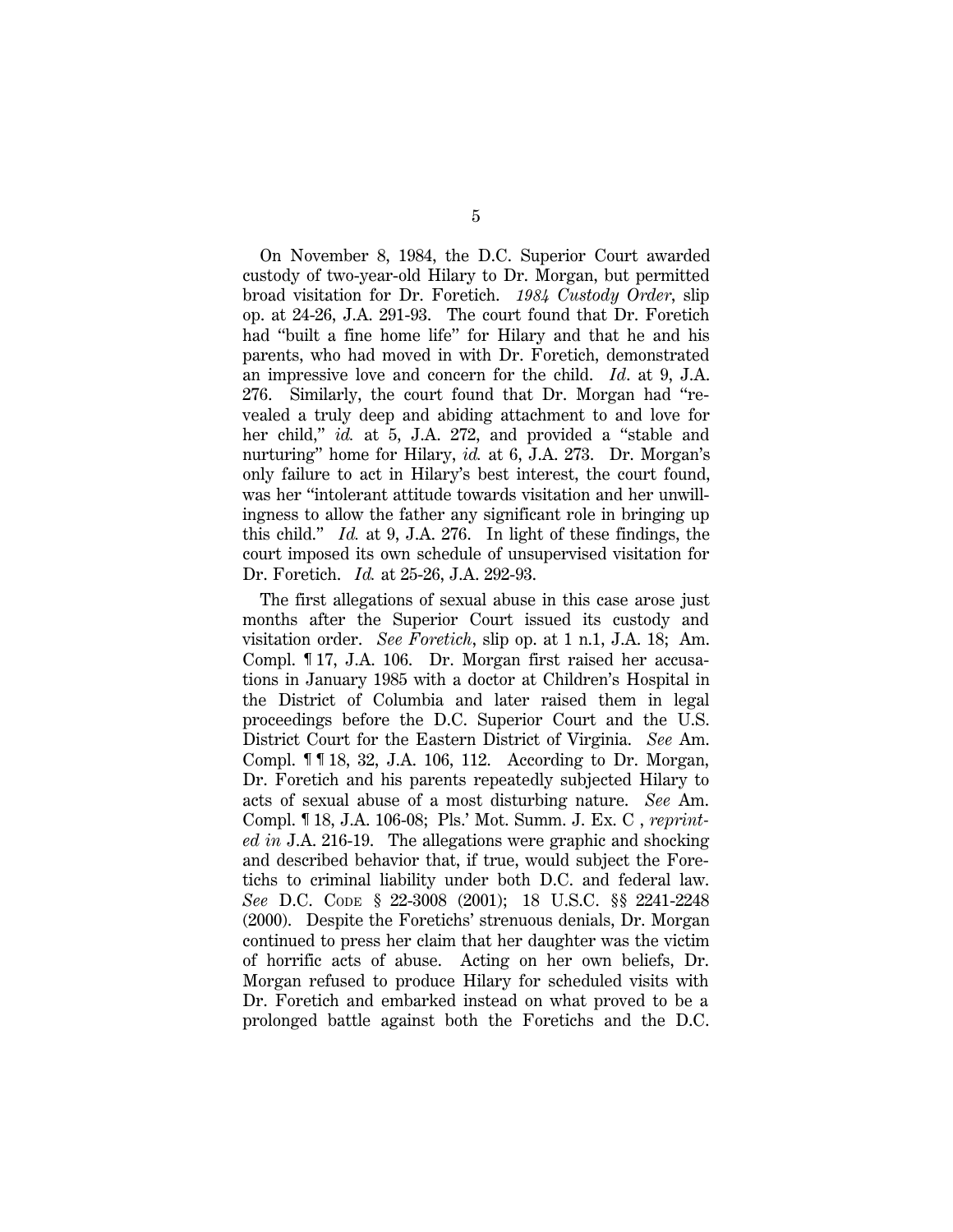Superior Court to block all contact between Hilary and her father.

From 1985 to 1987, the D.C. Superior Court issued several orders reinforcing its initial ruling that Dr. Foretich was entitled to visitation with Hilary. *See Morgan v. Foretich*, Civ. Action No. D-684-83 (D.C. Super. Ct. Aug. 19, 1987), *reprinted in* J.A. 239-44; *Morgan v. Foretich*, Civ. Action No. D-684-83 (D.C. Super. Ct. Aug. 15, 1986), *reprinted in* J.A. 221-34; *Morgan v. Foretich*, Civ. Action No. D-684-83 (D.C. Super. Ct. Dec. 27, 1985), *reprinted in* J.A. 246-52. Dr. Morgan remained intransigent. Although Dr. Foretich did have some contact with Hilary under the supervision of a court-appointed guardian *ad litem*, Dr. Morgan generally refused to cooperate with the court's visitation orders. The Superior Court consequently held Dr. Morgan in contempt of court on at least three occasions. *See Foretich*, slip op. at 2, J.A. 19.

Throughout this period, Dr. Morgan continued to charge Dr. Foretich and his parents with sexual abuse. However, none of her allegations ever resulted in any judicial finding of wrongdoing by the Foretichs. *See Foretich*, slip op. at 13 n.5, J.A. 30. Rather, the Superior Court repeatedly found Dr. Morgan unable to prove her charges. In November 1985, after a four-day hearing, the Superior Court determined that Dr. Morgan's allegations of sexual abuse were not proven and, therefore, did not warrant termination of Dr. Foretich's visitation rights. Am. Compl. ¶ 32, J.A. 112. One month later, the Superior Court reiterated that the results of medical evaluations of Hilary were "at most ... inconclusive." *Morgan v. Foretich*, Civ. Action No. D-684-83, slip op. at 2 (D.C. Super. Ct. Dec. 27, 1985), *reprinted in* J.A. 247. In August 1986, the Superior Court again reaffirmed Dr. Foretich's visitation rights, finding that Dr. Morgan had ''failed to show by a preponderance of the evidence that [Dr. Foretich] in any way sexually abused Hilary.'' *Morgan v. Foretich*, Civ. Action No. D-684-83, slip op. at 10 (D.C. Super. Ct. Aug. 15, 1986), *reprinted in* J.A. 226. One year later, in a similar judgment, the Superior Court once again declined to credit Dr. Morgan's charges of sexual abuse. *Morgan v. Foretich*,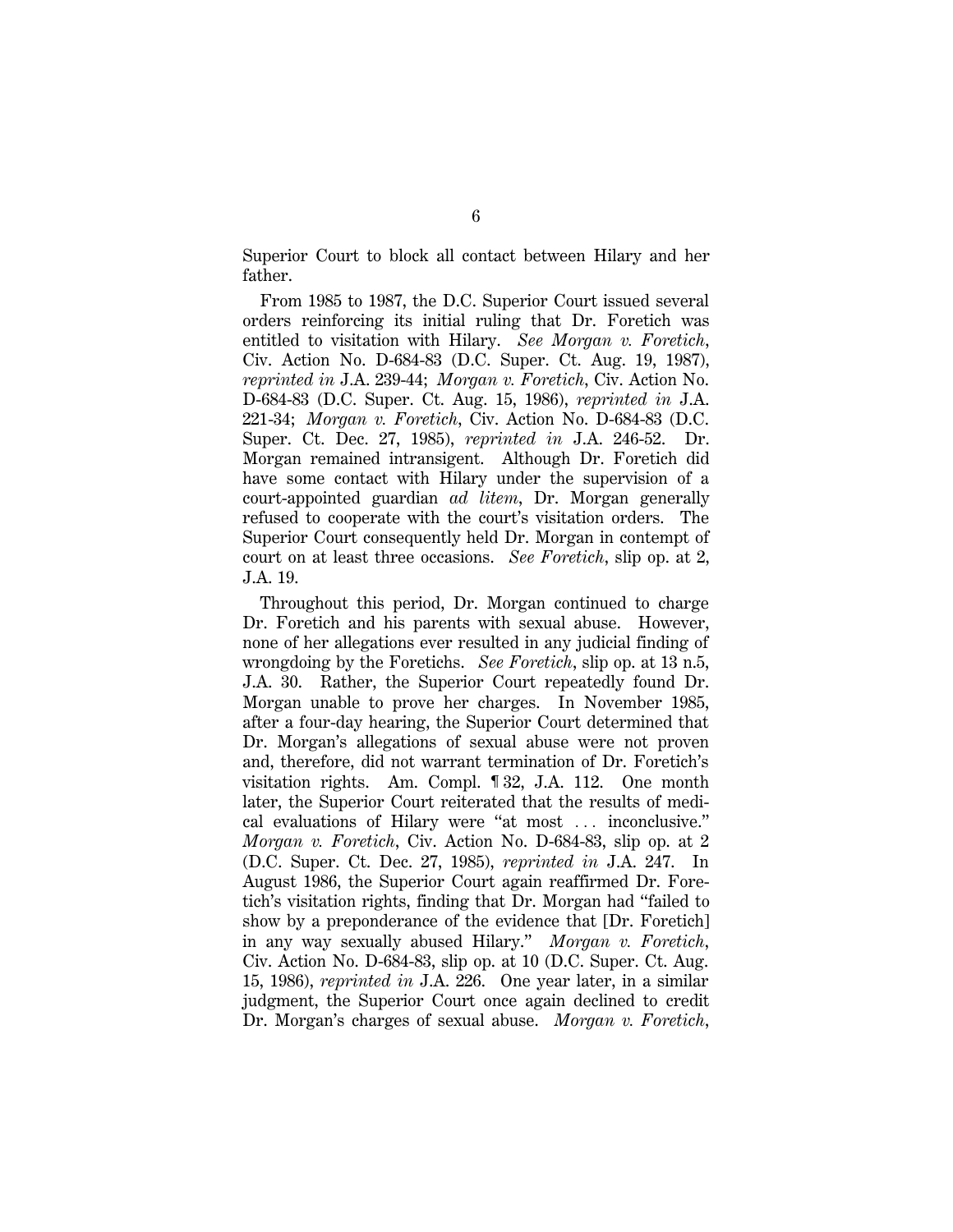Civ. Action No. D-684-83, slip op. at 3 (D.C. Super. Ct. Aug. 18, 1987), *reprinted in* J.A. 306.

In a related case, a jury in federal district court in Virginia rejected Dr. Morgan's claims of sexual abuse. *See Morgan v. Foretich*, 846 F.2d 941, 942 (4th Cir. 1988). Following an appeal to the U.S. Court of Appeals for the Fourth Circuit, the case was remanded to the district court because of the trial court's erroneous exclusion of certain evidence that had been offered by Dr. Morgan. *Id*. On remand, however, the case was dismissed after Dr. Morgan refused to comply with a discovery order. Am. Compl. ¶ 51, J.A. 118-19. In dismissing the case, the trial judge admonished Dr. Morgan for her ''willful defiance'' and ''flagrant disregard'' of court orders. *Id*. ¶ 51, J.A. 119.

There is no evidence that the Foretichs were ever the subjects of any criminal indictment or arrest warrant in connection with Dr. Morgan's allegations. Am. Compl. ¶ 22, J.A. 109-10. In its August 1987 order, the D.C. Superior Court succinctly captured the unfortunate state of affairs in the case:

If [Dr. Morgan's] allegations of sexual abuse by [Dr. Foretich] of the minor child are true, then [Dr. Foretich] is a psychologically deranged child sex abuser. On the other hand, if [Dr. Foretich] is correct in his allegations that the child has been programmed by [Dr. Morgan] and that the allegations of sexual abuse are fabricated, then [Dr. Morgan] is a psychologically deranged and vindictive mother.

*Morgan v. Foretich*, Civ. Action No. D-684-83, slip op. at 2 (D.C. Super. Ct. Aug. 18, 1987), *reprinted in* J.A. 305.

Notwithstanding her failure to persuade any court of the truth of her allegations, Dr. Morgan stood fast. After two brief periods of incarceration in the D.C. Jail on charges of civil contempt, Dr. Morgan was ordered to jail a third time in August 1987 for her failure to produce Hilary for visitation or to reveal the child's whereabouts. *Morgan v. Foretich*, Civ.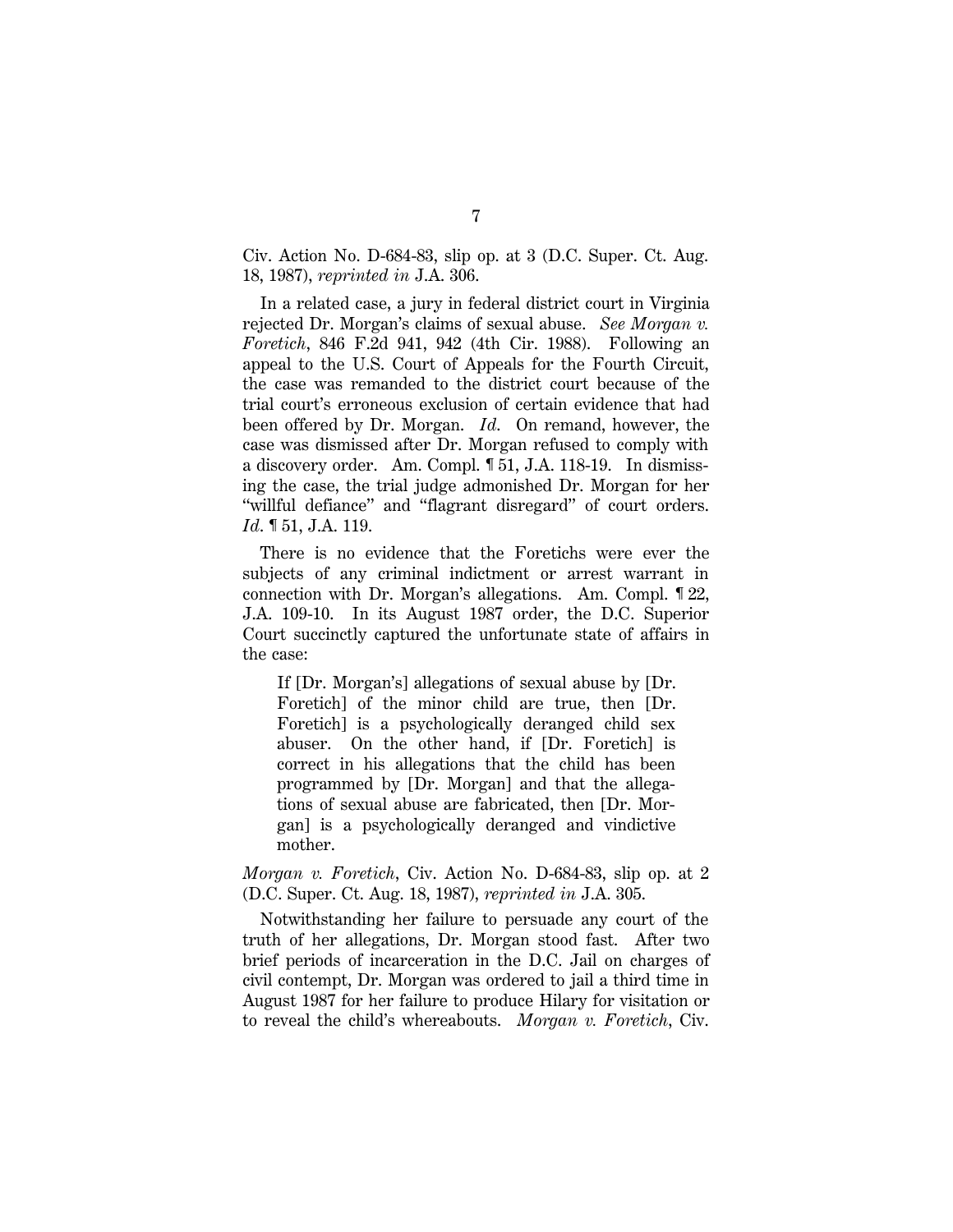Action No. D-684-83, slip op. at 2-3 (D.C. Super. Ct. Aug. 28, 1987) (''*Final Order*''), *reprinted in* J.A. 310-12. It later came to light that Dr. Morgan had sent five-year-old Hilary abroad with Dr. Morgan's parents, who ultimately took up residence in New Zealand with their granddaughter. *Foretich*, slip op. at 2, J.A. 19. Dr. Morgan remained incarcerated for 25 months. *Id.*

In the meantime, the Morgan-Foretich custody dispute had attracted extraordinary publicity. Dr. Morgan's resolve to keep Hilary from her father garnered the support of Congressman Frank Wolf. In April 1989, Congressman Wolf sponsored a bill that became the District of Columbia Civil Contempt Imprisonment Limitation Act of 1989. Pub. L. No. 101-97, 103 Stat. 633. Within days of the law's enactment in September 1989, Dr. Morgan was released from jail pursuant to this statute. In March 1990, Dr. Morgan secured the release of her passport from the D.C. Superior Court and joined her daughter in New Zealand. While there, Dr. Morgan successfully petitioned the New Zealand Family Court for sole custody of Hilary. *See Foretich*, slip op. at 2-3, J.A. 19-20.

In 1995, after spending five years in New Zealand, Dr. Morgan sought to return to the United States with her daughter. The August 1987 order of the Superior Court – mandating visitation for Dr. Foretich with Hilary – remained outstanding, however. That order required any law enforcement officer to take Hilary into custody and bring her to the Social Services Division of the Superior Court ''to be placed in accordance with further order of the court.'' *Final Order*, slip op. at 3, J.A. 312. Dr. Morgan accordingly feared that returning to the United States would mean turning Hilary over to the Superior Court and, ultimately, to Dr. Foretich. Dr. Morgan's supporters in Congress intervened once more on her behalf. The Elizabeth Morgan Act was the product of that intervention.

Passed on September 30, 1996, as a legislative rider to the 1997 Department of Transportation Appropriations Act, the Elizabeth Morgan Act amended Title 11 of the D.C. Code to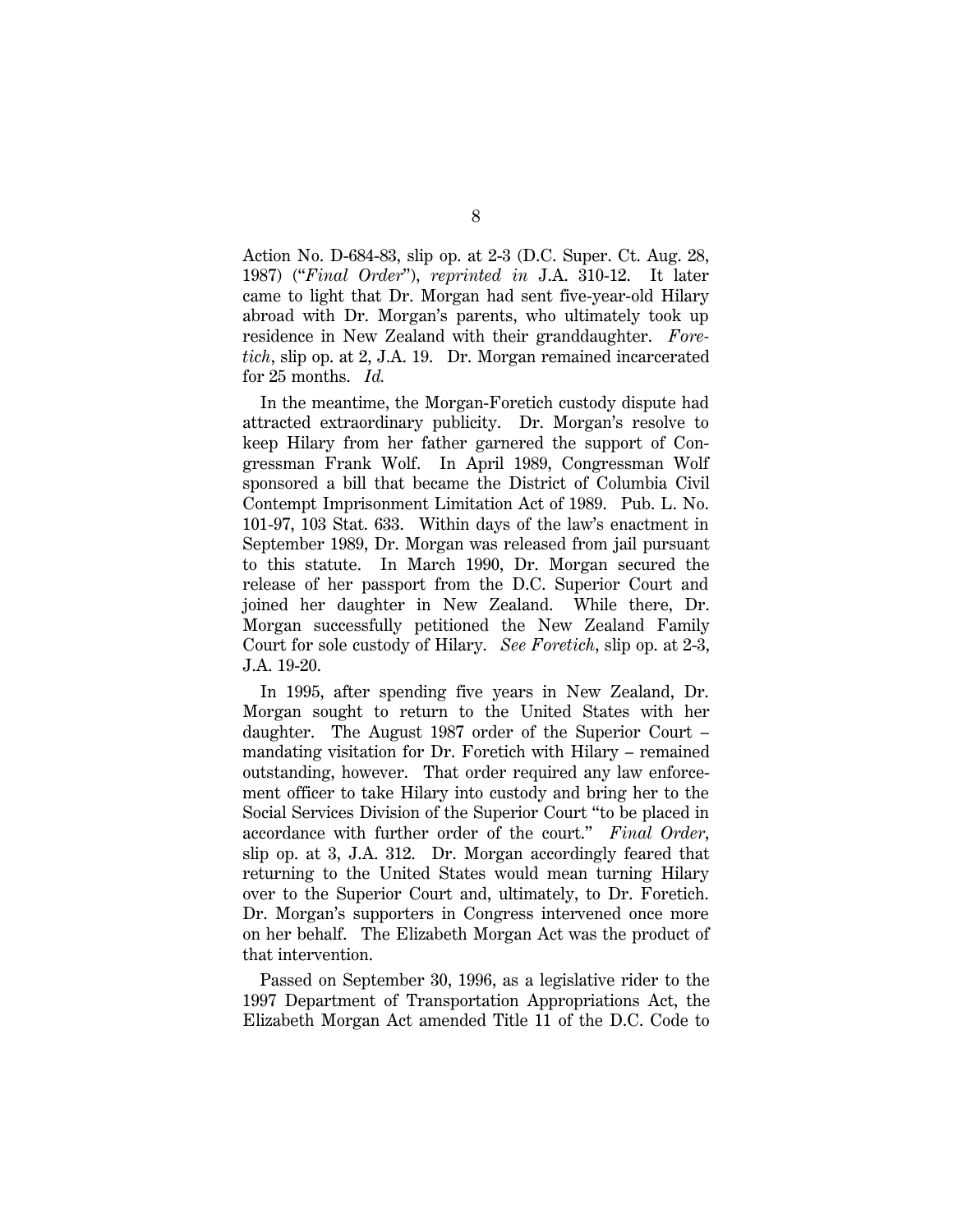restrict the authority of the D.C. Superior Court. The Act provides:

(a) In any pending case involving custody over a minor child or the visitation rights of a parent of a minor child in the Superior Court which is described in subsection (b) –

(1) at anytime after the child attains 13 years of age, the party to the case who is described in subsection (b)(1) may not have custody over, or visitation rights with, the child without the child's consent; and

(2) if any person had actual or legal custody over the child or offered safe refuge to the child while the case (or other actions relating to the case) was pending, the court may not deprive the person of custody or visitation rights over the child or otherwise impose sanctions on the person on the grounds that the person had such custody or offered such refuge.

(b) A case described in this subsection is a case in which –

(1) the child asserts that a party to the case has been sexually abusive with the child;

(2) the child has resided outside of the United States for not less than 24 consecutive months;

(3) any of the parties to the case has denied custody or visitation to another party in violation of an order of the court for not less than 24 consecutive months; and

(4) any of the parties to the case has lived outside of the District of Columbia during such period of denial of custody or visitation.

Department of Transportation and Related Agencies Appropriations Act of 1997, Pub. L. No. 104-205, § 350, 110 Stat. 2951, 2979 (1996) (codified at D.C. CODE § 11-925 (2001)). The Act undisputedly prohibits the Superior Court from awarding or enforcing custody or visitation rights to Dr.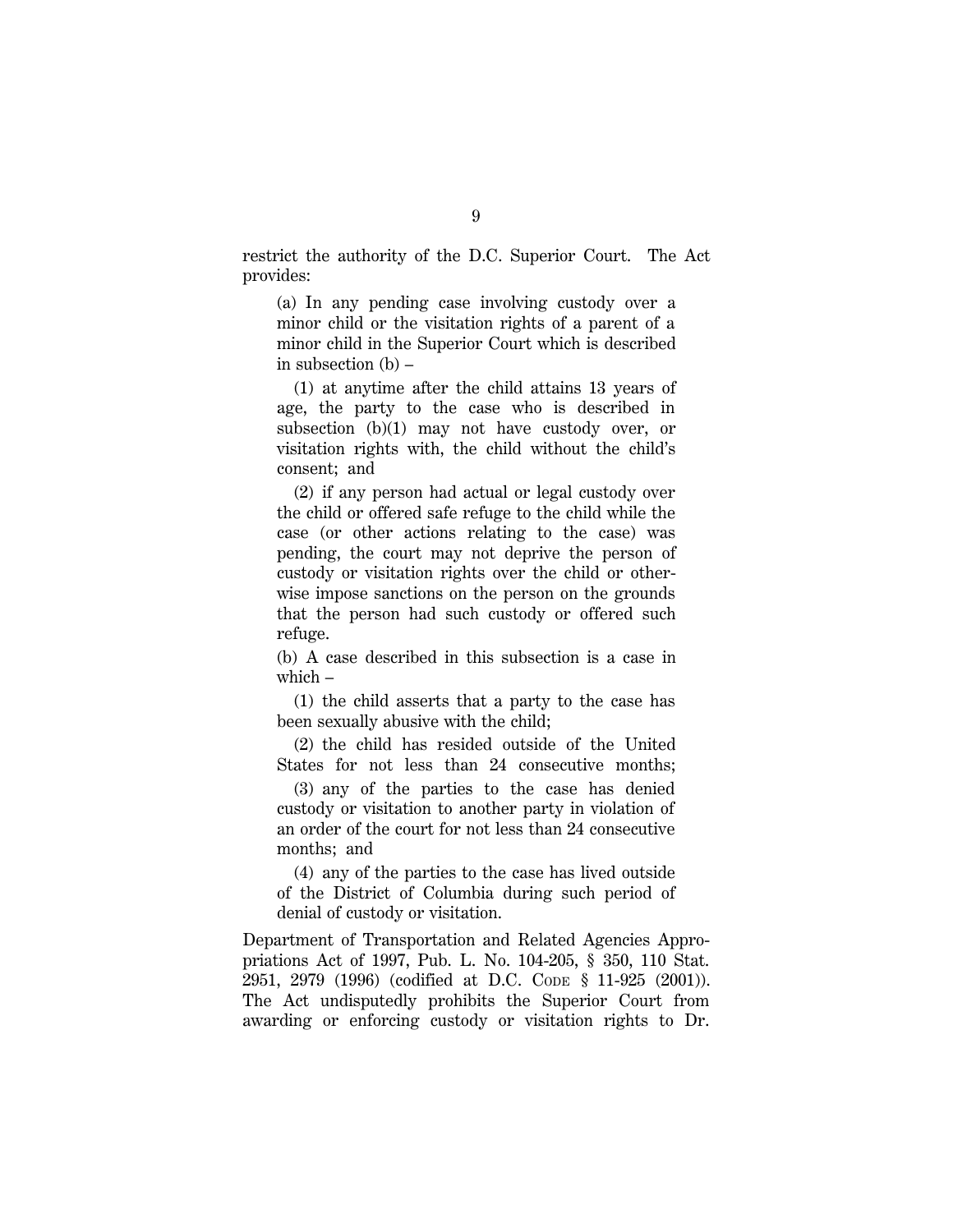Foretich without Hilary's consent and prevents the Superior Court from sanctioning Dr. Morgan on the basis of her previous custody of Hilary.

Members of Congress considered the proposed legislation in a subcommittee hearing in August 1995. *See H.R. 1855, To Amend Title 11, District of Columbia Code, To Restrict the Authority of the Superior Court Over Certain Pending Cases Involving Child Custody and Visitation Rights: Hearing Before the Subcomm. on the District of Columbia of the House Comm. on Gov't Reform & Oversight*, 104th Cong. (1995) (''*Hearing*''), *reprinted in* J.A. 34-96. According to the chairman of the subcommittee, the proposed bill would ''permit Ellen Morgan to be and to feel free to return to the United States with no cloud of legal intervention over her head," and "reflect [ed] the common sense basic principle that the law ought not to compel one who has reached the age of reason into being forced to be unsupervised with someone whom that person asserts has been sexually abusive.'' *Hearing* at 2, J.A. 38 (statement of Rep. Davis). Although members of the subcommittee disclaimed retrying the case, the clear focus of the hearing was on the Morgan-Foretich custody dispute, and discussion during the hearing emphasized the need to vacate the orders of the D.C. Superior Court so that Dr. Morgan and Hilary would be free to return to the United States. *See Hearing* at 2-11, J.A. 38-42. Members also spoke of the need to ''correct an injustice'' and to protect Hilary's best interests by facilitating her ''safe return'' to the United States. *See id*.

The subcommittee heard testimony from Dr. Foretich, as well as from Dr. Morgan's mother and brother. Dr. Morgan and Hilary each submitted written statements expressing their desire to return to the United States without Hilary being forced to see her father. During Dr. Foretich's testimony, members of the subcommittee repeatedly attempted to broker a deal with him: If he would give up his parental rights and voluntarily seek vacatur of the Superior Court visitation orders, the subcommittee would withdraw the proposed legislation. *See Hearing* at 59-61, 65-67, 84, J.A. 66-67, 69-70, 79. No agreement could be reached, however, because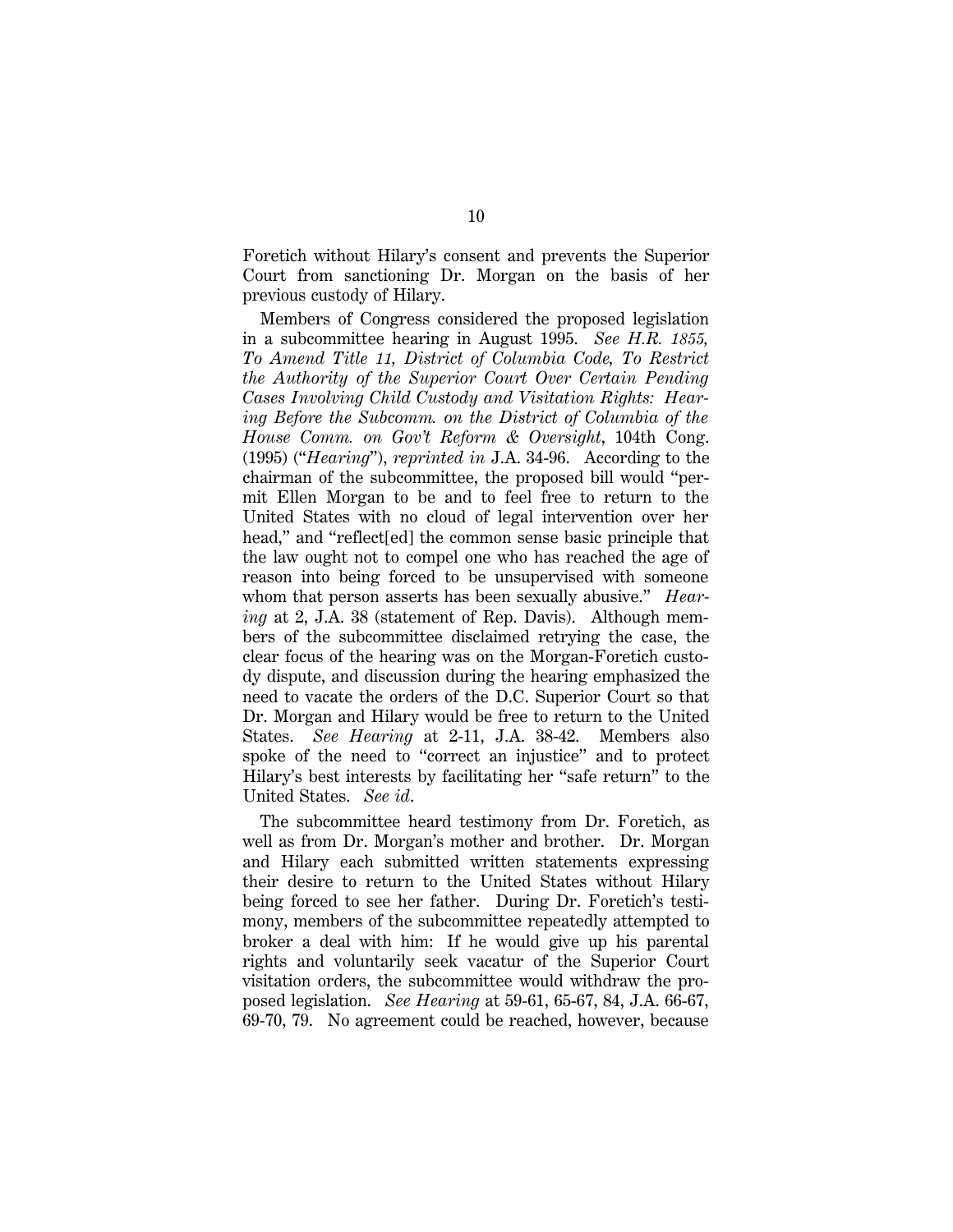Dr. Foretich was unwilling to relinquish all of his parental rights.

Having failed to negotiate a deal with Dr. Foretich, Congress passed the Elizabeth Morgan Act on September 30, 1996. The Act was signed into law on October 2, 1996. Dr. Morgan successfully petitioned the New Zealand Family Court for permission to leave the country and, in May 1997, she returned to the United States with Hilary, who was by this time 14 years old. Dr. Foretich informed the Superior Court of their return and indicated his intent to seek enforcement of that court's prior orders. To that end, Dr. Foretich filed a motion in Superior Court in June 1997 to compel Dr. Morgan to disclose Hilary's location and to reappoint a guardian *ad litem*. Dr. Morgan opposed the motion on the grounds that the D.C. Superior Court lacked jurisdiction over the matter, in part because of the Elizabeth Morgan Act. *See* Am. Compl. **11**98-100, J.A. 137-38. No subsequent activity in the Superior Court appears on the record before us.

Dr. Foretich and his parents filed this suit on June 19, 1997, against the United States and the District of Columbia, seeking declaratory and injunctive relief. Dr. Foretich challenged the Elizabeth Morgan Act as an unconstitutional bill of attainder, a violation of his substantive and procedural due process rights, and a violation of separation of powers and D.C. home rule. Am. Compl. ¶ ¶ 109-34, J.A. 141-49. While Dr. Foretich's parents also participated as plaintiffs in the action before the District Court, the claims before us principally focus on injuries suffered by Dr. Foretich, so we will focus our discussion accordingly.

In addition to the negation of favorable Superior Court orders awarding visitation as well as costs and fees, Dr. Foretich alleged extraordinary injuries to his reputation resulting from the passage of the Act. Dr. Foretich elaborated on these injuries in an August 1997 affidavit in opposition to the United States' motion to dismiss. *See* Pl.'s Mem. Opp'n Def.'s Mot. Dismiss Ex. A. (''Foretich Aff.''). Dr. Foretich described the subcommittee hearing on the Act as a ''nightmare'' and ''the most humiliating experience of [his] life.'' *Id*.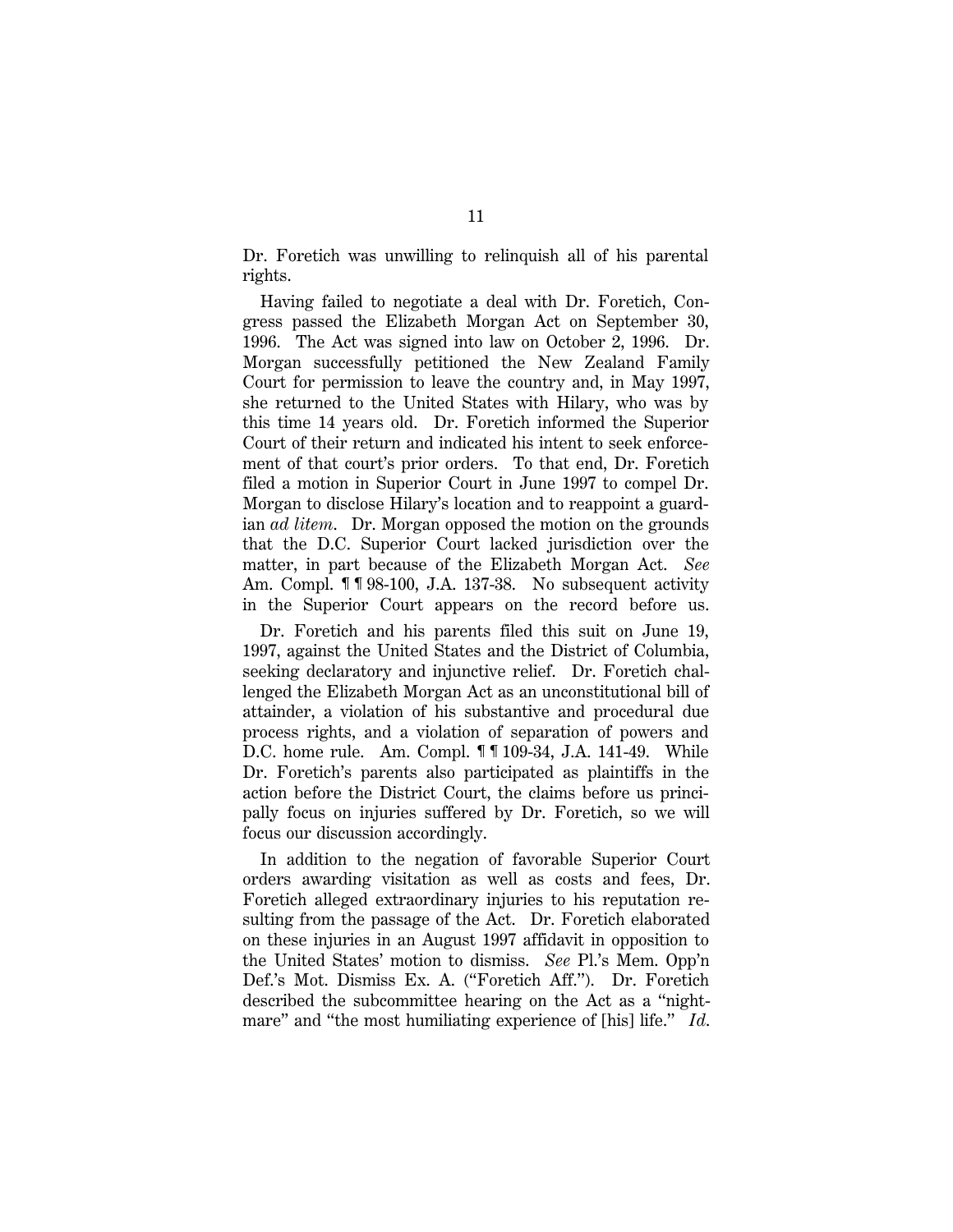¶ ¶ 5, 12. He stated that after passage of the Act he was continually harassed by the media and reminded by strangers that Congress considered him a danger to his daughter. *Id.* ¶ ¶ 18, 21. Dr. Foretich's neighbors also learned of the Act in a constituency mailing from Congressman Wolf. *Id.* ¶ 16.

The Act also damaged Dr. Foretich's professional reputation. Once a prominent oral surgeon, Dr. Foretich's business suffered a 30% decline following adoption of the Act. *Id.* ¶ 17. Forced to seek employment outside of northern Virginia, he was denied a position at a North Carolina university in part because of the Act. *Id.* **1121-22**. He further stated that he was asked to resign his position as Regent of the American College of Oral and Maxillofacial Surgeons on the grounds that ''it would not be appropriate for an officer to serve after Congress had taken action finding that I had abused my daughter.'' *Id.* ¶ 23.

On October 1, 1997, the District Court granted Dr. Morgan's motion to intervene as a defendant. The District of Columbia subsequently realigned itself as a plaintiff in the case. All parties moved for summary judgment in August 1998. On June 13, 2002, the District Court denied the plaintiffs' motion and granted summary judgment to the United States and Dr. Morgan, rejecting each of Dr. Foretich's constitutional challenges. On July 10, 2002, Dr. Foretich filed a notice of appeal.

Dr. Morgan moved to dismiss the Foretichs' appeal as moot on the grounds that Hilary turned 18 in August 2000 and that the Superior Court therefore no longer has child custody jurisdiction over her. We ordered the parties to address the jurisdictional issue, in addition to the merits of the Foretichs' constitutional challenges.

#### **II. ANALYSIS**

We review the District Court's grant of summary judgment *de novo*. *Levitan v. Ashcroft*, 281 F.3d 1313, 1317 (D.C. Cir. 2002) (citing *Summers v. Dep't of Justice*, 140 F.3d 1077, 1078 (D.C. Cir. 1998)). Applying this standard, we hold that the Elizabeth Morgan Act is an unconstitutional bill of attainder.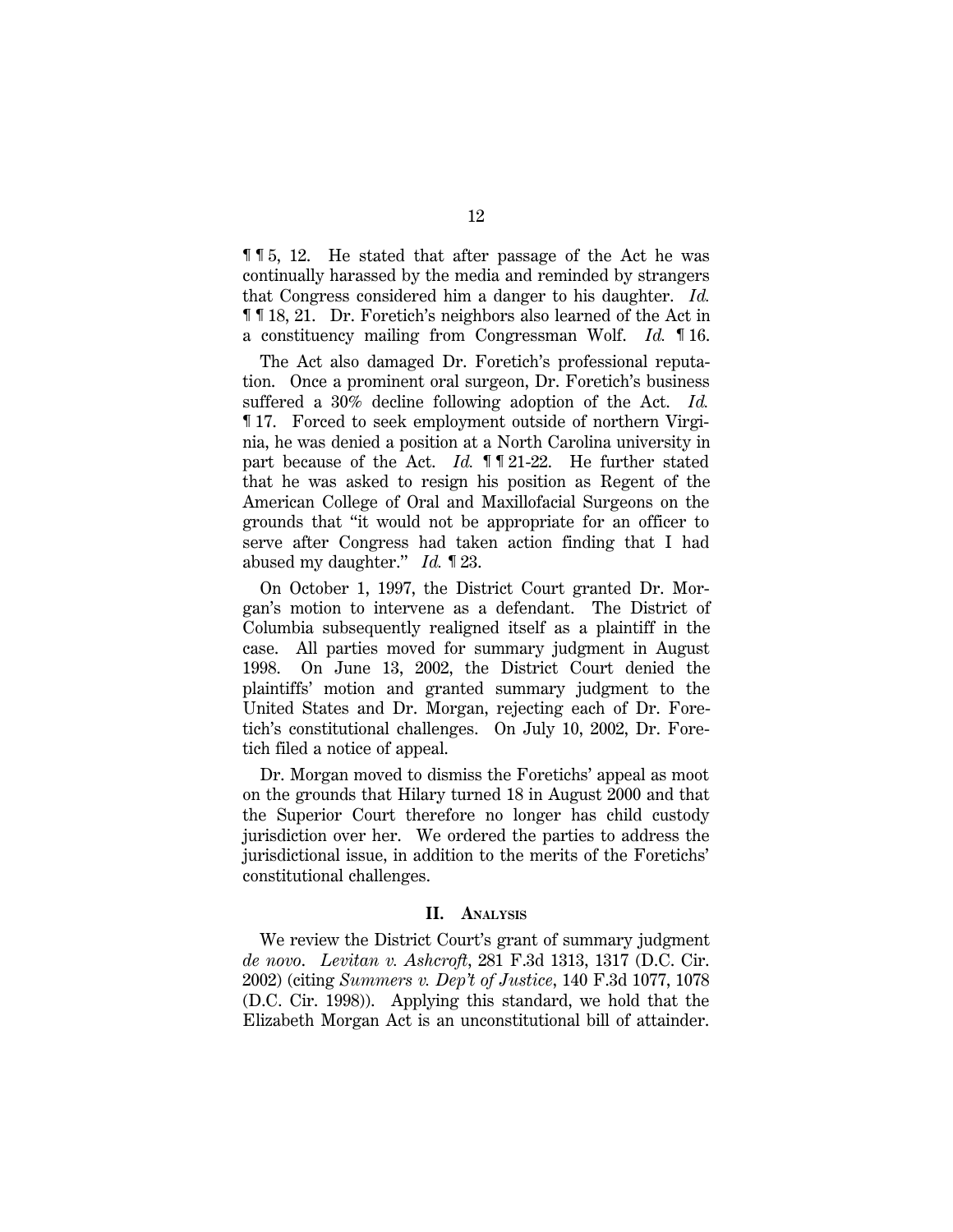In light of this conclusion, we need not address appellants' other constitutional claims. Before deciding the merits, however, we assured ourselves of our jurisdiction over this appeal under Article III. We will first discuss the jurisdictional issue, then address the merits of the bill of attainder claim.

## **A. Jurisdiction**

Hilary Foretich turned 18 years old on August 21, 2000. For this reason, and because the child custody jurisdiction of the D.C. Superior Court extends only to minor children, appellees contend that Dr. Foretich's claim is moot insofar as it challenges the Act's negation of his visitation rights. We agree.

Appellees further contend that the Foretichs cannot maintain Article III standing with respect to any of their other alleged injuries, including harm to Dr. Foretich's personal and professional reputation. We reject this contention. Dr. Foretich's reputational injuries are sufficiently concrete and amenable to redress by a declaratory judgment in his favor as to satisfy the requirements of Article III standing. As the Supreme Court has made clear, the fact that one aspect of a lawsuit becomes moot does not automatically deprive a court of jurisdiction over remaining, live aspects of the case. *See, e.g., Super Tire Eng'g Co. v. McCorkle*, 416 U.S. 115, 121-22 (1974).

Article III of the Constitution limits our jurisdiction to ''actual, ongoing controversies.'' *Honig v. Doe*, 484 U.S. 305, 317 (1988). This limitation gives rise to the doctrines of standing and mootness. To satisfy Article III's standing requirements, a plaintiff must show that, at the time the suit is filed,

(1) [he] has suffered an ''injury in fact'' that is (a) concrete and particularized and (b) actual or imminent, not conjectural or hypothetical; (2) the injury is fairly traceable to the challenged action of the defendant; and (3) it is likely, as opposed to merely speculative, that the injury will be redressed by a favorable decision.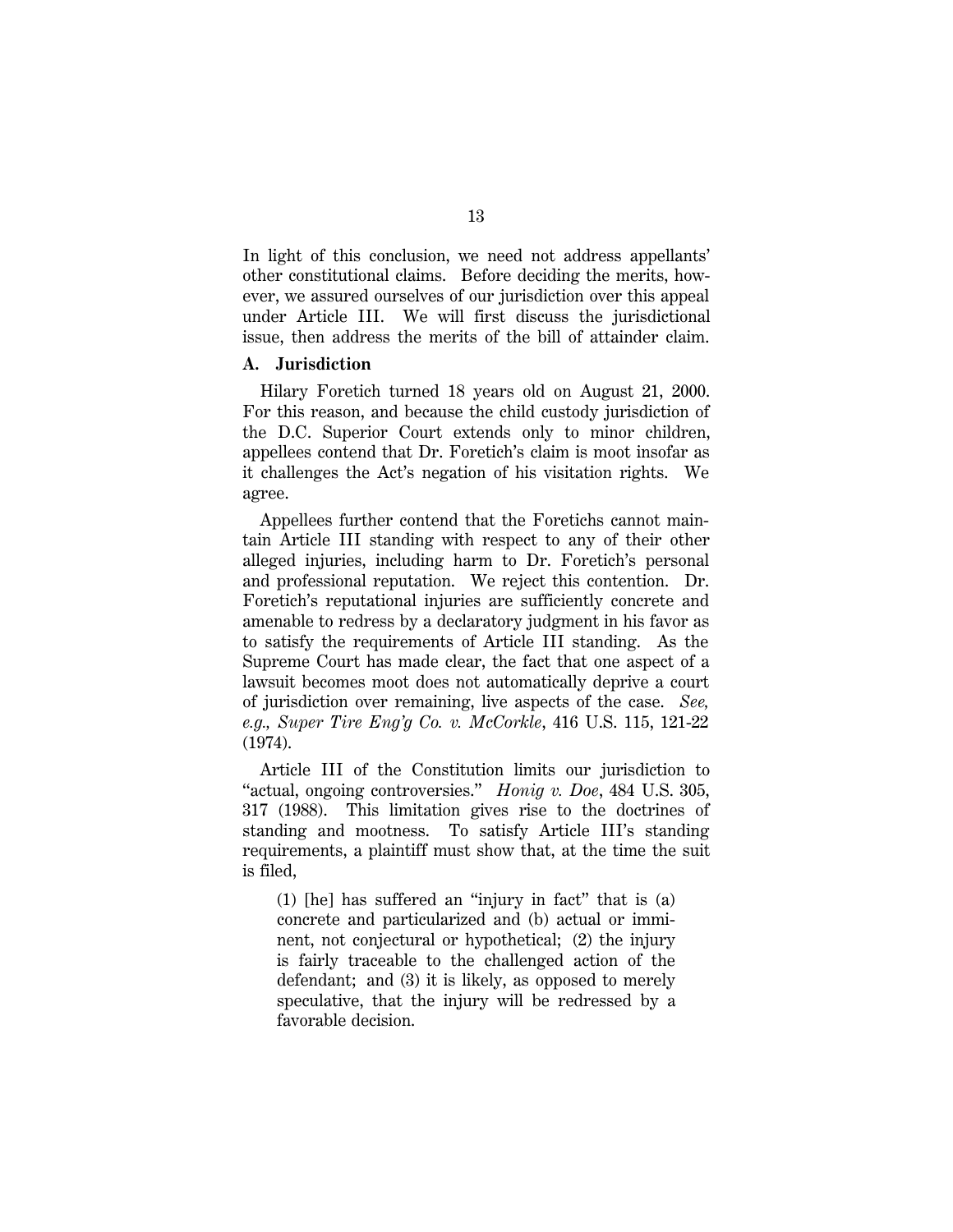*Friends of the Earth, Inc. v. Laidlaw Envtl. Servs. (TOC), Inc.*, 528 U.S. 167, 180-81 (2000) (citing *Lujan v. Defenders of Wildlife*, 504 U.S. 555, 560-61 (1992)). A plaintiff must maintain standing throughout the course of litigation. ''If events outrun the controversy such that the court can grant no meaningful relief, the case must be dismissed as moot.'' *McBryde v. Comm. to Review*, 264 F.3d 52, 55 (D.C. Cir. 2001), *cert. denied*, 537 U.S. 821 (2002).

Dr. Foretich alleges three principal injuries. First, he argues that the Elizabeth Morgan Act extinguishes visitation rights he previously enjoyed under the orders of the D.C. Superior Court and restricts his ability to seek future custody or visitation orders. This injury is premised on the requirement in subsection  $(a)(1)$  of the Act that Hilary give her consent before Dr. Foretich may have any visitation with her. Normally, under the ''best interest'' standard that generally applies in the District of Columbia, a judge considers the child's wishes as one factor in determining custody and visitation disputes, but the child's consent is not determinative. *See* D.C. CODE § 16-914(a)(3)(A) (2001). Dr. Foretich's visitation rights were thus changed by the Act in a way that adversely affected him as a parent, causing him to carry a burden that is not shouldered by other parents in the District of Columbia.

As appellees correctly contend, Dr. Foretich's challenge to this alleged injury is moot. The D.C. Superior Court's child custody jurisdiction extends only to minor children. *Creamer v. Creamer*, 482 A.2d 346, 350 (D.C. 1984); *see also* D.C. CODE § 46-101 (2001). Because Hilary Foretich reached the age of majority in August 2000, the Superior Court can no longer award any custody or visitation rights relating to her. Even in the absence of the Elizabeth Morgan Act, D.C. law thus precludes Dr. Foretich from obtaining or enforcing any visitation orders with respect to his daughter. Consequently, to the extent the Act infringed on Dr. Foretich's visitation rights, this injury is unredressable and cannot support a finding of jurisdiction.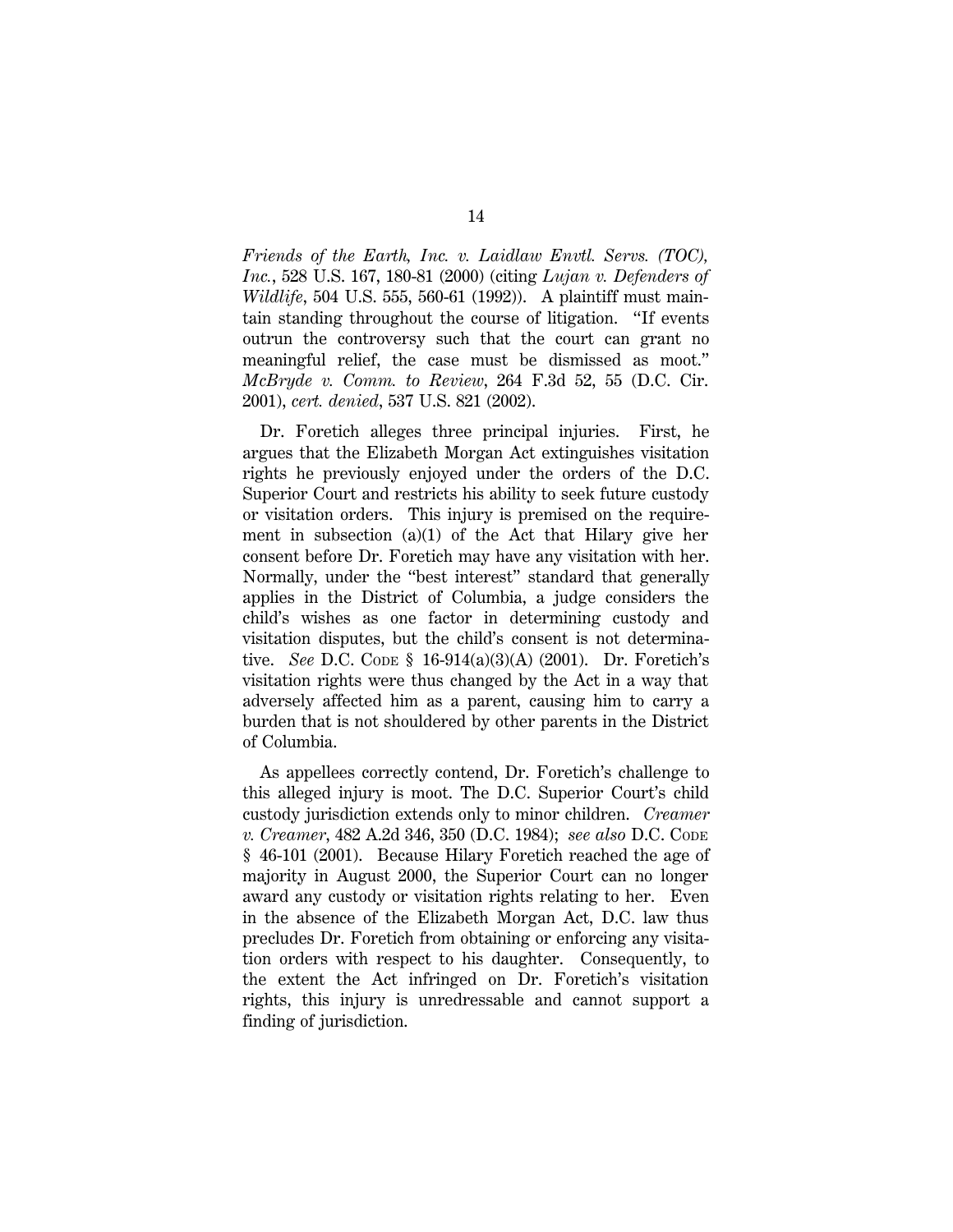Second, Dr. Foretich asserts that the Act prevents him from collecting fees and costs from Dr. Morgan that the D.C. Superior Court awarded to him prior to Dr. Morgan's flight to New Zealand. Dr. Foretich bases this alleged injury on subsection (a)(2) of the Act, which states that, where the Act applies, the Superior Court cannot ''impose sanctions'' on a person in Dr. Morgan's position on the grounds that she maintained custody of Hilary or otherwise gave her ''safe refuge" while the custody suit was pending. D.C. Code  $\S$  11-925(a)(2). Dr. Foretich cannot demonstrate a cognizable injury on this ground. Subsection (a)(2) prohibits the Superior Court from ''impos[ing] sanctions'' on Dr. Morgan. This language does not prevent Dr. Foretich from seeking enforcement of sanctions the court had *previously* imposed. Indeed, appellees conceded at oral argument before this court that the Act would not have this effect. Because we agree with this interpretation of the statute, and because the Government gave us its assurance at oral argument that it would not oppose collection of these previously awarded fees and costs, we conclude that Dr. Foretich does not have standing on the basis of this alleged injury.

In a similar vein, Dr. Foretich argues that the Act forecloses his ability to obtain new awards of fees and costs associated with Dr. Morgan's fleeing the jurisdiction. At first blush, this alleged injury appears better founded than appellants' first argument relating to fees and costs. It is not unreasonable to conclude, as the Government conceded at oral argument, that the Act's prohibition on ''impos[ing] sanctions'' precludes the Superior Court from entering any new orders awarding fees or costs against Dr. Morgan. Nevertheless, the claim is too speculative to satisfy Article III standing. Dr. Foretich points to no effort on his part to obtain any such costs, although it has been six years since Dr. Morgan returned to the United States. The mere prospect that Dr. Foretich may one day wish to press a claim for costs associated with Dr. Morgan's flight to New Zealand is too remote to impose an ''actual or imminent'' injury in fact, particularly where Dr. Foretich has given us no indication of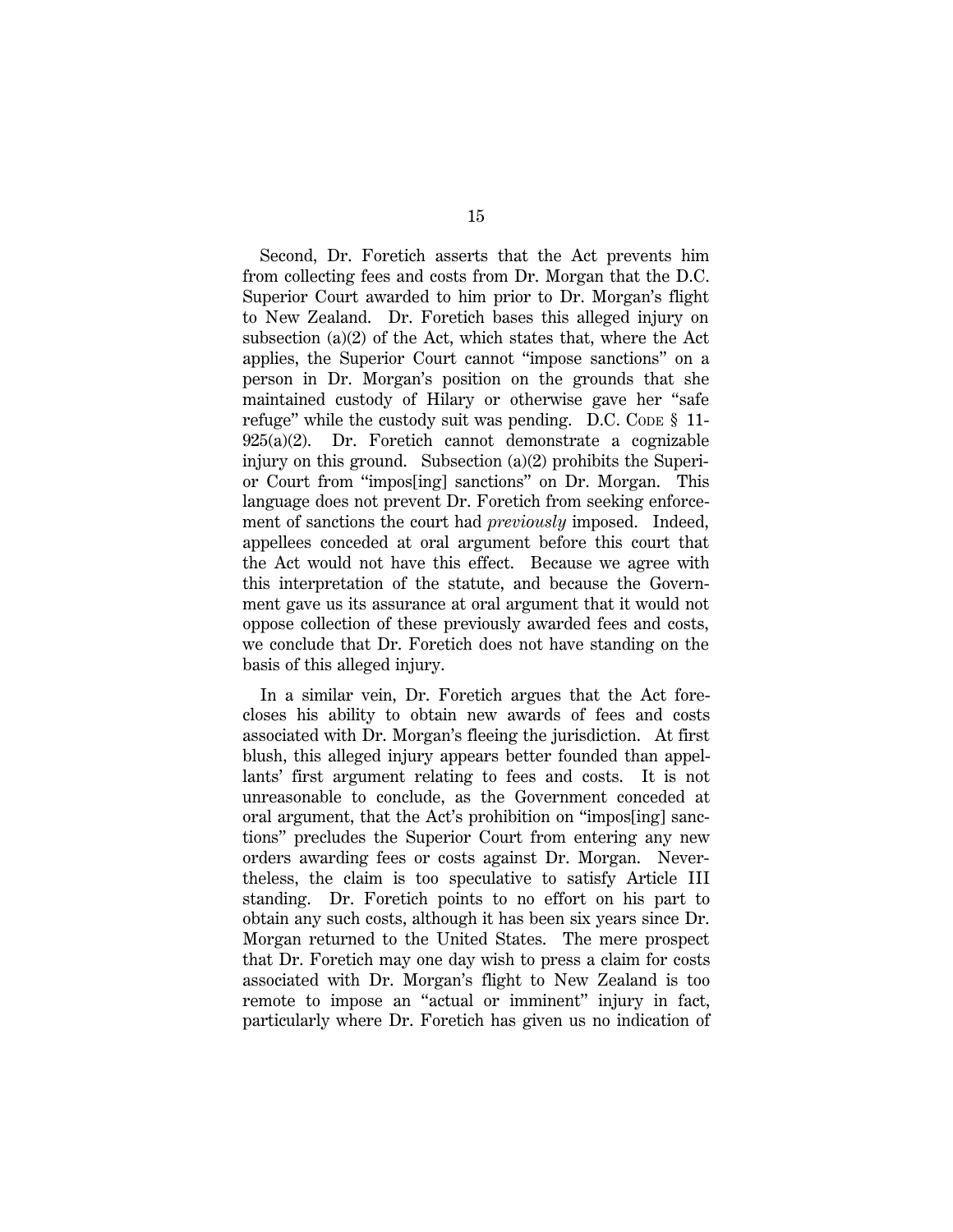what such a claim might entail. We therefore cannot base a finding of jurisdiction upon this alleged injury.

Dr. Foretich's third and final claim rests on his contention that he suffered extraordinary injuries to his personal and professional reputations as a result of the Act. In particular, he asserts that the Elizabeth Morgan Act embodies a congressional determination that he engaged in criminal acts of child abuse from which his daughter needed protection. As Dr. Foretich detailed in the unrefuted affidavit submitted to the District Court, passage of the Act led to harassment by the media, estrangement from his neighbors, and loss of business and professional opportunities. *See* Foretich Aff. ¶ ¶ 16-18, 21-23. According to Dr. Foretich, these reputational harms resulted directly from the congressional determination that he had abused his daughter. *Id.* ¶ 23. These injuries are both cognizable and redressable and therefore satisfy the requirements of Article III.

Appellees concede, as they must, that injury to reputation can constitute a cognizable injury sufficient for Article III standing. *See Meese v. Keene*, 481 U.S. 465, 473-77 (1987); *Joint Anti-Fascist Refugee Comm. v. McGrath*, 341 U.S. 123, 140-41 (1951) (opinion of Burton, J.); *McBryde*, 264 F.3d at 57; *S. Mut. Help Ass'n v. Califano*, 574 F.2d 518, 524 (D.C. Cir. 1977). Furthermore, there can be no serious doubt that Dr. Foretich suffered harm to his reputation as a result of this Act and its attendant publicity. Dr. Foretich's affidavit to that effect was not contradicted. There are two components of Dr. Foretich's reputational injury that must be distinguished, however, as only one permits a finding of Article III standing.

First, Dr. Foretich's reputation arguably was harmed by the vitiation of his custodial rights. When a government entity abrogates an individual's parental rights on the basis of a judgment that the person is unfit as a parent, the official abrogation undoubtedly damages that person's reputation and standing in the community. Accordingly, some portion of the harm to Dr. Foretich's reputation plausibly derives from the Act's effect on his visitation rights. As noted above, however,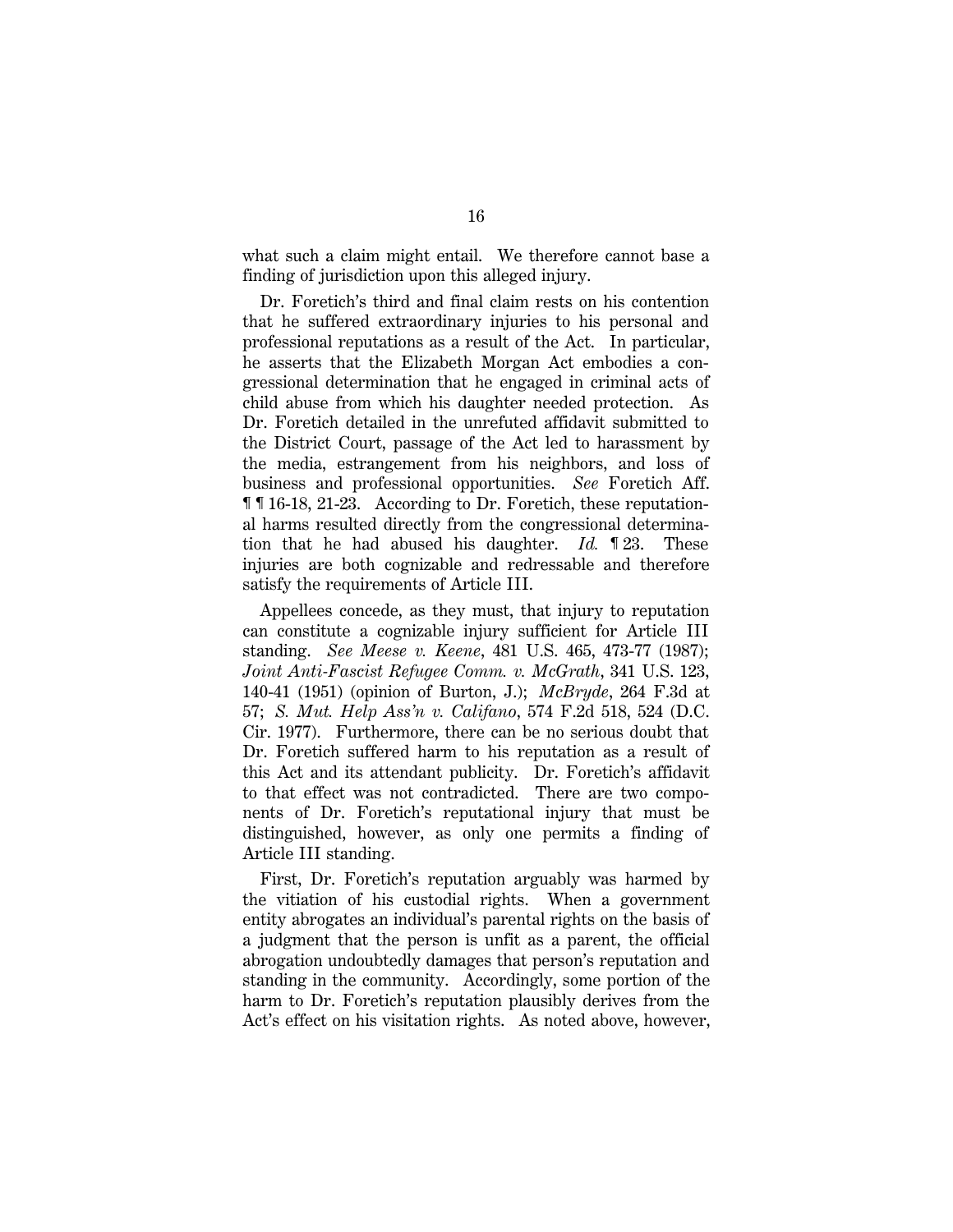to the extent that the Act infringes upon Dr. Foretich's parental rights, this infringement is not redressable. Even if we invalidated the Act, D.C. law would still preclude Dr. Foretich from obtaining or enforcing any visitation orders in Superior Court in light of Hilary's age. Accordingly, this component of Dr. Foretich's reputational injury is merely the secondary effect of an injury that is otherwise moot.

Our case law makes clear that where reputational injury is the lingering effect of an otherwise moot aspect of a lawsuit, no meaningful relief is possible and the injury cannot satisfy the requirements of Article III. *See McBryde*, 264 F.3d at 57. In *McBryde*, a federal district judge challenged various sanctions imposed against him for misconduct by the Judicial Council for the Fifth Circuit, including suspensions from new case assignments. *Id*. at 54-55. The suspensions had expired by the time we heard the appeal. *Id.* at 55. Among his alleged injuries, the appellant asserted harm to his reputation. We held that the reputational injury alone did not support the appellant's standing to challenge the suspensions. Rather, ''when injury to reputation is alleged as a secondary effect of an otherwise moot action, we have required that 'some tangible, concrete effect' remain, susceptible to judicial correction.'' *Id.* at 57 (quoting *Penthouse Int'l, Ltd. v. Meese*, 939 F.2d 1011, 1019 (D.C. Cir. 1991)).

Similarly, in *Penthouse International, Ltd. v. Meese*, we expressed skepticism that the continuing reputational injury caused by a government letter that labeled appellant's publication as pornography and discouraged retailers from selling it could, by itself, keep the controversy alive after the Government had retracted the letter. 939 F.2d 1011, 1018-19 (D.C. Cir. 1991), *cert. denied*, 503 U.S. 950 (1992). Because the reputational injury in that case was the lingering effect of an otherwise moot action, we distinguished cases in which the reputational injury was the ''direct effect of the legal action the government had taken,'' *id.* at 1019 (distinguishing *Reeve Aleutian Airways, Inc. v. United States*, 889 F.2d 1139, 1143 (D.C. Cir. 1989)), or where the incremental reputational harm was accompanied by more concrete injuries, *id.* (distinguishing *Am. Fed'n of Gov't Employees v. Reagan*, 870 F.2d 723,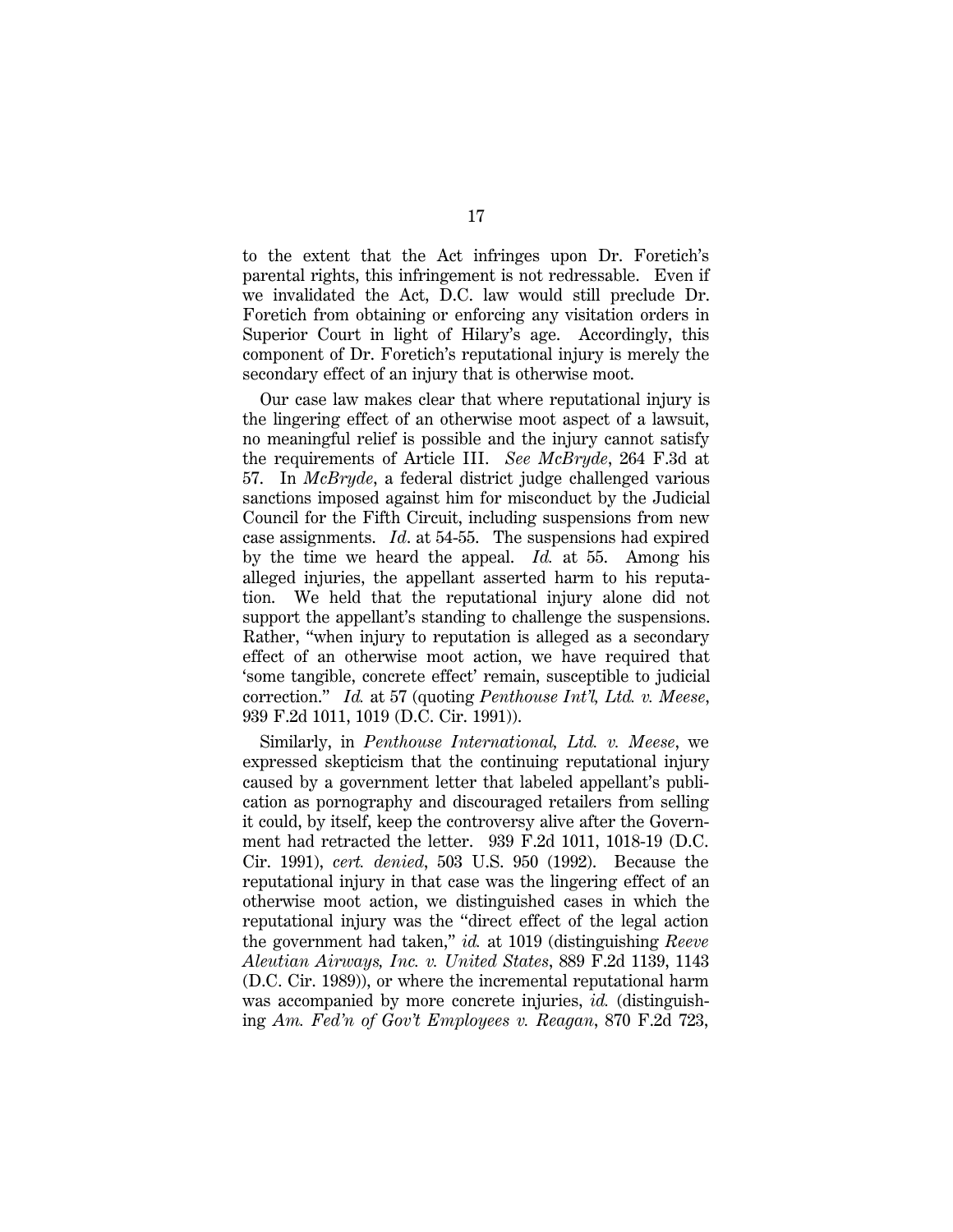726 (D.C. Cir. 1989); *Doe v. United States Air Force*, 812 F.2d 738, 740-41 (D.C. Cir. 1987)). Likewise, in *Aulenback, Inc. v. FHA*, 103 F.3d 156 (D.C. Cir. 1997), we held that a continuing reputational injury did not confer standing to seek declaratory relief when that injury derived from charges of misconduct that had been rendered moot by consent decree. *Id*. at 163.

These cases illustrate that where harm to reputation arises as a byproduct of government action, the reputational injury, without more, will not satisfy Article III standing *when that government action itself no longer presents an ongoing controversy*. Because the cause of the reputational harm is an otherwise moot government action, a judicial declaration that the action was unlawful is not likely to provide any further relief beyond that resulting from the expiration of the action itself. For this reason, we stated in *McBryde* that, because the appellant's reputational injuries derived from suspensions that had already expired, ''[w]e cannot see how [a declaratory judgment that the suspensions were unlawful] would rehabilitate his reputation.'' 264 F.3d at 57. Similarly, we held in *Penthouse* that if the retraction of the letter that was the source of the appellant's reputational injuries had not relieved those injuries, we saw no reason why ''a declaratory judgment would be likely to do so.'' 939 F.2d at 1019; *see also Aulenback,* 103 F.3d at 163 (noting that appellants ''offer[ed] no reason why, if the rescission of the [government action]  $\ldots$  did not bring back their customers, a declaratory judgment would be likely to do so''). Accordingly, to the extent that the injuries to Dr. Foretich's reputation derive from the Act's abrogation of his visitation rights, these injuries constitute the lingering effect of an otherwise moot government action and cannot be the basis for Article III standing.

Dr. Foretich does not limit his alleged reputational injury in this manner, however. There is a large second component to his reputational injury that constitutes an ongoing controversy and consequently supports our jurisdiction. As Dr. Foretich's uncontroverted affidavit makes clear, his principal complaint is that the Elizabeth Morgan Act harmed his reputation by embodying a congressional determination that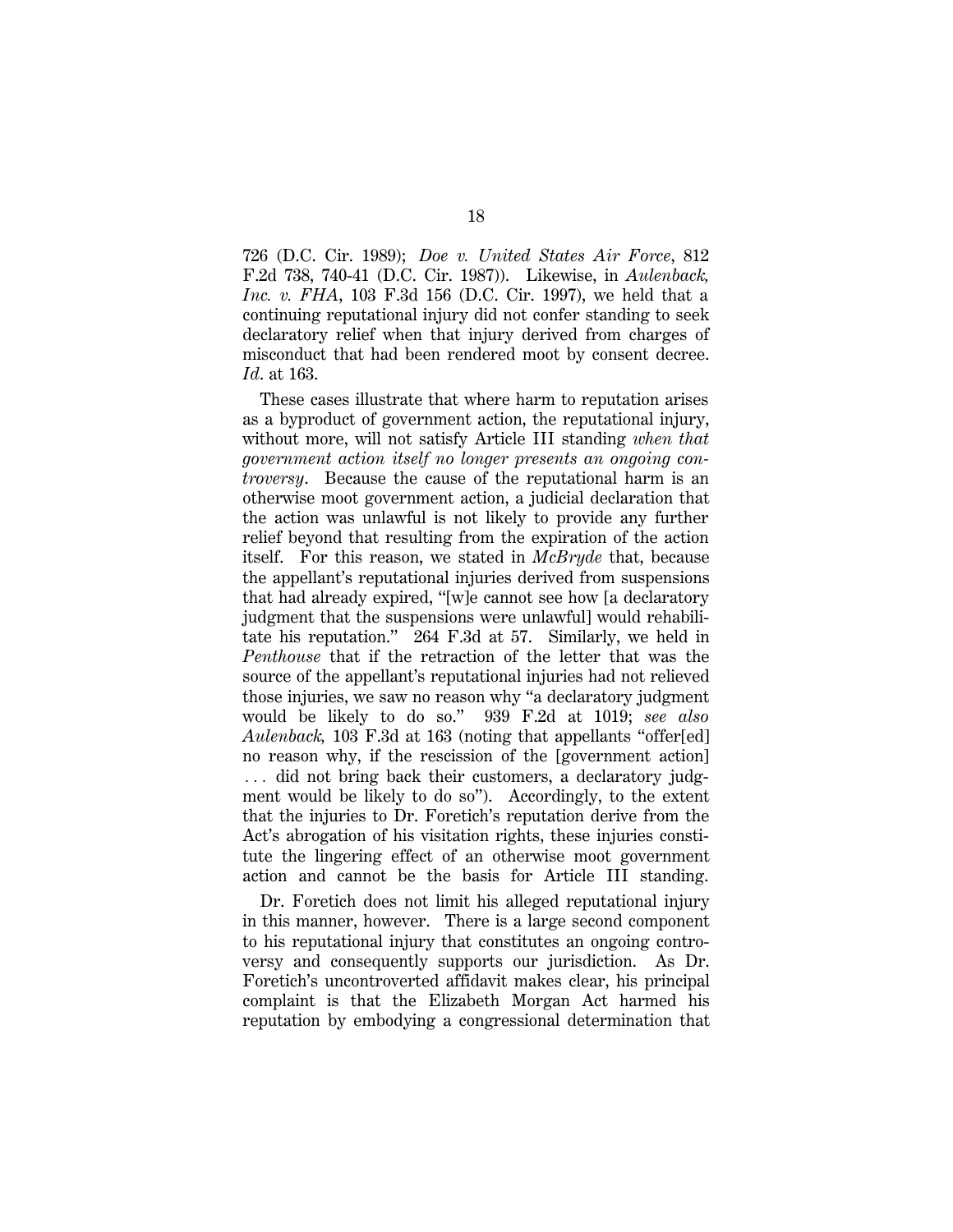he is a child abuser and a danger to his own daughter. This claim clearly gives Dr. Foretich standing in this case. Congress's act of judging Dr. Foretich and legislating against him on the basis of that judgment – the very things that, as we will see, render the Act an unconstitutional bill of attainder – directly give rise to a cognizable injury to his reputation that can be redressed by a declaratory judgment in Dr. Foretich's favor.

Case law is clear that where reputational injury derives directly from an unexpired and unretracted government action, that injury satisfies the requirements of Article III standing to challenge that action. In *Meese v. Keene*, the Supreme Court held that the appellee had standing, on the basis of injuries to his personal and professional reputation, to challenge a federal statute classifying films the appellee wished to exhibit as "political propaganda." 481 U.S. 465, 472-77 (1987). Finding that the injury to the appellee's reputation ''occurs because the Department of Justice has placed the legitimate force of its criminal enforcement powers behind the label of 'political propaganda,'" the Court held that the alleged injury was likely to be redressed by a favorable decision declaring the Act unconstitutional and enjoining its application to the appellee. *Id*. at 477.

In *McBryde*, we relied on *Keene* to uphold the appellee's standing to challenge a public reprimand issued by the Judicial Council rebuking the appellee for his misconduct. 264 F.3d at 56-57. Unlike the suspensions, which had expired and therefore could not be challenged on the basis of reputational injury, "[t]he dispute over the public reprimand  $\ldots$ remain[ed] alive.'' *Id*. at 56. The reprimand constituted an ''official characterization'' of the appellee as having engaged in ''a pattern of abusive behavior'' that was ''prejudicial to the effective and expeditious administration of the business of the courts,'' and therefore inflicted direct injury to his reputation. *Id.* at 57. Consequently, we held that if the appellant prevailed on the merits, ''it would be within our power to declare unlawful the defendants' issuance of stigmatizing reports and thereby to relieve [the appellant] of much of the resulting injury.'' *Id*.; *cf. Sullivan v. Comm. on Admissions*, 395 F.2d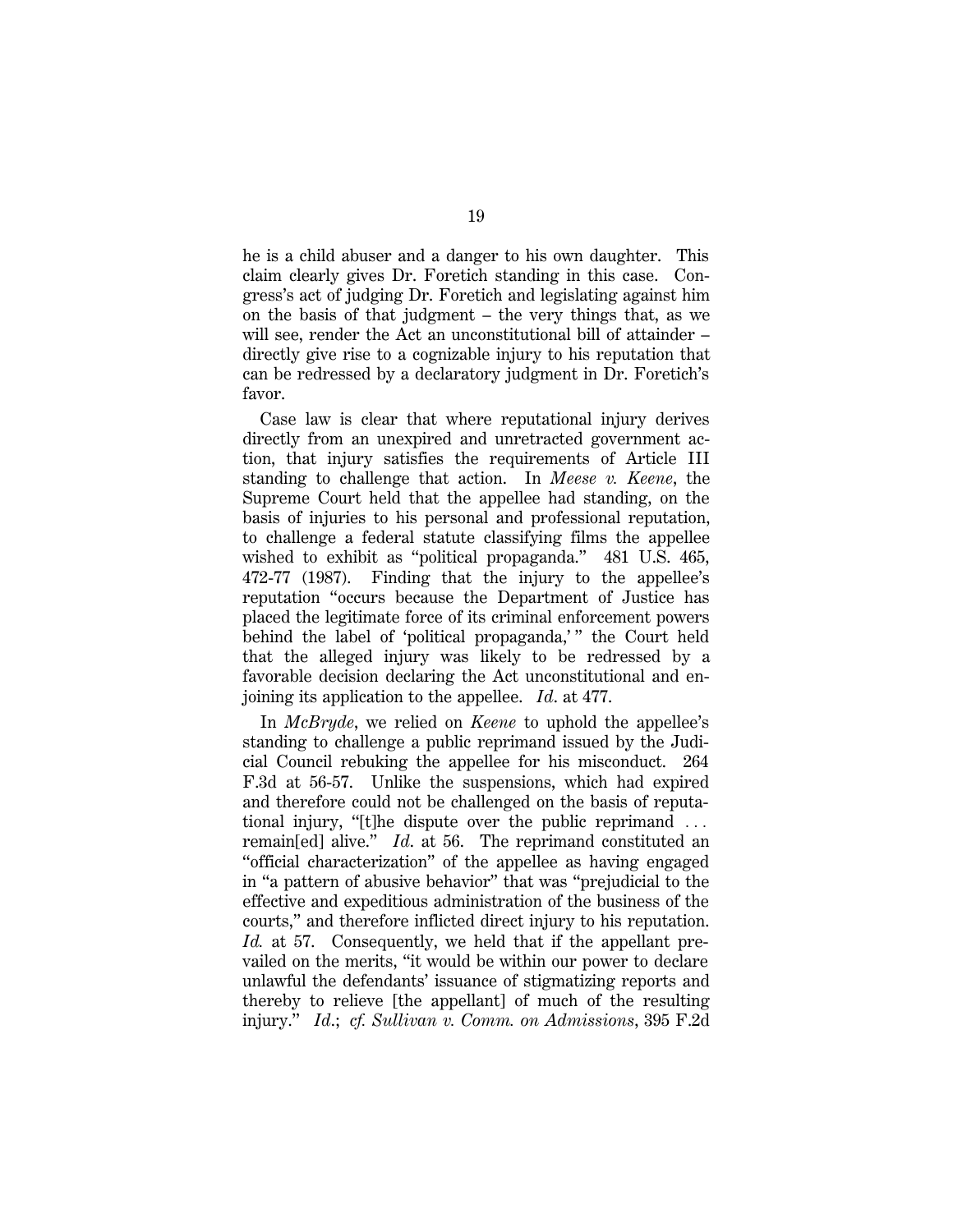954, 956 (D.C. Cir. 1968) (holding that an attorney charged with misconduct had standing on the basis of reputational injury to appeal those portions of the district court's opinion that reflected unfavorably on the attorney's professional conduct even though the district court had otherwise dismissed the charges).

As these cases demonstrate, reputational injury that derives directly from government action will support Article III standing to challenge that action. Redress is possible in such a case because the damage to reputation is caused by the challenged action. A declaratory judgment that the government's actions were unlawful will consequently provide meaningful relief. *See Keene*, 481 U.S. at 477; *McBryde*, 264 F.3d at 57. In this case, as in *Keene* and *McBryde*, Dr. Foretich contends that the cited government action, here the Elizabeth Morgan Act, directly damages his reputation and standing in the community by effectively branding him a child abuser and an unfit parent. This is sufficient to satisfy the requirements of Article III. This alleged injury to Dr. Foretich's reputation is a concrete and direct result of the legislation. A judicial determination that Congress acted unlawfully in enacting the Elizabeth Morgan Act will provide a significant measure of redress for the harm to Dr. Foretich's reputation. This alleged injury therefore supports a finding of jurisdiction in this case.

Our conclusion might be different if the Government had repealed the Elizabeth Morgan Act. Even where a government action embodies a characterization or condemnation that damages an individual's standing in the community, the resulting reputational injury would not satisfy Article III standing if the challenged action had been rescinded and if the Government satisfied its burden of demonstrating ''that 'there is no reasonable expectation  $\ldots$  that the alleged violation will recur.'' *Payne Enterprises, Inc. v. United States*, 837 F.2d 486, 492 (D.C. Cir. 1988) (quoting *County of Los Angeles v. Davis*, 440 U.S. 625, 631 (1979)). Thus, as noted above, the ''lingering effects'' on reputation of a retracted or repealed government action normally do not furnish a basis for Article III standing. *Compare Keene*, 481 U.S. at 476-77 (official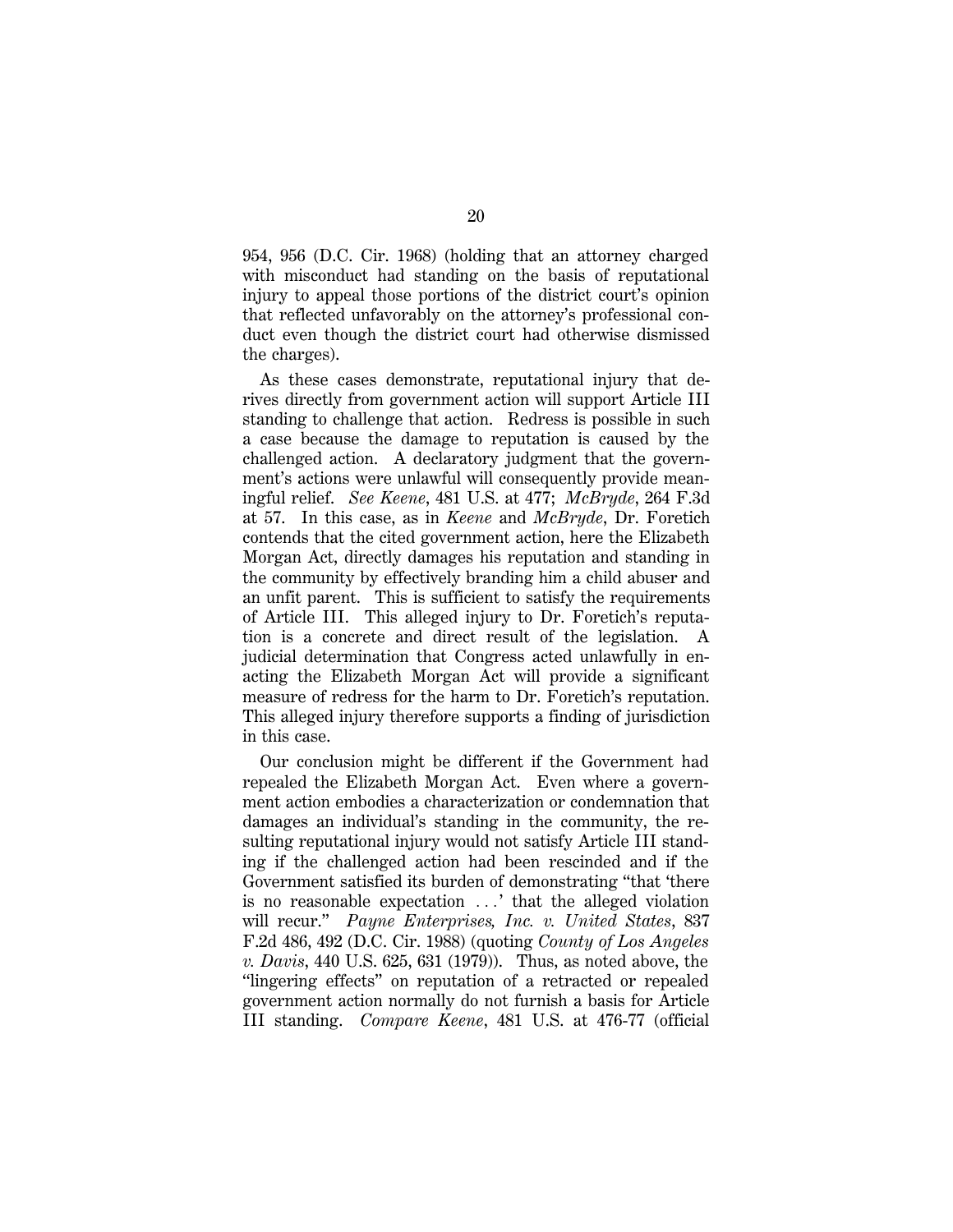condemnation was a continuing threat), *and McBryde*, 264 F.3d at 56-57 (stigmatizing reports were a continuing part of the historical record), *with Penthouse*, 939 F.2d at 1018-19 (letter accusing retailers of distributing pornography had been retracted). This is not such a case. The Elizabeth Morgan Act remains in force. We therefore retain jurisdiction over Dr. Foretich's challenge to its constitutionality.

The Government argues that Dr. Foretich lacks standing to sue on the basis of reputational injury because, even under our reading of *Keene* and *McBryde*, his injuries are not redressable. Specifically, the Government contends that any adverse impact on Dr. Foretich's reputation derives not from the existence of the Elizabeth Morgan Act, but from the legislative process and surrounding publicity that led to its enactment. Although the Government conceded at oral argument that the legislative process had an adverse ''impact on appellant's reputation,'' it was unwilling to attribute that impact to the statute itself. Instead the Government asserted that the statute does not reflect anything ''on its face'' about the Foretichs. Thus, the Government argues that a decision from this court declaring the Act to be unconstitutional cannot redress Dr. Foretich's reputational injuries. In support of this argument, the Government attempts to distinguish the public reprimand at issue in *McBryde* on the ground that express condemnations of the appellant in that case appeared on the face of the challenged reprimand. *See* 264 F.3d at 56-57.

We reject the Government's argument. It makes little sense to view the Act in isolation, divorced from the legislative process that produced it. The statute represents the culmination of that process, and it memorializes judgments about Dr. Foretich that Congress formed during the course of that process. The Government's argument is particularly tenuous in the context of a bill of attainder challenge, in which the alleged constitutional defect arises not only from the statute's text, but also from the underlying process of legislatively determining guilt without the protections of a judicial trial. *See Nixon v. Adm'r of Gen. Servs.*, 433 U.S. 425, 468 (1977). It is therefore not plausible to suggest that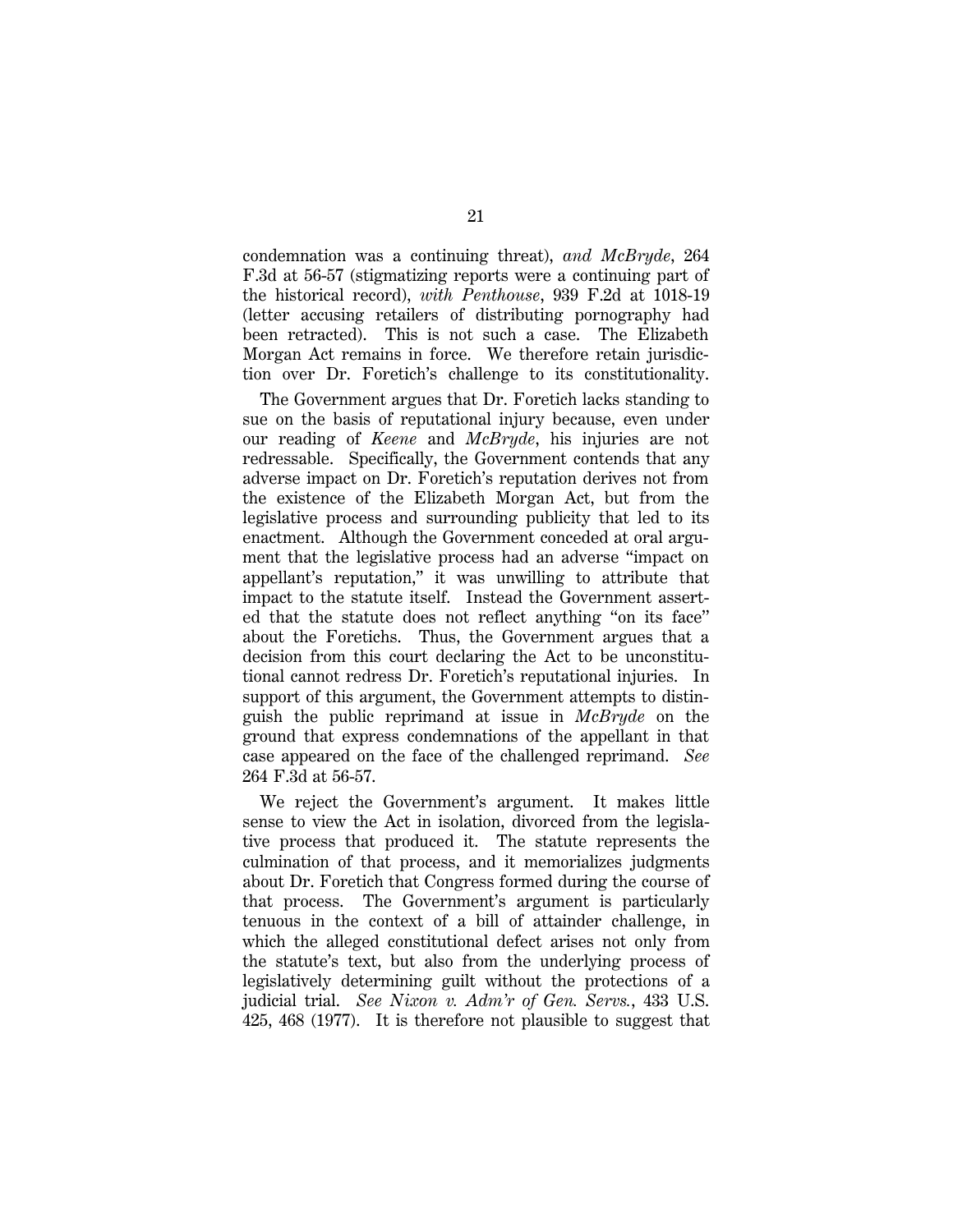the Elizabeth Morgan Act itself does not contribute to the harm suffered by Dr. Foretich's reputation.

Furthermore, contrary to the Government's objections, a declaration by this court that Congress exceeded its constitutional bounds by enacting the Elizabeth Morgan Act will provide relief for Dr. Foretich and his parents. *See McBryde*, 264 F.3d at 57 (''Were [the plaintiff] to prevail on the merits it would be within our power to declare unlawful the defendants' issuance of stigmatizing reports *and thereby to relieve* ... much of the resulting injury.") (emphasis added); *Doe*, 812 F.2d at 740 (''We think that a declaratory judgment that the materials and information were obtained [from the plaintiff] by violating the Constitution would constitute relief.''); *S. Mut. Help Ass'n*, 574 F.2d at 524 (finding the plaintiff's assertion ''that its good name and reputation have been damaged" to be an injury "capable of direct redress" through the requested declaratory and injunctive relief). Such a declaration will remove the imprimatur of government authority from an Act that effectively denounces Dr. Foretich as a danger to his own daughter.

In *Keene*, the Attorney General argued that enjoining the Government from labeling appellant's films as ''political propaganda'' would not provide relief because, even if the designation was removed, members of the community might continue to react negatively to the appellant and his films because of their having once been labeled. 481 U.S. at 476- 77. Notwithstanding this possibility, the Supreme Court concluded that the injunction would at least partially redress the plaintiff's reputational injury, because it would remove ''the *legitimate force* of [the Government's] criminal enforcement powers'' from the label. *Id.* at 477 (emphasis added).

In other areas of the law, courts have proceeded on the assumption that a favorable judicial decision will provide meaningful relief – even if not complete – to a party who alleges an injury to his or her reputation. Our circuit has joined others, for example, in finding that an attorney charged with misconduct has standing on the basis of reputational injury to appeal a judgment finding the attorney guilty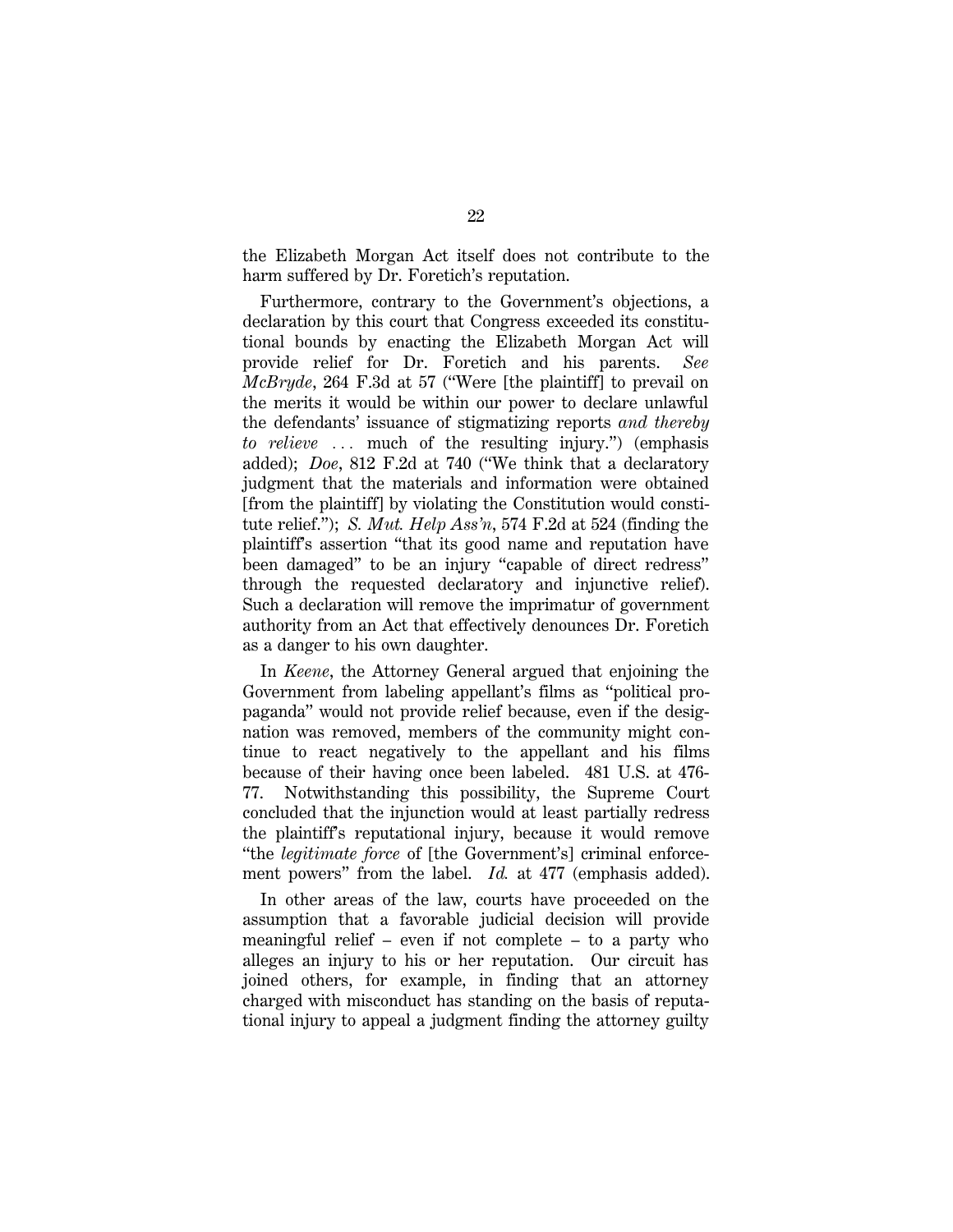but refraining from imposing any concrete sanctions. *See Sullivan*, 395 F.2d at 956; *see also Walker v. City of Mesquite*, 129 F.3d 831, 832 (5th Cir. 1997). Similarly, it is foundational to the law of libel and defamation that a party who prevails on a claim that the defendant's tort has harmed his or her reputation is in some sense relieved by that judgment. *See, e.g.*, *Masson v. New Yorker Magazine, Inc.*, 501 U.S. 496, 515 (1991) (''[T]he tort action for defamation has existed to redress injury to the plaintiff's reputation by a statement that is defamatory and false.''); *White v. Fraternal Order of Police*, 909 F.2d 512, 518 (D.C. Cir. 1990) (noting that ''a defamation tort redresses damage to reputation'').

It may be true, as the Government argues, that the damage to Dr. Foretich's reputation comes in part from the publicity surrounding the custody dispute and Dr. Morgan's allegations, not solely from the Elizabeth Morgan Act. But this misses the point. The Act itself has caused significant harm to Dr. Foretich. Therefore, by vindicating Dr. Foretich's assertion that Congress unfairly and unlawfully rendered a judgment as to his character and fitness as a father, declaratory relief will provide a significant measure of redress sufficient to satisfy the requirements of Article III standing. Here, a decision declaring the Act unlawful would make clear that Congress was wrong to pass judgment on Dr. Foretich and wrong to single him out for punishment on the basis of that judgment. In doing so, a declaratory judgment in Dr. Foretich's favor would give redress for his reputational injuries.

As a final matter, appellees invite us to exercise our discretion under the doctrine of prudential mootness to refrain from hearing this appeal. We decline to do so. Because the exercise of our equitable powers is discretionary, we may decline to hear an appeal for declaratory or injunctive relief "[w]here it is  $\ldots$  unlikely that the court's grant of declaratory judgment will actually relieve the injury.'' *Penthouse*, 939 F.2d at 1019. This is especially true where the court can avoid adjudication of difficult or novel constitutional questions. *Id.* at 1020. These conditions do not obtain in this case. As we have said, a favorable judgment for appellants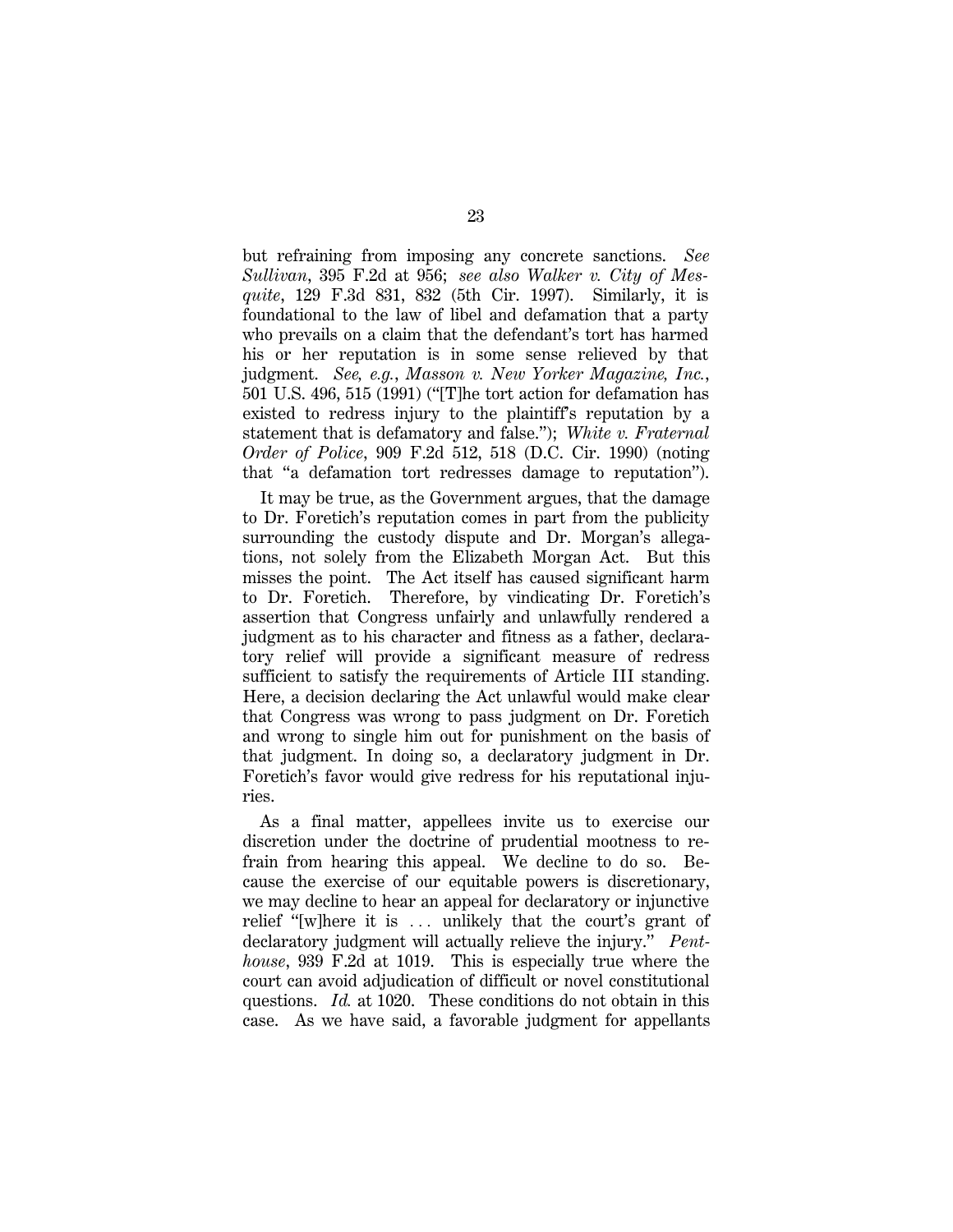will provide a real measure of redress to Dr. Foretich. Moreover, this case does not raise unusually complex questions of law. Rather, appellants' claims implicate a constitutional provision with respect to which case law provides ample interpretive guidance. Accordingly, we proceed to review the merits of those claims.

#### **B. Bill of Attainder**

Dr. Foretich argues that the Elizabeth Morgan Act violates the Bill of Attainder Clause by singling him out for legislative punishment. We agree and hold the Act to be an unconstitutional bill of attainder.

Article I, section 9 of the Constitution provides that ''[n]o Bill of Attainder  $\ldots$  shall be passed." U.S. Const. art. I, § 9, cl. 3. This provision prohibits Congress from enacting ''a law that legislatively determines guilt and inflicts punishment upon an identifiable individual without provision of the protections of a judicial trial.'' *Nixon v. Adm'r of Gen. Servs.*, 433 U.S. 425, 468 (1977). As the Supreme Court explained in *United States v. Brown*, 381 U.S. 437 (1965), the Clause was intended to serve as ''a general safeguard against legislative exercise of the judicial function, or more simply – trial by legislature.'' *Id*. at 442. The infrequency with which courts have relied upon this provision to invalidate legislation has not prevented its meaning from evolving to fulfill this purpose. *See BellSouth Corp. v. FCC*, 162 F.3d 678, 683 (D.C. Cir. 1998) (''*BellSouth II*'').

Early in our country's history, a bill of attainder was seen to refer to a legislative act that sentenced a named individual to death without benefit of a judicial trial. *See BellSouth Corp. v. FCC*, 144 F.3d 58, 62 (D.C. Cir. 1998), *cert. denied*, 526 U.S. 1086 (1999) (''*BellSouth I*''). As early as 1810, however, the scope of the prohibition was extended to include so-called ''bills of pains and penalties,'' or legislative acts that sentenced specified persons to penalties short of death, including banishment, deprivation of the right to vote, corruption of blood, or confiscation of property. *See Fletcher v. Peck*, 10 U.S. (6 Cranch) 87, 138 (1810); *see also Brown*, 381 U.S. at 441-42; *BellSouth I*, 144 F.3d at 62. By 1866, the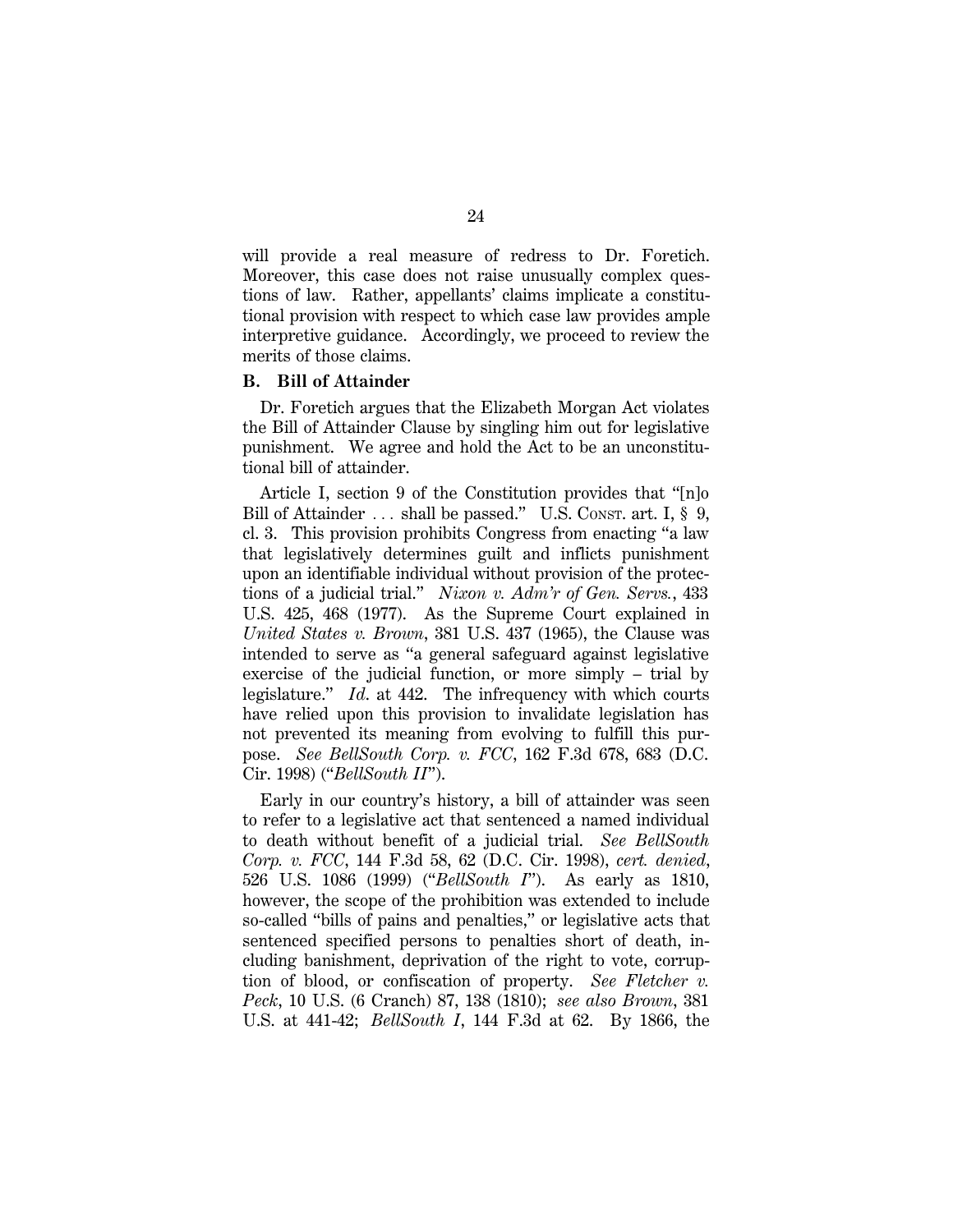Supreme Court wrote that a forbidden attainder could embrace ''[t]he deprivation of any rights, civil or political, previously enjoyed,'' if the attending circumstances and causes of the deprivation demonstrated that the deprivation amounted to ''punishment.'' *Cummings v. Missouri*, 71 U.S. (4 Wall.) 277, 320 (1866). Decisions from the Supreme Court since the Civil War have invalidated as bills of attainder legislation barring specified persons or groups from pursuing various professions, where the employment bans were imposed as a brand of disloyalty. *Nixon*, 433 U.S. at 474-75.

Under the now prevailing case law, a law is prohibited under the bill of attainder clause "if it (1) applies with specificity, and (2) imposes punishment.'' *BellSouth II*, 162 F.3d at 683. The element of specificity may be satisfied if the statute singles out a person or class by name *or* applies to ''easily ascertainable members of a group.'' *United States v. Lovett*, 328 U.S. 303, 315 (1946). As the Supreme Court made clear in *Nixon*, however, specificity alone does not render a statute an unconstitutional bill of attainder. *See* 433 U.S. at 469-73. Rather, a law may be so specific as to create a ''legitimate class of one'' without amounting to a bill of attainder unless it also satisfies the ''punishment'' element of the analysis. *Id*. at 472. For this reason, we have upheld statutes against bill of attainder challenges even where the disputed statutes applied to specifically named parties. *See BellSouth II*, 162 F.3d at 684; *BellSouth I*, 144 F.3d at 63. Both ''specificity'' and ''punishment'' must be shown before a law is condemned as a bill of attainder.

In this case, there can be no serious dispute that the Elizabeth Morgan Act satisfies the specificity prong of our analysis. Although Congress stopped short of including the names "Foretich" and "Morgan" in the text of the statute, the applicability of the Act depends on such a narrow set of circumstances that it applies to no known cases other than the Morgan-Foretich custody dispute. The statute does not apply unless: (1) the minor child in a pending custody case has attained 13 years of age; (2) the child has resided outside of the United States for not less than 24 consecutive months; (3) any party to the case has denied custody or visitation to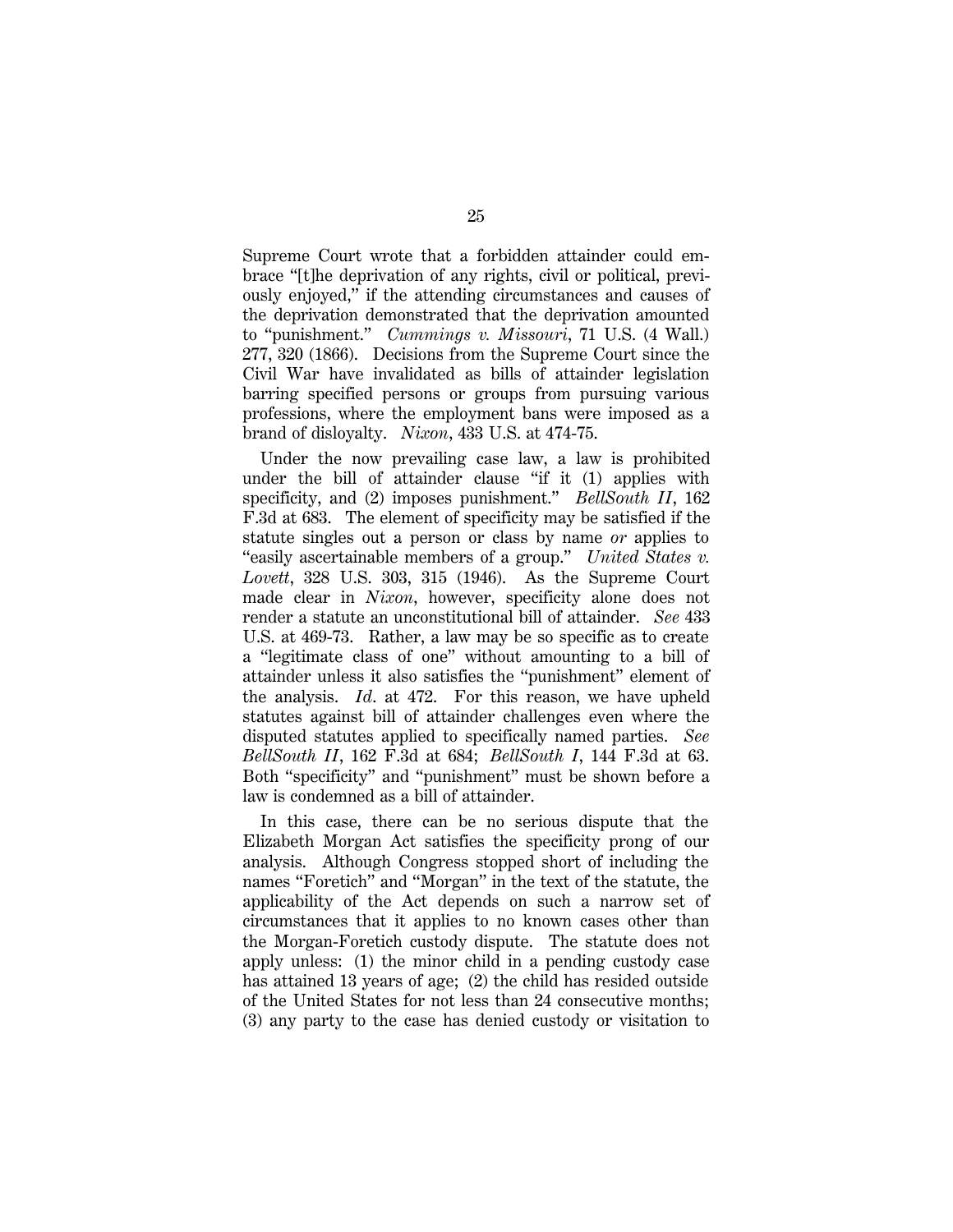another party in violation of a court order for not less than 24 consecutive months; (4) any party to the case has lived outside of the District of Columbia during that period of denial of custody or visitation; and (5) the child has asserted that a party to the case has been sexually abusive with him or her. D.C. Code § 11-925. This combination of facts is so exceedingly narrow and unlikely to coincide that the affected persons are indeed ''easily ascertainable.'' For this reason, the Government conceded at oral argument that there was no genuine issue as to the law's specificity, stating that ''there's no question that this law was specific to this family.''

While the Elizabeth Morgan Act thus satisfies the specificity requirement, this is only the beginning of our inquiry. Recognizing that ''virtually all legislation operates by identifying the characteristics of the class to be benefited or burdened," we stated in *BellSouth I* that "it is not clear that the specificity requirement retains any real bite." 144 F.3d at 63. Rather, the principal touchstone of a bill of attainder is punishment.

To ascertain whether a statute imposes punishment, the Supreme Court has instructed that a court should pursue a three-part inquiry:

(1) whether the challenged statute falls within the historical meaning of legislative punishment; (2) whether the statute, ''viewed in terms of the type and severity of burdens imposed, reasonably can be said to further nonpunitive legislative purposes''; and (3) whether the legislative record ''evinces a congressional intent to punish.''

*Selective Serv. Sys. v. Minn. Pub. Interest Research Group*, 468 U.S. 841, 852 (1984) (quoting *Nixon*, 433 U.S. at 473, 475- 76, 478). The Court has applied each of these criteria as an independent – though not necessarily decisive – indicator of punitiveness. *See Selective Serv. Sys.*, 468 U.S. at 852-56; *Nixon*, 433 U.S. at 473-84; *see also SeaRiver Mar. Fin. Holdings, Inc. v. Mineta*, 309 F.3d 662, 673 (9th Cir. 2002) (''[W]e weigh these factors together in resolving a bill of attainder claim.''); *Consol. Edison Co. v. Pataki*, 292 F.3d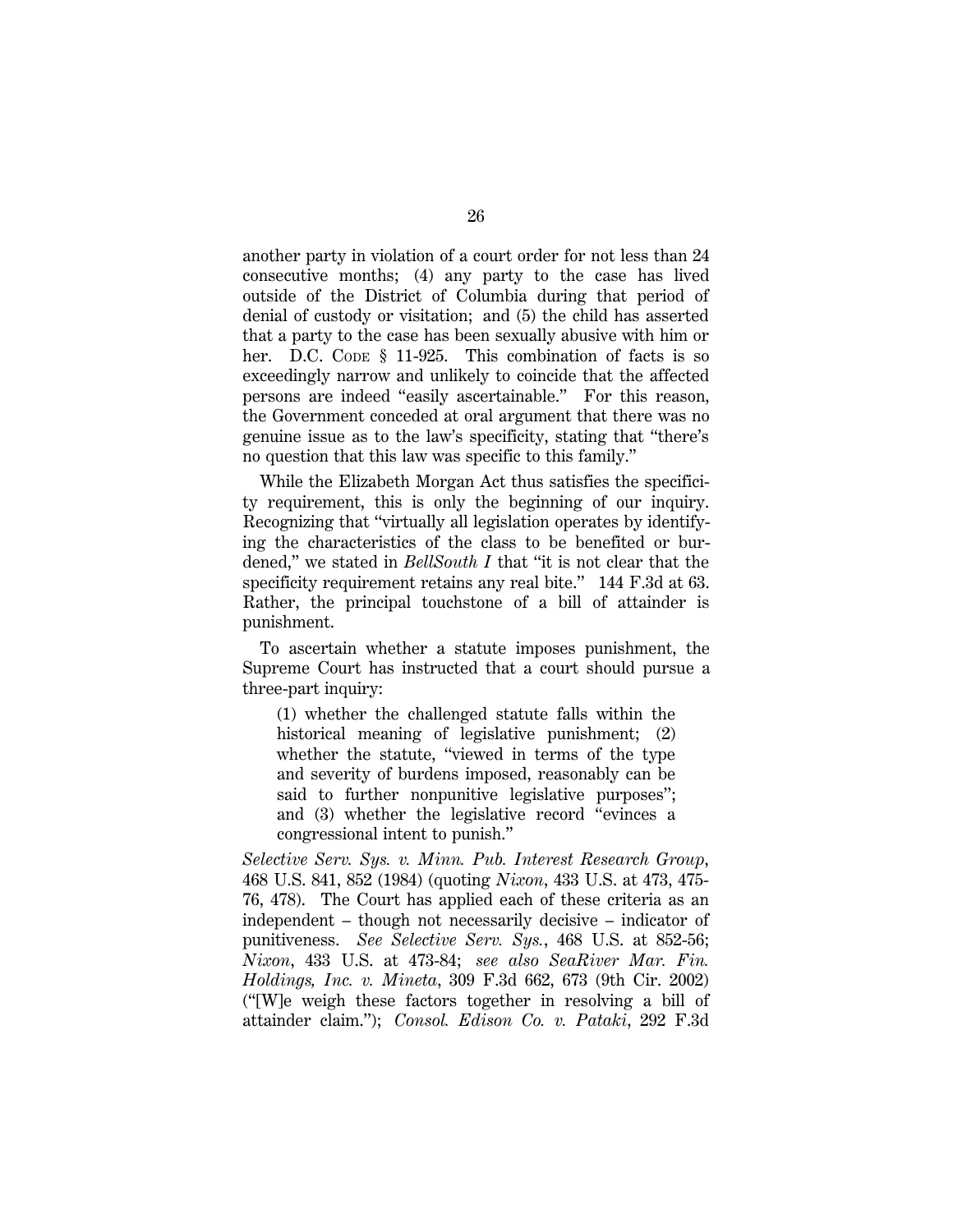338, 350 (2d Cir.), *cert. denied*, 537 U.S. 1045 (2002) (''[A] statute need not fit all three factors to be considered a bill of attainder; rather, those factors are the evidence that is weighed together in resolving a bill of attainder claim.'').

Our cases have noted, however, that the second factor – the so-called ''functional test'' – ''invariably appears to be 'the most important of the three.' " *BellSouth II*, 162 F.3d at 684 (quoting *BellSouth I*, 144 F.3d at 65). Indeed, compelling proof on this score may be determinative. In *BellSouth I*, we explained that where an enactment falls outside the historical definition of punishment, therefore failing to satisfy the first test, the legislation may still be a bill of attainder under the functional test if no legitimate nonpunitive purpose appears. 144 F.3d at 65. This ensures that Congress cannot ''circumvent[ ] the clause by cooking up newfangled ways to punish disfavored individuals or groups.'' *Id*.

#### *1. The Historical Test*

With these principles in mind, we begin by examining whether the Elizabeth Morgan Act imposes a burden that falls within the historical meaning of legislative punishment. *Selective Serv. Sys.*, 468 U.S. at 852; *see also Nixon*, 433 U.S. at 473 (''The infamous history of bills of attainder is a useful starting point in the inquiry whether the Act fairly can be characterized as a form of punishment...."). The historical experience with bills of attainder in England and the United States ''offers a ready checklist of deprivations and disabilities so disproportionately severe and so inappropriate to nonpunitive ends that they unquestionably have been held to fall within the proscription of Art. I, § 9.'' *Nixon*, 433 U.S. at 473. This checklist includes sentences of death, bills of pains and penalties, and legislative bars to participation in specified employments or professions. *See BellSouth II*, 162 F.3d at 685.

We agree with the Government that the Elizabeth Morgan Act does not obviously impose burdens that historically have been identified as punishment. In other words, there are no past cases that involve the precise situation that we face here, so history is not conclusive. Appellants rely on dictum in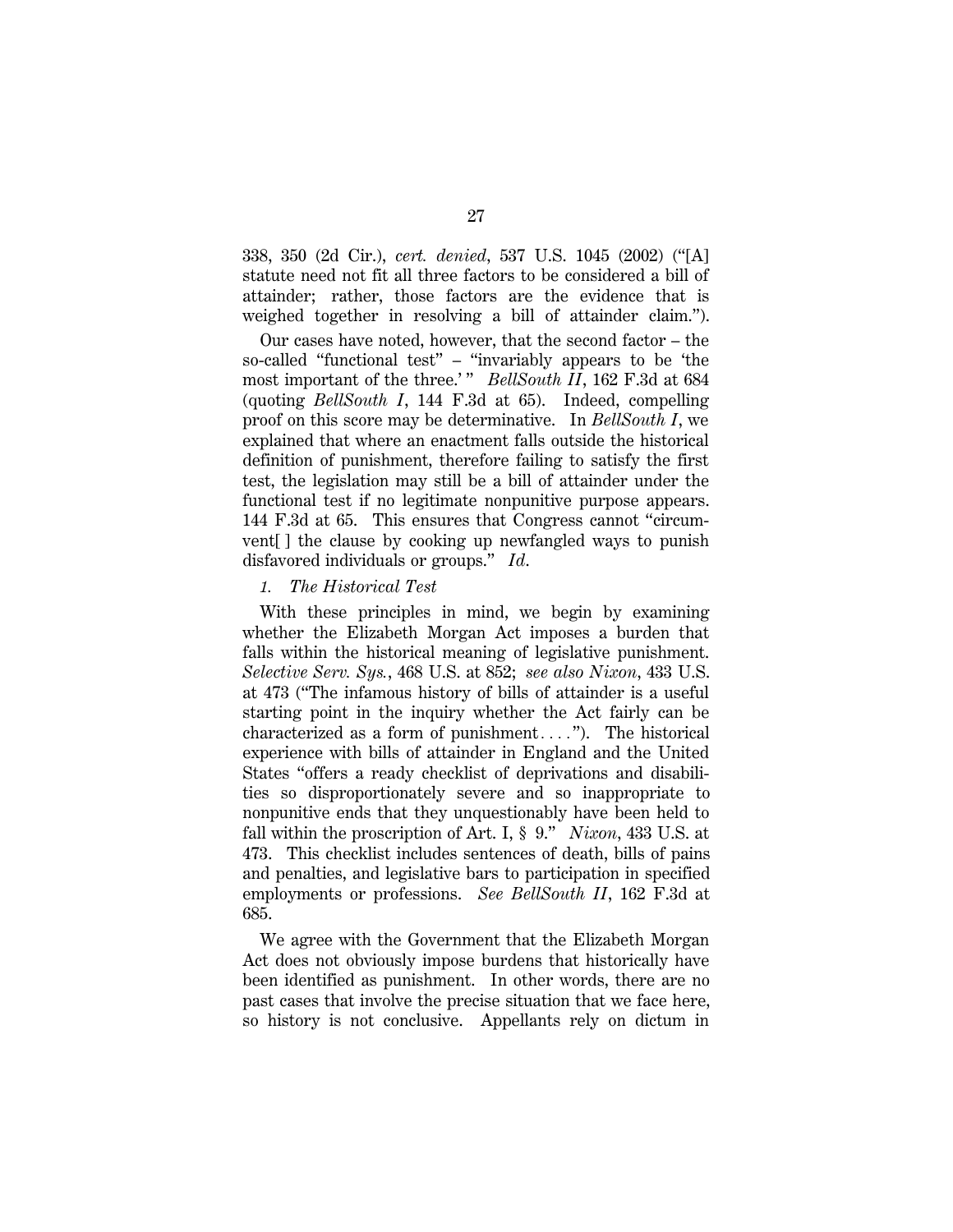*Cummings v. Missouri* to the effect that ''[d]isqualification from the pursuits of a lawful avocation, or from positions of trust, or from the privilege of appearing in the courts, or acting as an executor, administrator, or guardian, may also, and often has been, imposed as punishment,'' 71 U.S. (4 Wall.) at 320, arguing that ''guardian'' and ''parent'' are equivalent. This is a stretch. *Cummings* addressed a requirement imposed by the Missouri State Constitution that certain persons take an oath of loyalty before entering into certain professions. *Id.* at 279-81. Thus, at least at first blush, the reference to ''guardian'' does not appear to implicate parental child custody arrangements.

Although the particular burden imposed on Dr. Foretich under the Act is not precisely identical to any of the burdens historically recognized as punishment, the Elizabeth Morgan Act is not entirely incongruous with historical notions of punishment. First, it is noteworthy that, in past cases, in assessing whether a statute is a bill of attainder, the Court has looked to determine whether there is a rational connection between the restriction imposed and a legitimate nonpunitive purpose. For example, in *Dent v. West Virginia*, 129 U.S. 114 (1889), the Court upheld a law imposing certain educational and certification requirements on individuals before they could practice medicine. The Court found that such restrictions did not amount to a bill of attainder because they were appropriately related to the medical profession and therefore constituted a reasonable means of ensuring the public safety. *Id*. at 122-23. The Court distinguished the statutes invalidated as bills of attainder in *Cummings* and *Ex Parte Garland* on the ground that the loyalty oaths at issue in those cases bore ''no relation'' to the restricted individuals' ''fitness for the pursuits and professions designated.'' *Id.* at 125-26 (discussing *Cummings*, 71 U.S. (4 Wall.) 277 (1866); *Ex Parte Garland*, 71 U.S. (4 Wall.) 333 (1866)). These early decisions foreshadowed the development of the functional test and reinforce the necessity of a coherent and reasonable nexus between the burden imposed and the benefit to be gained. *See Nixon*, 433 U.S. at 473 (describing historically recognized bills of attainder as ''deprivations and disabilities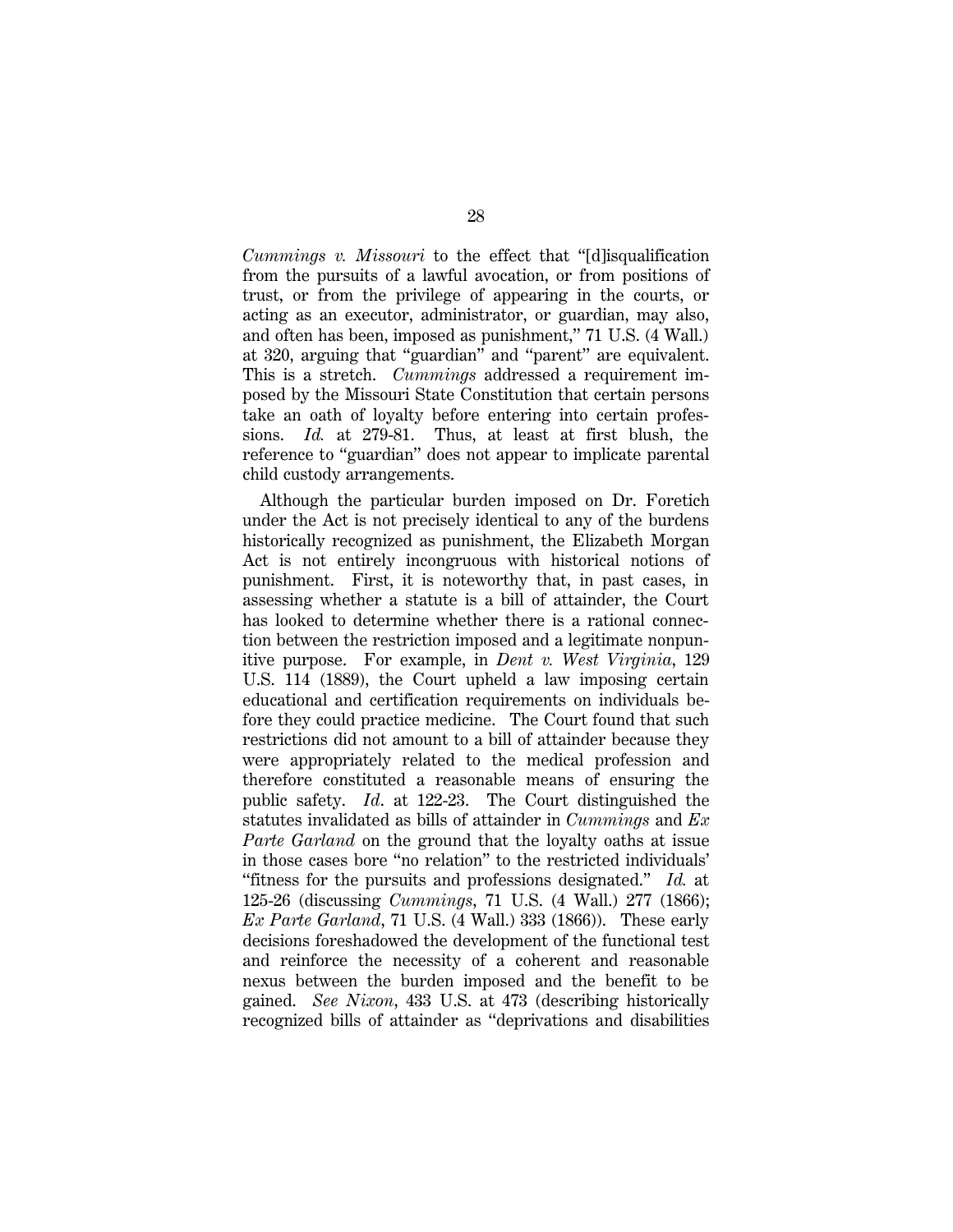*so disproportionately severe and so inappropriate to nonpunitive ends* that they unquestionably have been held to fall within the proscription of Art. I, § 9" (emphasis added).

Second, the early cases also demonstrate that a statute will be particularly susceptible to invalidation as a bill of attainder where its effect is to mark specified persons with a brand of infamy or disloyalty. *See id.* at 474 (noting that laws barring designated individuals from participation in specified professions were ''a mode of punishment commonly employed against those legislatively branded as disloyal''). Borrowing from Blackstone, the Fifth Circuit recently discussed the common law concept of attainder – limited to sentences of death – in terms of the ignominy such laws imposed:

''When sentence of death, the most terrible and highest judgment in the laws of England, is pronounced, the immediate inseparable consequence by the common law is *attainder*. For when it is now clear beyond all dispute, that the criminal is no longer fit to live upon the earth, but is to be exterminated as a monster and a bane to human society, the law sets a note of infamy upon him, puts him out of it's [sic] protection, and takes no farther care of him than barely to see him executed. He is then called attaint, *attinctus*, stained, or blackened. He is no longer of any credit or reputation $\ldots$ ."

*SBC Communications, Inc. v. FCC*, 154 F.3d 226, 235 (5th Cir. 1998) (quoting 4 WILLIAM BLACKSTONE, COMMENTARIES \*380). While the prohibition against bills of attainder has evolved far beyond the original context of capital sentences, it continues to focus on legislative enactments that ''set[ ] a note of infamy'' on the persons to whom the statute applies. *See Brown*, 381 U.S. at 453-54 (holding that a statute is not a bill of attainder where it ''incorporates no *judgment censuring or condemning* any man or group of men'') (emphasis added).

Viewed in this light, the Elizabeth Morgan Act, while not squarely within the historical meaning of legislative punishment, is not dissimilar to the types of burdens traditionally recognized as punitive. As our discussion of Dr. Foretich's standing to pursue this lawsuit makes clear, one effect of the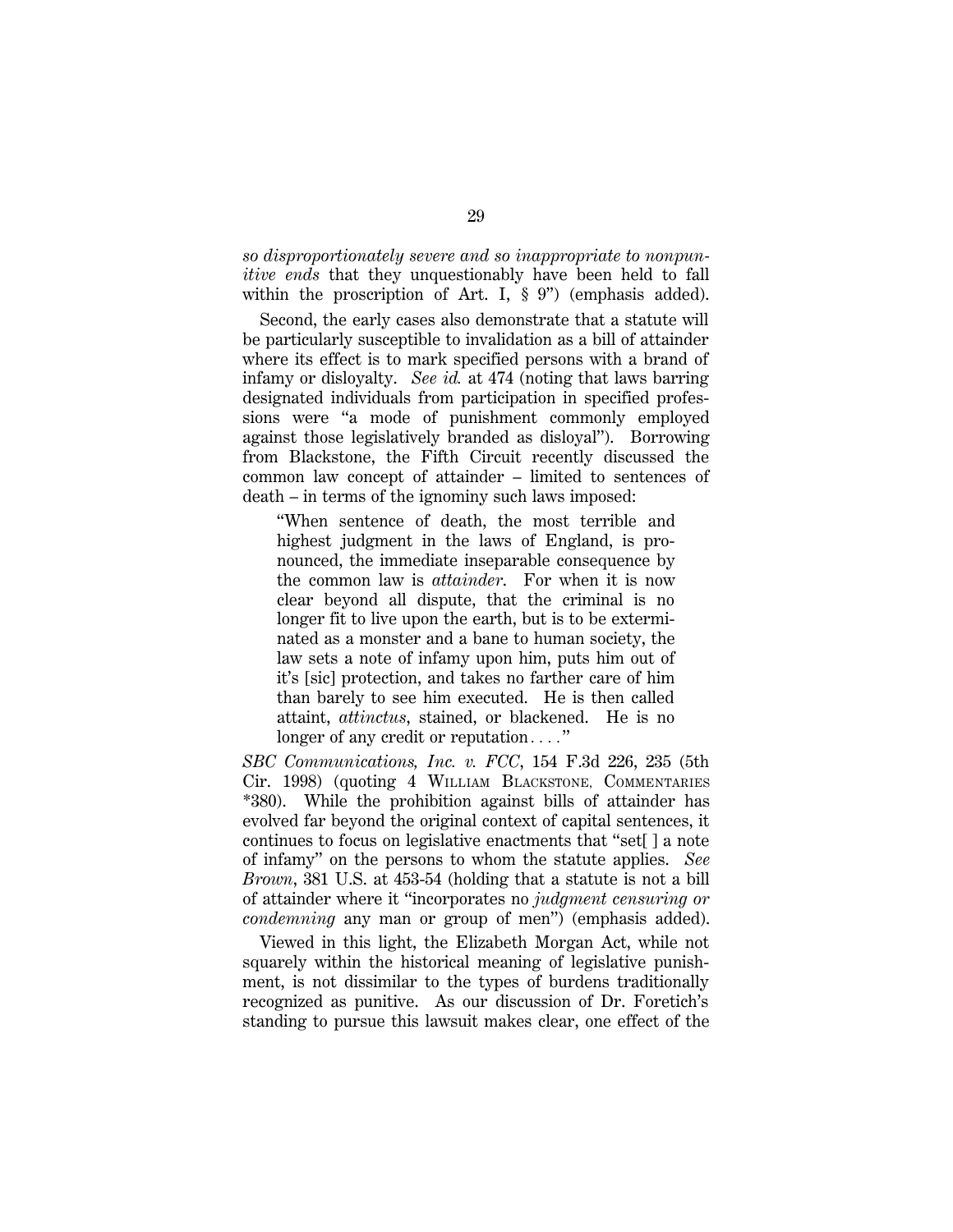Act has been that Dr. Foretich is ''no longer of any credit or reputation.'' If anything, the burdens imposed on Dr. Foretich under the Act – deprivation of parental rights and the opprobrium of being branded a criminal child abuser – may be of even greater magnitude than many of those at issue in the historical cases. If deprivation of the right to hold office in a labor union, *see Brown*, 381 U.S. at 458-60, or to practice a certain profession, *see Lovett*, 328 U.S. at 316, can constitute punishment, surely deprivation of Dr. Foretich's right to be with his own daughter on the basis of a legislative determination of criminal sexual abuse also qualifies for that description. A finding that the Act constitutes a bill of attainder therefore would not be an inconsistent extension of the historical category.

In any event, even if the Act does not fall precisely within the historical meaning of punishment, this conclusion would not preclude a finding that the Act constitutes an unconstitutional bill of attainder. Case law makes clear that ''our inquiry is not ended by the determination that the Act imposes no punishment traditionally judged to be prohibited by the Bill of Attainder Clause.'' *Nixon*, 433 U.S. at 475. Were this not the case, "new burdens and deprivations might be legislatively fashioned that are inconsistent with the bill of attainder guarantee.'' *Id.* For this reason, the category of ''bills of attainder'' has continued to evolve and expand. *See BellSouth II*, 162 F.3d at 683. We therefore proceed to apply the other criteria for legislative punishment to determine whether the Act constitutes an impermissible bill of attainder. *See Selective Serv. Sys*., 468 U.S. at 853-54 (''To ensure that the Legislature has not created an impermissible penalty not previously held to be within the proscription against bills of attainder, we must determine whether the challenged statute can be reasonably said to further nonpunitive goals.'').

# *2. The Functional Test*

Under the second prong of the bill of attainder analysis, we must consider ''whether the law under challenge, viewed in terms of the type and severity of burdens imposed, reasonably can be said to further nonpunitive legislative purposes.''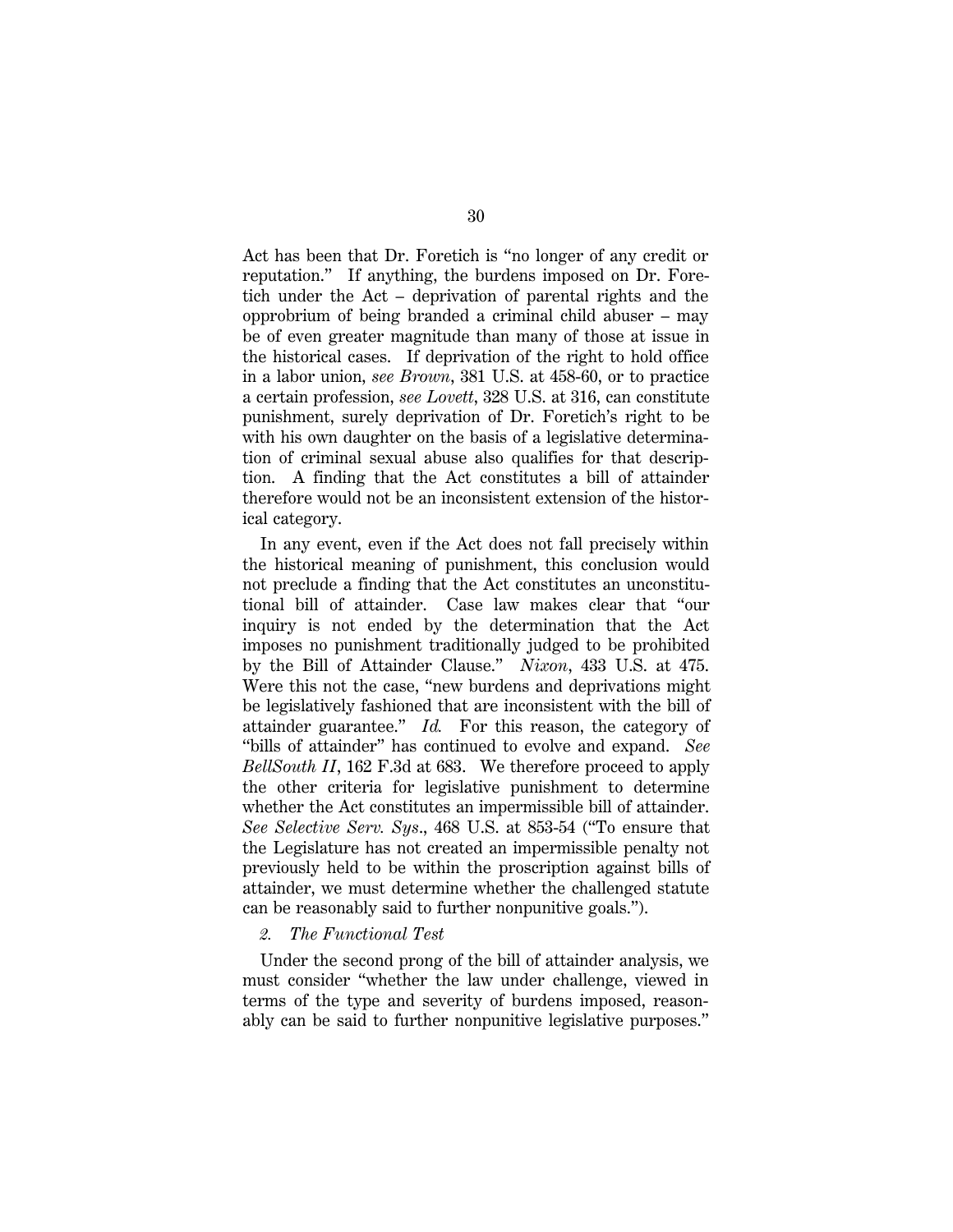*Nixon*, 433 U.S. at 475-76. ''Where such legitimate legislative purposes do not appear, it is reasonable to conclude that punishment of individuals disadvantaged by the enactment was the purpose of the decisionmakers.'' *Id*. at 476. Under this functional test, the nonpunitive aims must be ''sufficiently clear and convincing'' before a court will uphold a disputed statute against a bill of attainder challenge. *BellSouth II*, 162 F.3d at 686.

Courts have conducted this inquiry by examining both the purported ends of contested legislation and the means employed to achieve those ends. In *Nixon*, the Supreme Court rejected a bill of attainder challenge to an act directing the Administrator of General Services to take custody of the presidential papers and tape recordings of former President Nixon. 433 U.S. at 429. The Court found the objectives of the act, which included the need to preserve information necessary to the completion of Watergate-related prosecutions and the desire to safeguard documents of historical significance, to be ''legitimate justifications'' for its passage, *id.* at 476, that did not "support[] an implication of a legislative policy designed to inflict punishment on an individual.'' *Id*. at 478. In addition, the Court noted aspects of the statute designed to protect the rights of the burdened party. *Id*. at 477. The Court therefore found the act to be a ''fair exercise of Congress' responsibility.'' *Id*.

More recently, in *Selective Service System*, the Court examined the constitutionality of a statute denying federal financial aid to male students who failed to register for the draft. 468 U.S. at 843. The Court first noted that the statute served the nonpunitive legislative goal of encouraging those required to register to do so. *Id*. at 854. The Court further examined whether the means employed in the statute – conditioning the receipt of federal aid on registration – was a ''rational means'' of achieving the goal. *Id*. ''Since the group of young men who must register for the draft overlaps in large part with the group of students who are eligible for [federal] aid,'' the Court found, ''Congress reasonably concluded that [the statute] would be a strong tonic to many nonregistrants." *Id.* The Court also found the scope of the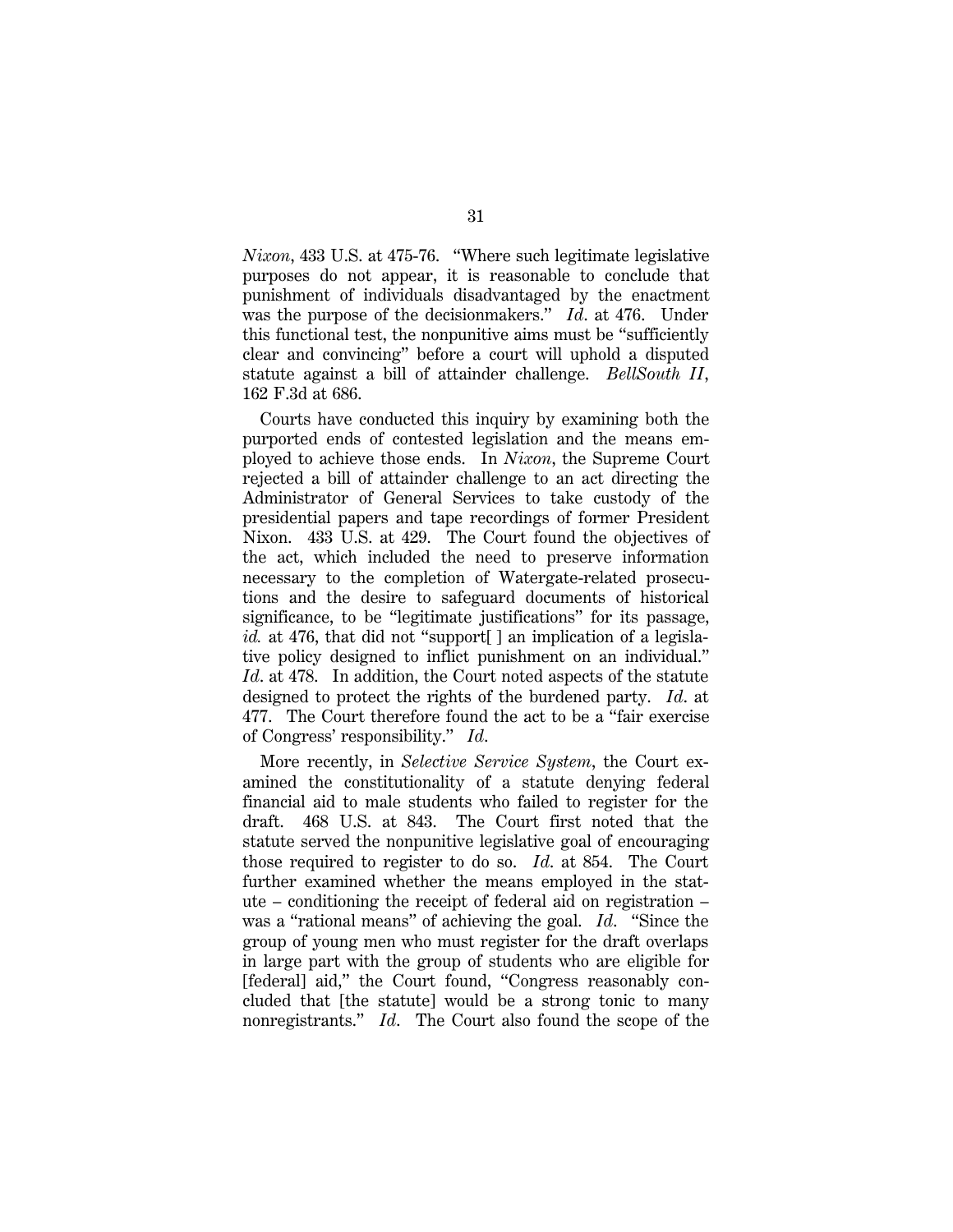legislation to be relevant under the functional test. *Id*. at 855. That the statute applied equally to unintentional violators, rather than ''singl[ing] out intentional nonregistrants,'' evinced the statute's ''nonpunitive spirit.'' *Id*.

Our own cases have emphasized the need for a legitimate nonpunitive purpose and a rational connection between the burden imposed and nonpunitive purposes of the legislation. In *BellSouth II*, we found that the challenged portion of the Telecommunications Act of 1996 did not inflict punishment because it was a rational means of serving a fair and legitimate nonpunitive purpose. *See* 162 F.3d at 686-90 (citing cases indicating the need for a meaningful nexus between the restriction imposed and the legitimate government purpose). We further noted that ''the differential treatment'' of the parties specified in the Act was ''neither suggestive of punitive purpose nor particularly suspicious.'' *Id*. at 690; *see also BellSouth I*, 144 F.3d at 67 (finding other portions of the Telecommunications Act to serve rational and nonpunitive purposes and that the selectivity of the Act was ''quite understandable without resort to inferences of punitive purpose'').

By contrast, other cases make clear that where there exists a significant imbalance between the magnitude of the burden imposed and a purported nonpunitive purpose, the statute cannot reasonably be said to further nonpunitive purposes. *See Consol. Edison Co*., 292 F.3d at 354 (holding a statute to be a bill of attainder where ''the legislature piled on a burden that was obviously disproportionate to the harm caused'').

Because such an imbalance belies any purported nonpunitive goals, the availability of ''less burdensome alternatives'' becomes relevant to the bill of attainder analysis. *See Nixon*, 433 U.S. at 482 (''In determining whether a legislature sought to inflict punishment on an individual, it is often useful to inquire into the existence of less burdensome alternatives by which that legislature  $\ldots$  could have achieved its legitimate nonpunitive objectives."); *SeaRiver*, 309 F.3d at 677-78 (considering whether there existed any less burdensome alternatives by which the legislature could have achieved its pur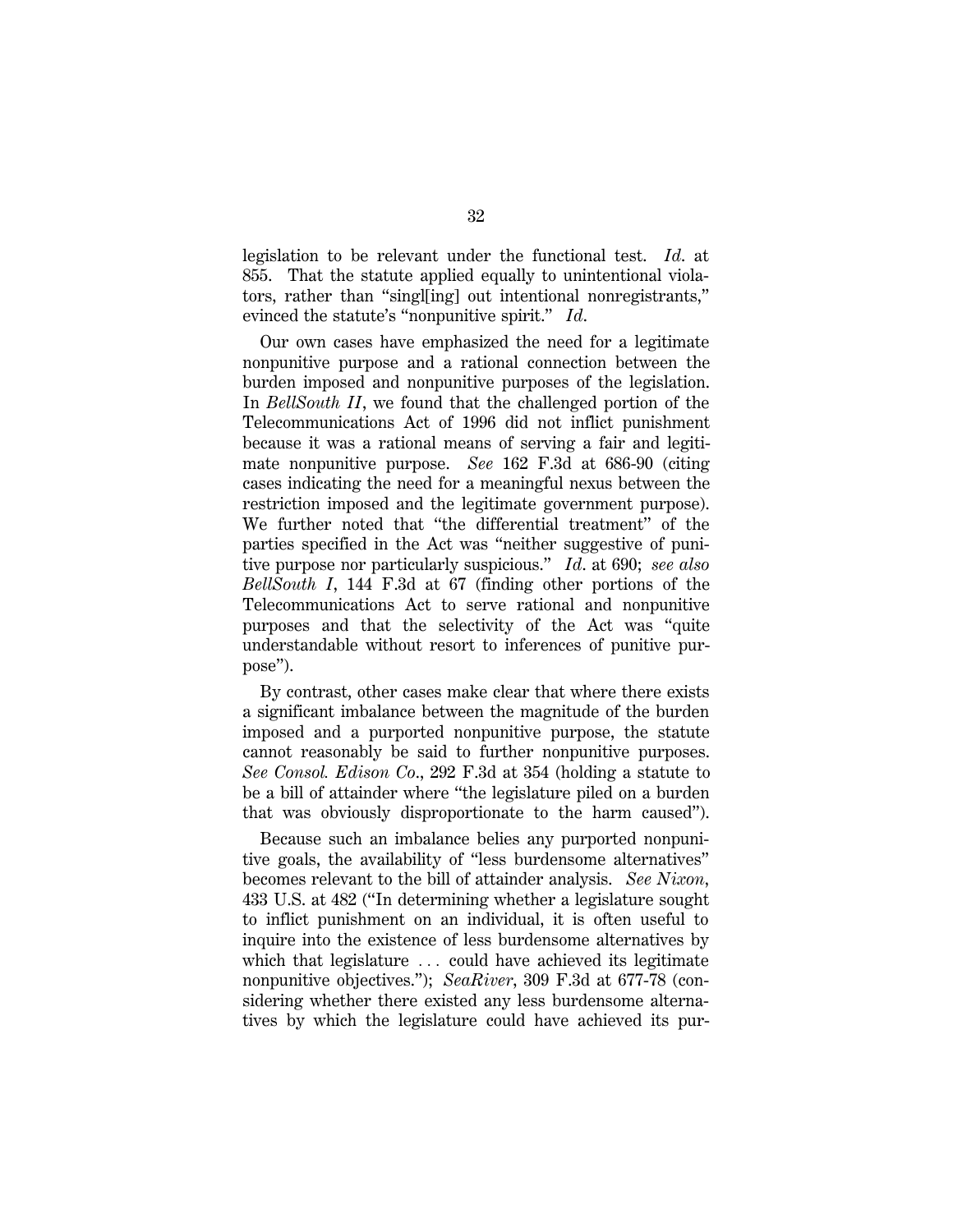pose); *Consol. Edison Co*., 292 F.3d at 354 (noting that there were plainly less burdensome alternatives to the law enacted where the legislature "made no attempt whatsoever to ensure that the costs imposed on Con Ed were proportional to the problems that the legislature could legitimately seek to ameliorate").

Certain principles emerge from these cases. First, to avoid designation as a bill of attainder, a statute that burdens a particular person or class of persons must serve purposes that are not only nonpunitive, but also rational and fair. *See Selective Serv. Sys*., 468 U.S. at 854; *Nixon*, 433 U.S. at 483; *BellSouth II*, 162 F.3d at 680, 686-88. In addition, as the historical cases foreshadowed, there must be a nexus between the legislative means and legitimate nonpunitive ends. *See Selective Serv. Sys.*, 468 U.S. at 854; *BellSouth II*, 162 F.3d at 687-88. Additionally, a court must weigh the purported nonpunitive purpose of a statute against the magnitude of the burden it inflicts. *See Nixon*, 433 U.S. at 475-76 (stating that the question under the functional test is ''whether the law under challenge, *viewed in terms of the type and severity of burdens imposed*, reasonably can be said to further nonpunitive legislative purposes'') (emphasis added). It is not the severity of a statutory burden in absolute terms that demonstrates punitiveness so much as the magnitude of the burden relative to the purported nonpunitive purposes of the statute. A grave imbalance or disproportion between the burden and the purported nonpunitive purpose suggests punitiveness, even where the statute bears some minimal relation to nonpunitive ends. *See id.* at 473; *Consol. Edison Co.*, 292 F.3d at 354.

Other aspects of a challenged statute also bear on the bill of attainder analysis. For example, the inclusion of protective measures designed to safeguard the rights of the burdened individual or class weighs against a finding that a statute is a bill of attainder. *See Nixon*, 433 U.S. at 477. Moreover, the selectivity or scope of a statute may indicate punitiveness where the differential treatment of the affected party or parties cannot be explained ''without resort to inferences of punitive purpose.'' *BellSouth I*, 144 F.3d at 67; *see*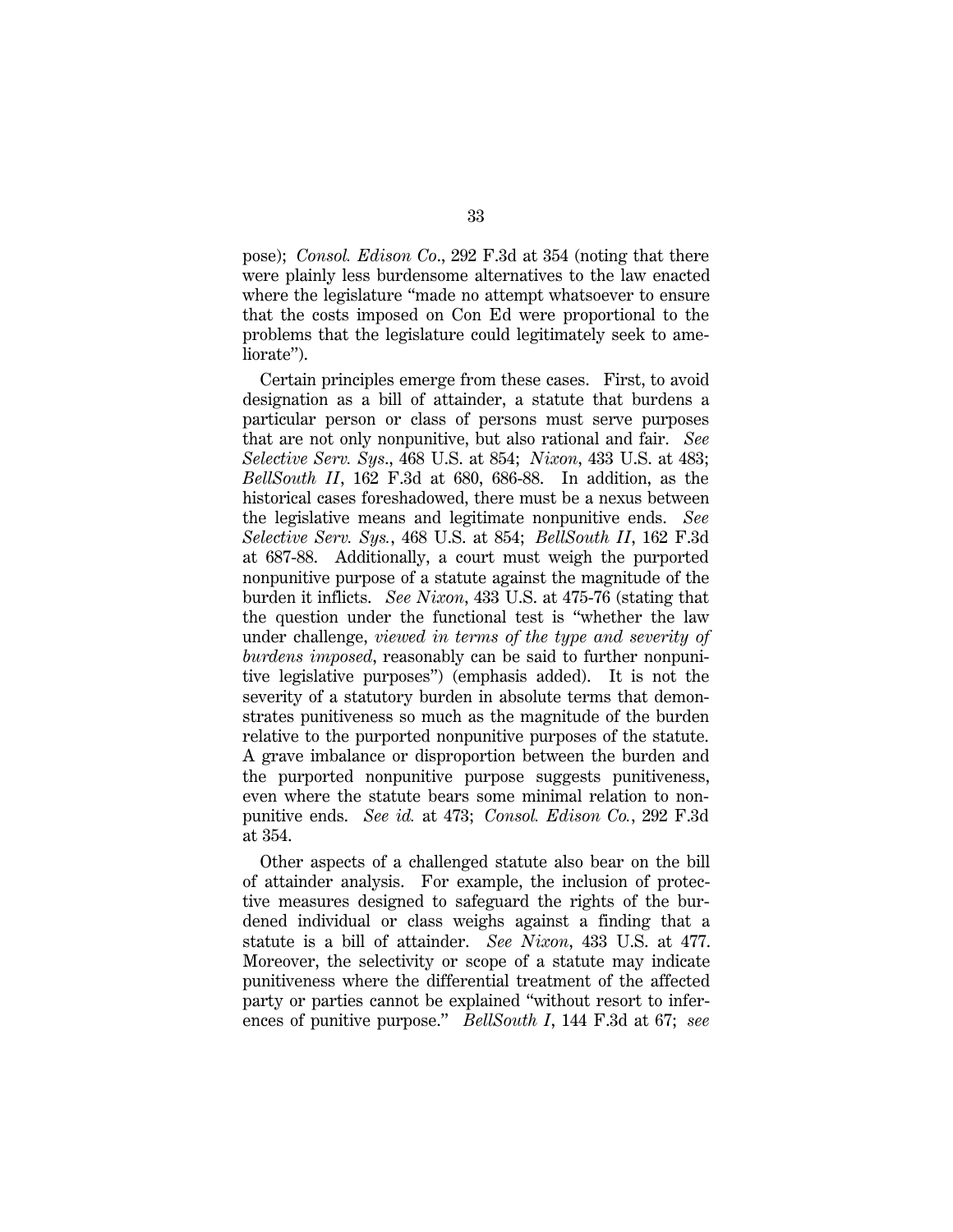*also Navegar, Inc. v. United States*, 192 F.3d 1050, 1067 (D.C. Cir. 1999), *cert. denied*, 531 U.S. 816 (2000) (holding that the breadth of a challenged statute indicated that Congress ''was aiming not to punish appellants, but rather to regulate an entire class''); *BellSouth II*, 162 F.3d at 690. Finally, the availability of less burdensome alternatives can also cast doubt on purported nonpunitive purposes. *See Nixon*, 433 U.S. at 482; *SeaRiver*, 309 F.3d at 677-78; *Consol. Edison Co*., 292 F.3d at 354. To be sure, these considerations are not alone decisive, and Congress must have sufficient latitude to choose among competing policy alternatives so that our bill of attainder analysis will not ''cripple the very process of legislating.'' *Nixon*, 433 U.S. at 470. Nevertheless, the presence in a challenged enactment of the features highlighted in these cases undercuts the plausibility of any purported benign purposes and points us toward a finding of punitiveness.

Applying these principles to the instant case, we conclude that the Elizabeth Morgan Act constitutes ''punishment'' under the functional test. As an initial matter, there can be no doubt as to the magnitude of the burden the Act imposes on Dr. Foretich. By singling out Dr. Foretich as virtually the only parent subject to the Act, Congress has permanently associated him with criminal acts of child sexual abuse. The Act memorializes a judgment by the United States Congress that Dr. Foretich is guilty of horrific crimes. Congress reached this determination despite the repeated and unwavering rejection of such claims by every court that considered them. As a result, the Act inflicts significant and costly injury to Dr. Foretich's reputation, while it also takes a significant step toward permanently severing Dr. Foretich's relationship with his own daughter.

The Government argues that the Act serves the nonpunitive purposes of promoting the best interests of the child, reuniting a family, and facilitating the return of U.S. citizens to this country. In the Government's view, the burden on Dr. Foretich is merely incidental to legitimate purposes, so the burden does not make the Act a bill of attainder. The difficulty with this argument is that the Government appears to suggest that it can defend the constitutionality of the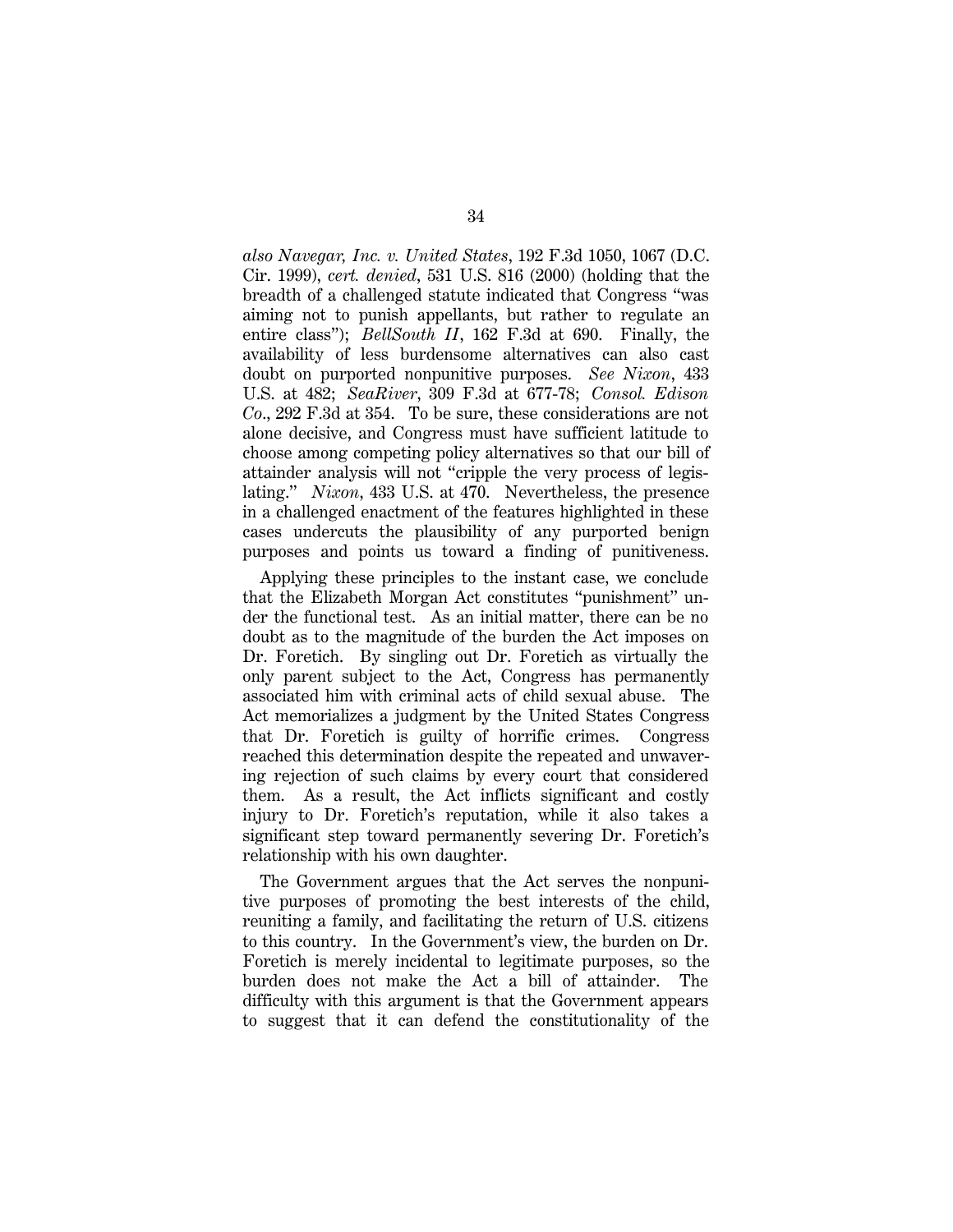statute simply by positing any nonpunitive purpose, regardless of the nature of the burden imposed or the relationship between that burden and the asserted goal. This view is entirely contrary to the prevailing case law noted above. The law is clear that if there exists an extraordinary imbalance between the burden imposed and the alleged nonpunitive purpose, and if the legislative means do not appear rationally to further that alleged purpose, then the statute in question does not escape unconstitutionality merely because the Government can assert purposes that superficially appear to be nonpunitive.

What is most noteworthy here is that the Government's asserted purposes in this case conveniently beg two telling questions: Why did the protection of Hilary's best interests require this legislation? Why were Dr. Morgan and Hilary unable to return ''safely'' to this country to reunite with their family before the passage of the Act? The only plausible answer to each question is that Congress believed Dr. Foretich had abused his daughter and posed a continuing threat to her security and well-being. The purposes the Government alleges thus cannot be viewed as nonpunitive.

This conclusion is inescapable when it is seen that the particular means Congress adopted in this Act belie any nonpunitive aim. Although it asserts that the Act is primarily concerned with promoting the best interests of the child, the Government offers no answer to the question of why the ''best interest'' standard of the Act was not made available in other child custody cases. If the disputed Act had been enacted to apply to *all* pending custody disputes involving children over 13, this would be a different case. Dr. Foretich would still have to secure Hilary's consent before obtaining any visitation with her. However, such a burden, while weighty, could not be viewed as ''punitive'' under the Bill of Attainder Clause.

In this case, however, the fact that Dr. Foretich was *singled out* for this severe burden belies the claim that Congress's purposes were nonpunitive. Evidently, Congress believed that the existing standard ordinarily applied in D.C.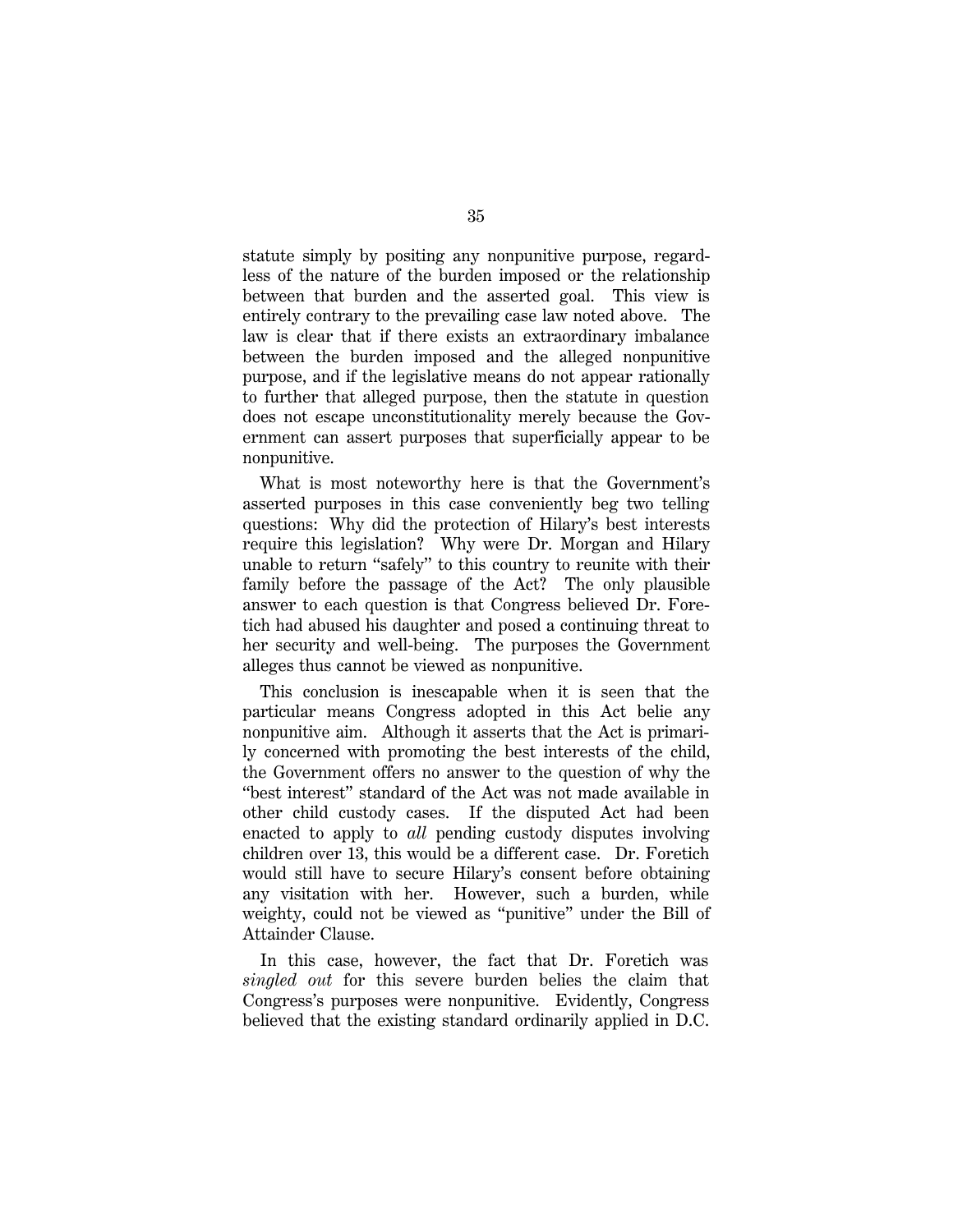custody cases was perfectly adequate to protect the best interests of mature minor children in all cases save one, the Morgan-Foretich custody dispute. Under the normally applicable standard, a Superior Court judge must take account of several factors in determining the best interests of the child, including the child's own wishes. *See* D.C. CODE § 16- 914(a)(3)(A). It is only in the Morgan-Foretich case that Congress chose to make the child's consent determinative. The Government asserted at oral argument that this alteration to the standard was necessary ''to give a mature minor the right to say no, that she does not have to be with someone who she believes abused her.'' Yet, surely there are other ''mature minors'' in the District who prefer with good reason to be placed in the custody of one parent rather than the other. Apparently, in Congress's view, the best interests of those other children are adequately served by the existing standard. In light of the Act's narrow applicability, the Government's asserted purposes are simply implausible. It is the relative imbalance between the burden in this case and the implausible nonpunitive purposes that compels us toward a finding of punitiveness.

The Government responds that a statute is not ''punishment'' merely because Congress could have written it more broadly. It is true that underinclusiveness or specificity, alone, do not render a statute an unconstitutional bill of attainder. The statute must also inflict punishment. *See Nixon*, 433 U.S. at 470–72; *Brown*, 381 U.S. at 449 n.23. Nevertheless, narrow application of a statute to a specific person or class of persons raises suspicion, because the Bill of Attainder Clause is principally concerned with ''[t]he *singling out* of an individual for legislatively prescribed punishment.'' *Selective Serv. Sys.*, 468 U.S. at 847 (quoting *Communist Party v. Subversive Activities Control Bd.*, 367 U.S. 1, 86 (1961)) (emphasis added). Therefore, the functional test necessarily takes account of the scope or selectivity of a statute in assessing the plausibility of alleged nonpunitive purposes. *See Selective Serv. Sys*., 468 U.S. at 855; *Navegar*, 192 F.3d at 1067; *BellSouth II*, 162 F.3d at 690; *BellSouth I*, 144 F.3d at 67. Unlike our previous cases, the instant case is one in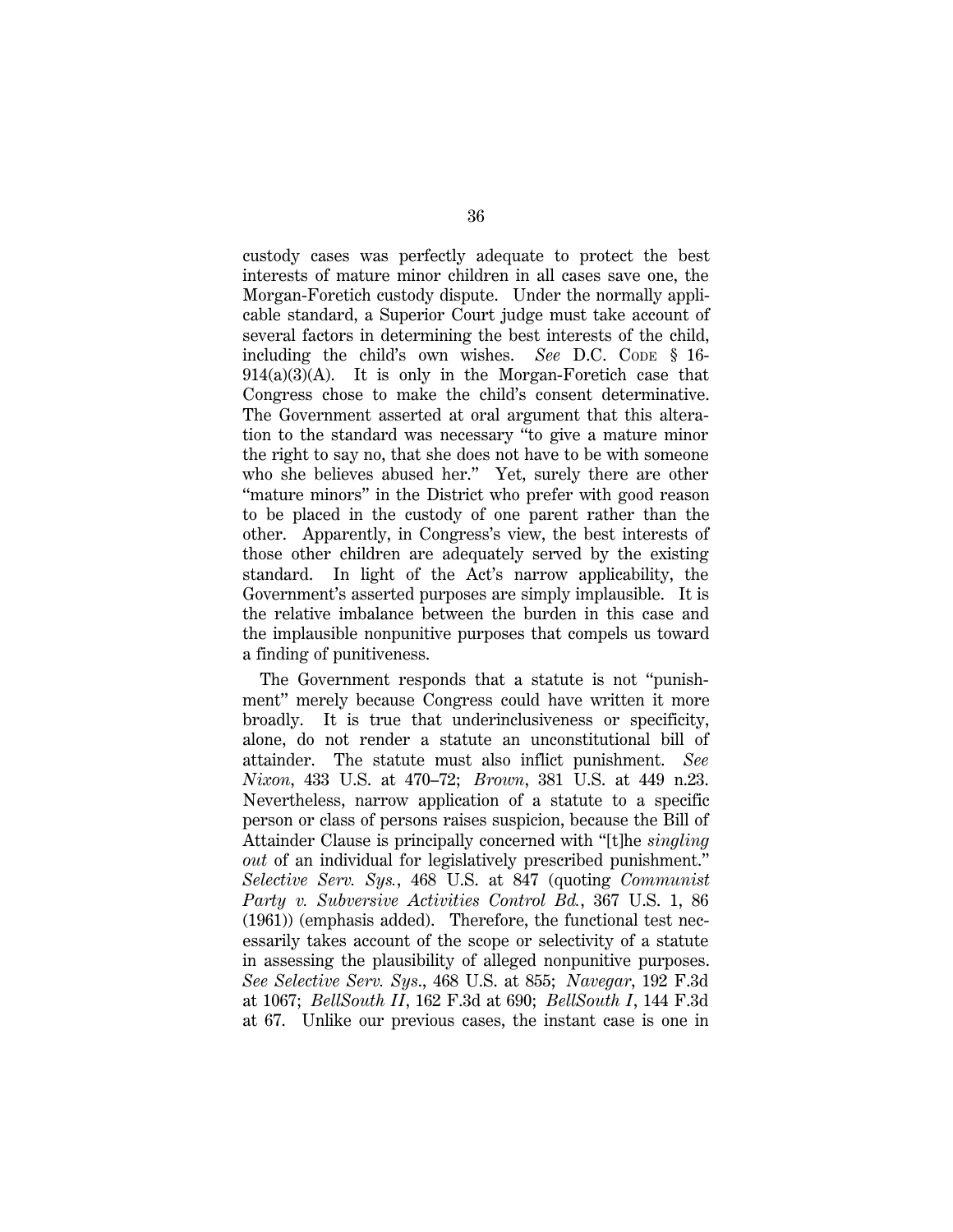which the narrow focus of the disputed Act cannot be explained ''without resort to inferences of punitive purpose.'' *BellSouth I*, 144 F.3d at 67.

In this case, it is the Act's specificity that renders the asserted nonpunitive purposes suspect. And it is the Act's specificity that creates the injury to Dr. Foretich's reputation. If the Act applied in all custody disputes, its provisions for dealing with allegations of sexual abuse would not cast aspersions on any particular person. But as the Government concedes, the Act targets only Dr. Foretich. As a consequence, the Act officially associates Dr. Foretich with criminal sexual abuse because it implies that his daughter alone needs special protections. Whereas the statute at issue in *Nixon* created a ''legitimate class of one,'' 433 U.S. at 472, and served significant public purposes beyond the burdens inflicted on former President Nixon, the Elizabeth Morgan Act creates a vilified class of one with no attendant nonpunitive purposes. Accordingly, we find that the Act imposes ''punishment'' under the functional test because it cannot reasonably be said to further nonpunitive purposes.

#### *3. Motivational Test*

The final test of legislative punishment is "strictly a motivational one: inquiring whether the legislative record evinces a congressional intent to punish.'' *Nixon*, 433 U.S. at 478. Under this prong, a court must inspect legislation for a congressional purpose to ''encroach[ ] on the judicial function of punishing an individual for blameworthy offenses.'' *Id.* at 479. Courts conduct this inquiry by reference to legislative history, the context or timing of the legislation, or specific aspects of the text or structure of the disputed legislation. *See Selective Serv. Sys.*, 468 U.S. at 855 n.15; *Nixon*, 433 U.S. at 478-82.

Given the obvious constraints on the usefulness of legislative history as an indicator of Congress's collective purpose, this prong by itself is not determinative in the absence of ''unmistakable evidence of punitive intent.'' *Selective Serv. Sys*., 468 U.S. at 856 n.15 (quoting *Flemming v. Nestor*, 363 U.S. 603, 619 (1960)). '' '[S]everal isolated statements' are not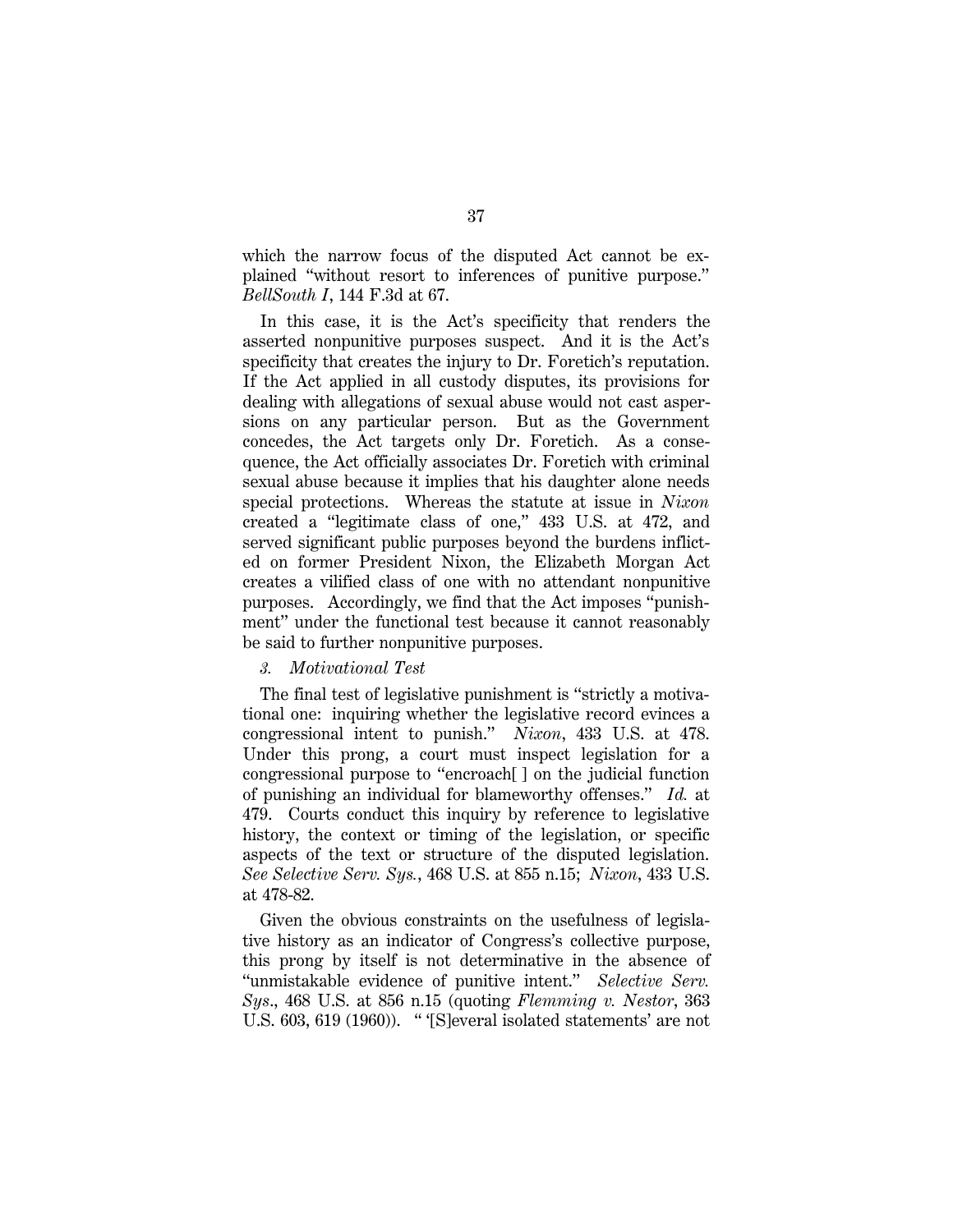sufficient to evince punitive intent,'' *BellSouth II*, 162 F.3d at 690 (quoting *Selective Serv. Sys.*, 468 U.S. at 856 n.15), and cannot render a statute a bill of attainder without any other indicia of punishment. Evidence in the legislative history can bolster our conclusion, however, where other factors suggest punitiveness. *See Lovett*, 328 U.S. at 312, 314 (finding an employment ban to constitute a bill of attainder where committee reports characterized the affected persons as ''subversive'' and ''unfit'' for government service); *cf*. *Nixon*, 433 U.S. at 479 (finding no bill of attainder where the relevant committee reports ''cast no aspersions on appellant's personal conduct and contain[ed] no condemnation of his behavior as meriting the infliction of punishment'').

In this case, the legislative history is replete with evidence that the statutory purpose of the Elizabeth Morgan Act was to ''correct an injustice'' and take sides in a notorious custody dispute. *Hearing* at 8, J.A. 41 (statement of Rep. Molinari). The focus of the Act and the unusual committee hearing in consideration of the bill demonstrate that the legislative process in this case amounted to precisely that which the Bill of Attainder Clause was designed to prevent: a congressional determination of blameworthiness and infliction of punishment. *See Nixon*, 433 U.S. at 468; *Brown*, 381 U.S. at 449 n.23; *DeVeau v. Braisted*, 363 U.S. 144, 160 (1960). For example, the chairman of the subcommittee spoke with apparent passion and sympathy for Hilary Foretich and stated that he sponsored the bill because he knew ''how it feels to be filled with pain as a child.'' *Hearing* at 1, J.A. 37 (statement of Rep. Davis). Other members agreed that the Act was necessary to bring ''justice and satisfaction to one little girl who can only be claimed as a victim.'' *Hearing* at 8, J.A. 41 (statement of Rep. Molinari). Members of the subcommittee also expressed contempt for the D.C. Superior Court's handling of the Morgan-Foretich case. The Act would provide a way of "deal[ing] with the inadequacies of the court system," so that by ''bringing justice to this family, [Congress] can send an inspiring wake-up call to judges all over this country.'' *Id*.; *see also Hearing* at 5, J.A. 39 (statement of Rep. Wolf) (''I don't know why [Superior Court] Judge Dixon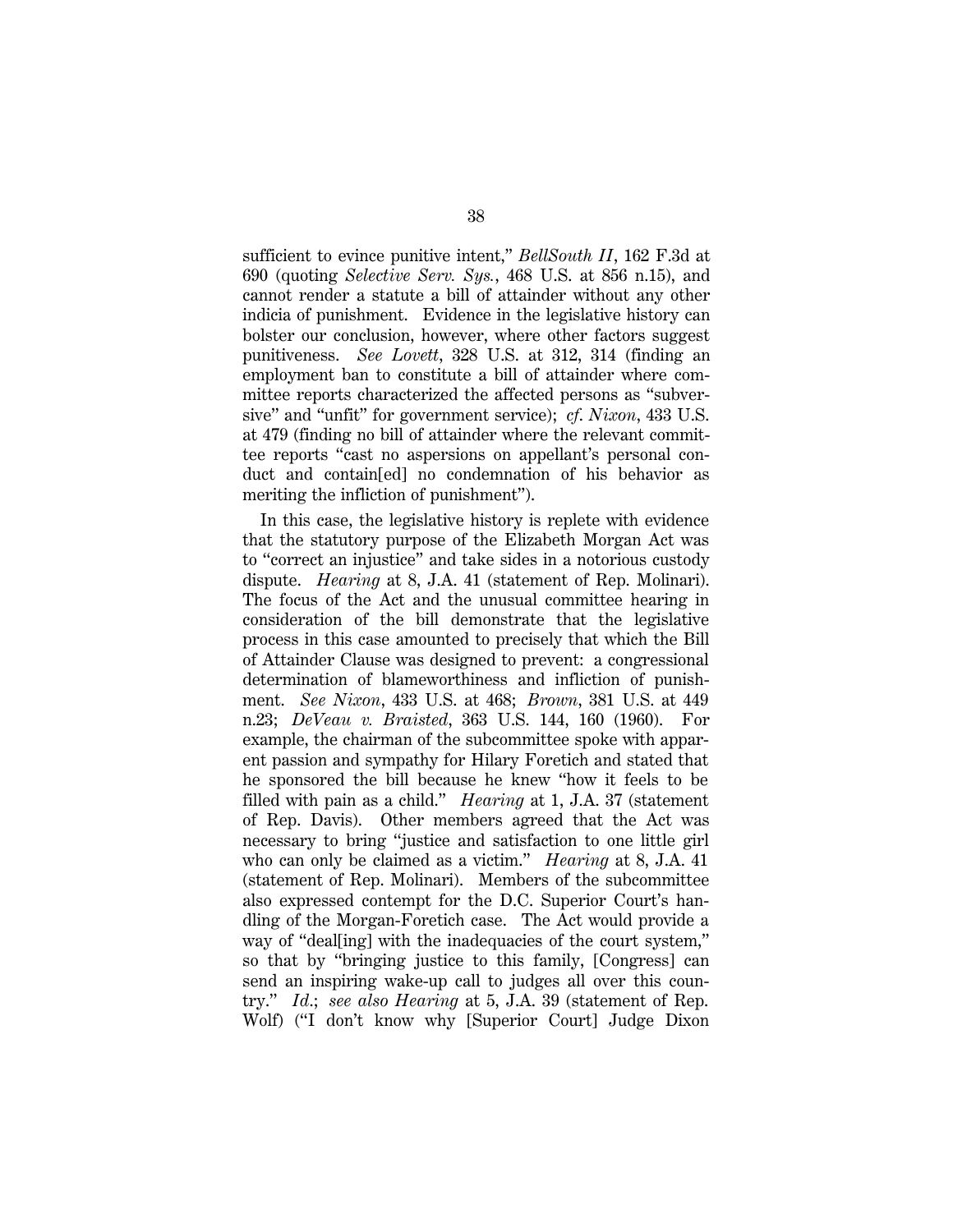didn't do anything.... What is wrong with them?"); *Hearing* at 7, J.A. 40 (statement of Rep. Morella) (''The original court order on this case is ... clearly outdated, and no longer addresses Ellen's best interest, if it ever did.'').

The Government invites us to conclude that Congress's purposes were entirely benign on the basis of statements in the legislative record disclaiming any judgment as to whether Dr. Foretich had indeed abused his daughter. *See*, *e.g.*, *Hearing* at 3, 5, 6, J.A. 38-40. Aside from the fact that these statements appear conveniently self-serving, the Supreme Court has made clear that ''a formal legislative announcement of moral blameworthiness or punishment'' is not necessary to an unlawful bill of attainder. *Nixon*, 433 U.S. at 480. All that is necessary is that the legislative process and the law it produces indicate a congressional purpose to behave like a court and to censure or condemn. *See Brown*, 381 U.S. at 453-54.

The attempt by the Act's sponsors to broker a deal with Dr. Foretich for him to relinquish his parental rights removes any doubt that Congress's purpose in this case was to assume the role of a judicial tribunal and impose its own determinations of who was or was not a fit parent. *See Hearing* at 65, J.A. 69 (statement of Rep. Davis) (''Would you agree to vacate the order? If you do that, there's obviously no need for a bill.''); *see also Hearing* at 59-61, 66-67, 84, J.A. 66-67, 70, 79. That Congress would not have enacted the Act if Dr. Foretich had voluntarily vacated the visitation orders reveals the true purpose behind the Act. Whether through negotiation or legislation, Congress's purpose was to overturn the Superior Court's orders so that Dr. Foretich could have no contact with his daughter. This legislative history alone cannot provide conclusive evidence as to the statutory intent behind the Elizabeth Morgan Act. It does suggest a congressional intent to punish, however. And, in combination with the absence of any plausible nonpunitive purpose, it reinforces our conclusion that the Elizabeth Morgan Act inflicts ''punishment'' within the meaning of the Bill of Attainder Clause.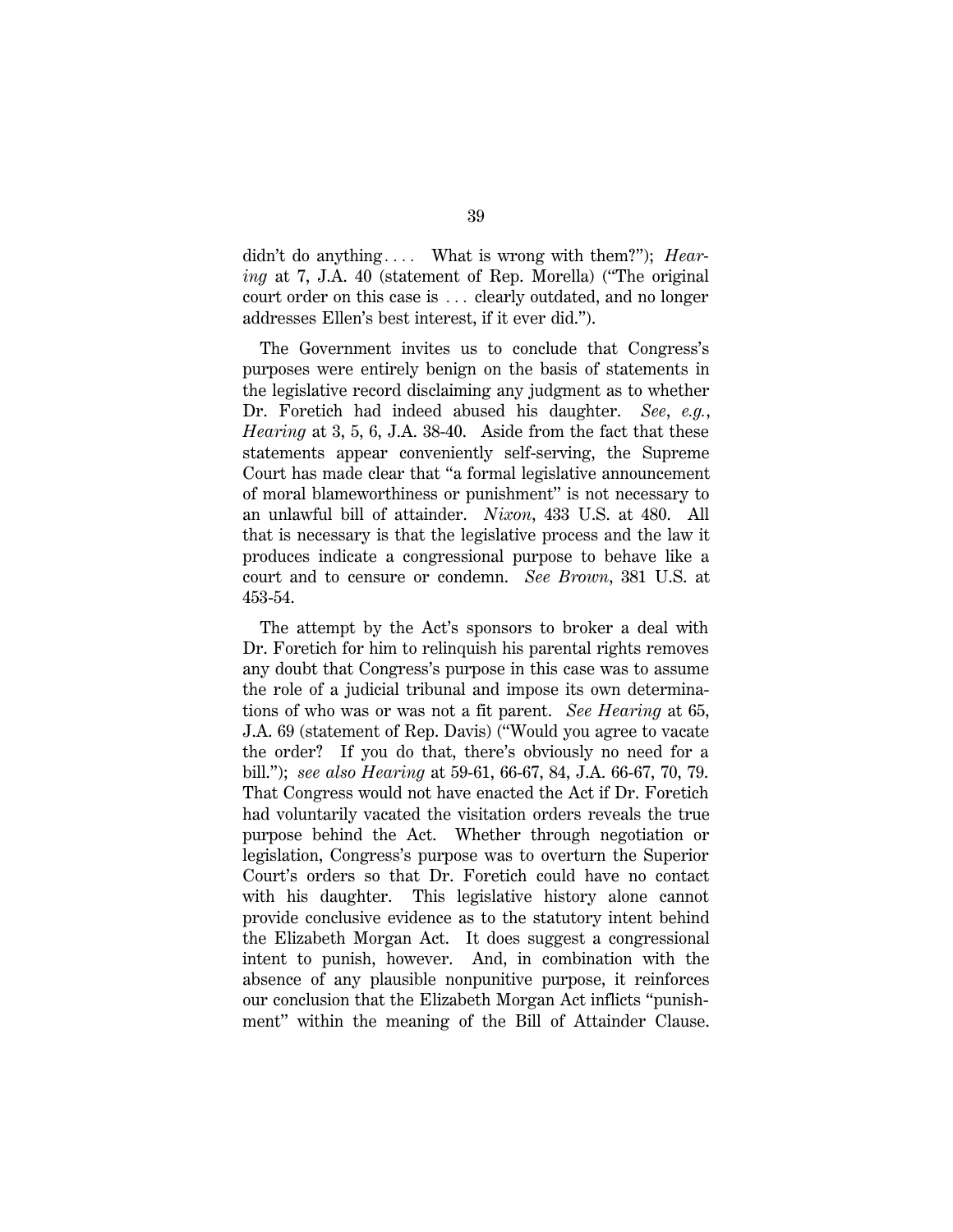# **III. CONCLUSION**

In enacting the Elizabeth Morgan Act, Congress determined that Dr. Foretich is a criminal child abuser and singled him out for punishment on that basis. For this reason, we reverse the judgment of the District Court and hold the Elizabeth Morgan Act to be an unconstitutional bill of attainder.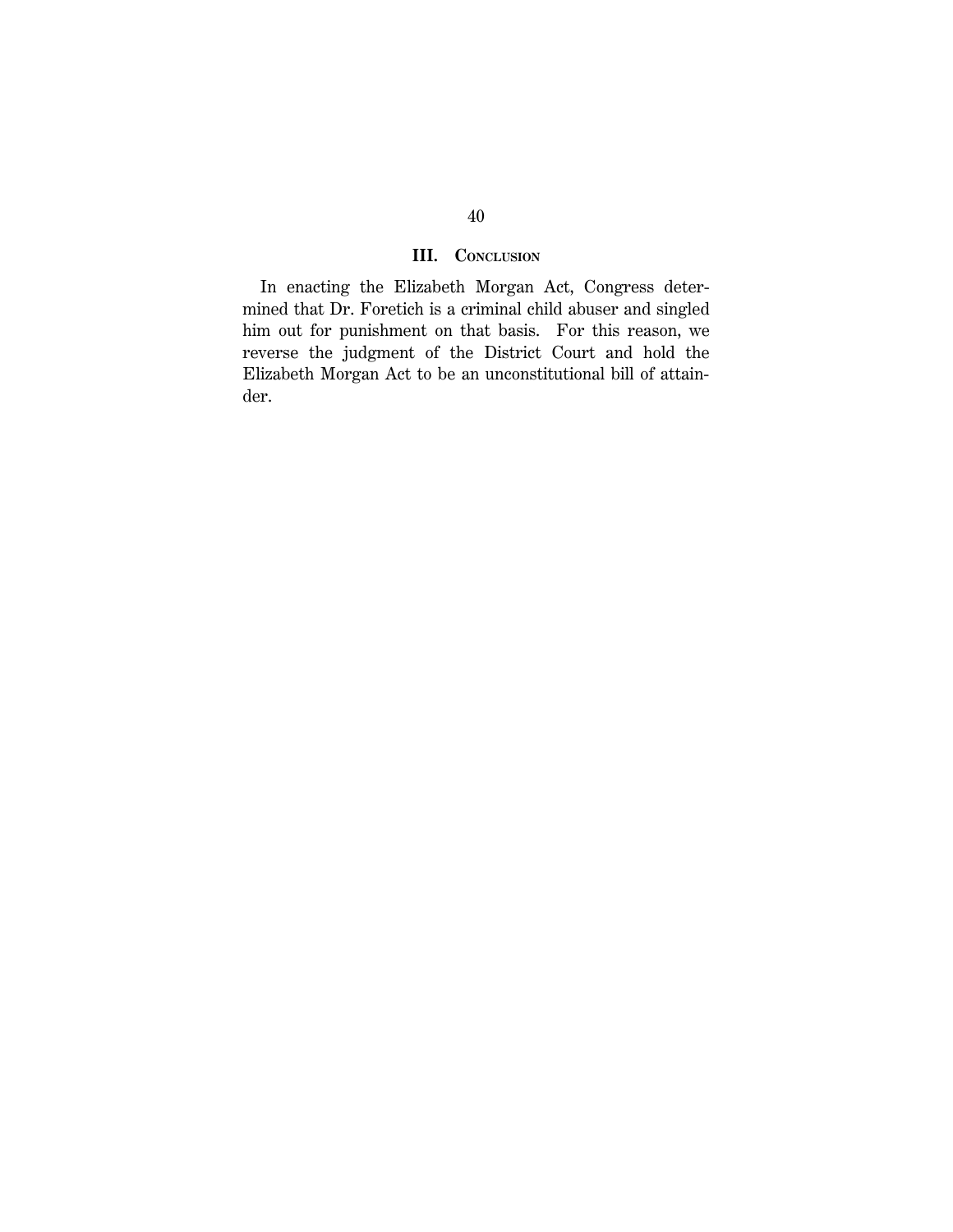TATEL, *Circuit Judge*, concurring in part and concurring in the judgment: I agree that the Morgan Act violates Article I, Section 9 of the Constitution. I write separately because I do not share the court's view about why the Act fails the functional test for punitiveness.

Key to the court's analysis is its belief that the Act furthers "no attendant nonpunitive purposes." Maj. Op. at 37. Protecting Hilary from future abuse, the court concludes, is a punitive objective because Congress would have thought that Hilary needed protection only if it believed that Dr. Foretich had actually abused her. *See id.* at 35 ("The only plausible answer ... is that Congress believed Dr. Foretich had abused his daughter $\ldots$ . The purposes the Government alleges thus cannot be viewed as nonpunitive.''). But Congress could have believed the accusations and yet passed the Act not to punish Dr. Foretich, but to protect Hilary from future abuse. Under those circumstances, the Act would not amount to an attainder because ''[t]he question in each case where unpleasant consequences are [imposed] upon an individual for prior conduct, is whether the legislative aim was to punish that individual for past activity, or whether the restriction of the individual comes about as a relevant incident to a regulation of a present situation...." *Flemming v. Nestor*, 363 U.S. 603, 614 (1960) (quoting *De Veau v. Braisted*, 363 U.S. 144, 160 (1960) (plurality opinion)) (internal quotation marks omitted); *see also Dehainaut v. Pena*, 32 F.3d 1066, 1071 (7th Cir. 1994) (''Even where a fixed identifiable group  $\ldots$  is singled out and a burden traditionally associated with punishment  $\ldots$  is imposed, the enactment may pass scrutiny under bill of attainder analysis if it seeks to achieve legitimate and non-punitive ends and was not clearly the product of punitive intent.''). Thus, Congress could have imposed burdens on Dr. Foretich without violating the Bill of Attainder Clause so long as it did so while pursuing a legitimate objective and not in order to punish him.

Of course, if the legislative record contained little or no evidence to support the accusations of abuse, then Congress's acceptance of them and its consequent decision to burden Dr. Foretich would raise suspicions of punitiveness. But that is not the case here. Relying on testimony from numerous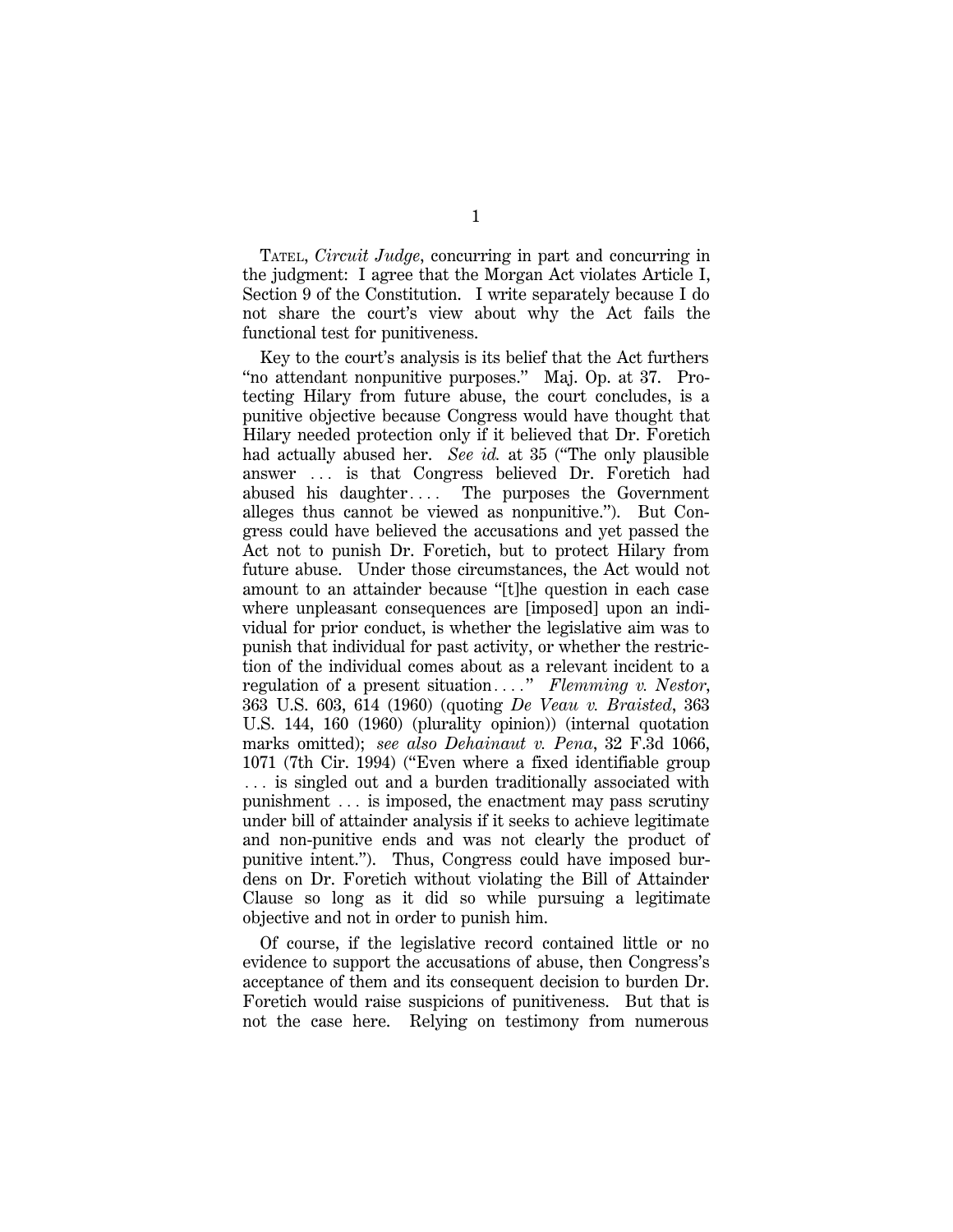experts and other witnesses, the D.C. Superior Court judge who presided for years over the Morgan-Foretich custody dispute found the evidence of abuse ''in equipoise,'' *Morgan v. Foretich*, No. D–684–83, slip op. at 3 (D.C. Super. Ct. Aug. 18, 1987), *reprinted in* J.A. 306, i.e., that the chances that Hilary had been abused were fifty-fifty. Congress could thus have resonably believed that Hilary required protection, and nothing barred it from concluding that she needed more protection than the D.C. court had provided. *See BellSouth Corp. v. FCC*, 162 F.3d 678, 689 (D.C. Cir. 1998) (''Congress may read the evidence before it in a different way than might this court or any other...."). For this reason, I think we have no basis for declaring the goal of protecting Hilary to be a ''smoke screen'' behind which Congress is hiding punitive motives. *See id.* (finding the functional test unsatisfied because ''it [could not] be legitimately suggested that the risks of anticompetitive conduct were so feeble that no one could reasonably assert them except as a smoke screen for some invidious purpose'' (internal quotation marks omitted)).

The court articulates a second reason for concluding that Congress acted punitively: if Congress thought D.C. law inadequate to protect Hilary, then it would have extended the Morgan Act to all D.C. child-custody cases. *See* Maj. Op. at 36 (''In light of the Act's narrow applicability, the Government's asserted purposes are simply implausible.''). Congress may have decided against legislating more broadly, however, because the Morgan-Foretich case was the only one it knew about in which a court did not act to prevent future abuse of a child even though the child believed she had been abused and even though the court had found evidence of abuse. Recognizing the unique nature of each case, Congress may have been unprepared to place on other parents the onus it imposed on Dr. Foretich without knowing more about their particular situations. The Supreme Court accepted a similar explanation in *Nixon v. Administrator of General Services*, 433 U.S. 425 (1977). There, President Nixon charged that Congress had punitively targeted him by requiring that he turn his presidential papers over to the General Services Administration. The law did not, Nixon pointed out, address the papers of other presidents—either past or future—nor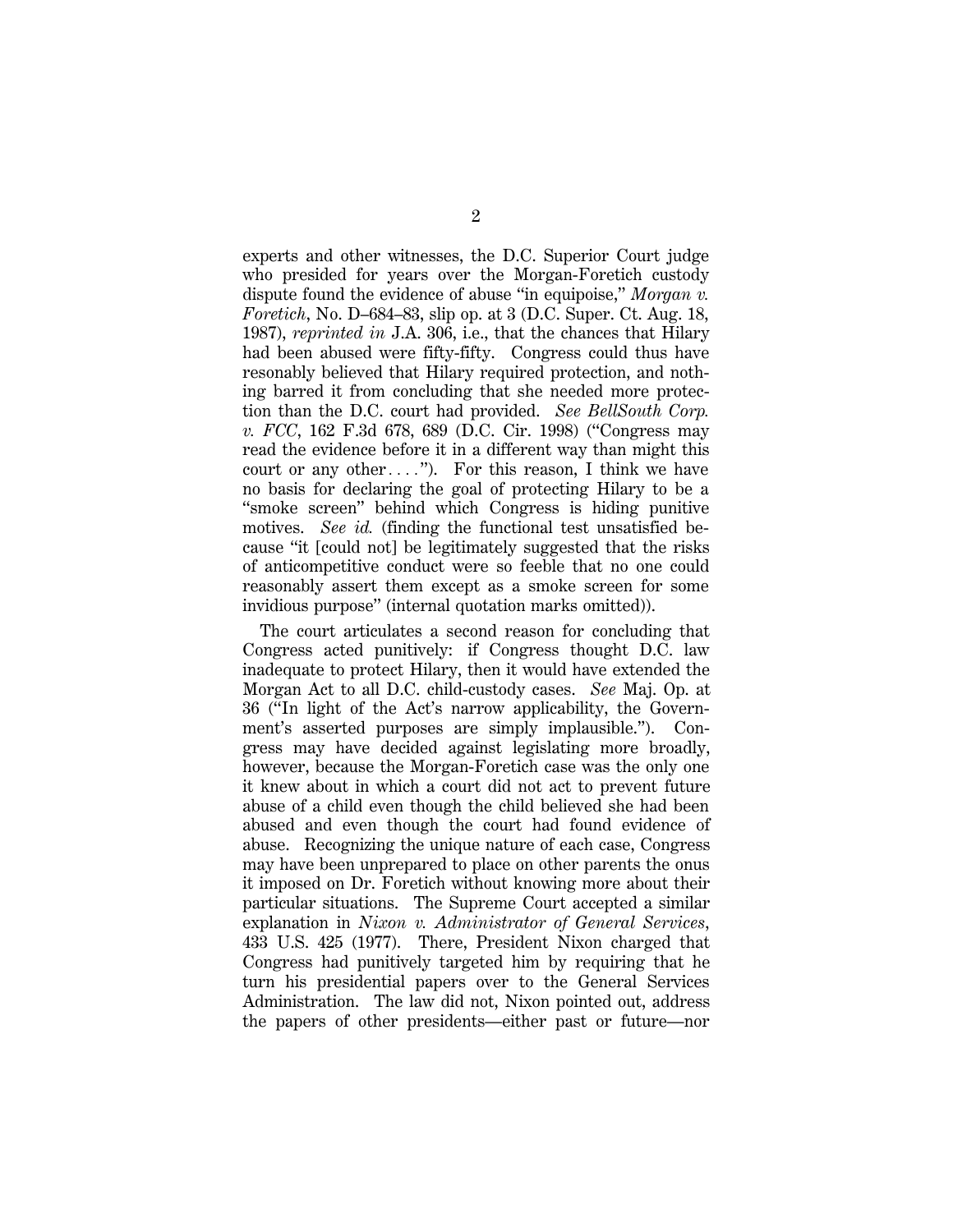did it address other officials' papers. Holding that this did not make the law punitive, the Court explained:

Congress' action to preserve only appellant's records is easily explained by the fact that at the time of the Act's passage, only his materials demanded immediate attention $\ldots$  Congress had reason for concern solely with the preservation of appellant's materials, for he alone had entered into a depository agreement ... which by its terms called for the destruction of certain of the materials.

*Id.* at 472. Given that here too ''the focus of the enactment can be fairly and rationally understood,'' *id.*, I cannot agree that Congress's decision to target Dr. Foretich makes the Morgan Act a bill of attainder. As long as Congress does not act to punish, it may legislate narrowly because its decision to resolve a case by legislatively determining guilt does not violate the Bill of Attainder Clause—punishment violates that clause. *See Selective Serv. Sys. v. Minn. Pub. Interest Group*, 468 U.S. 841, 846 (1984) ("A bill of attainder [is] ... a law that legislatively determines guilt *and inflicts punishment* upon an identifiable individual...." (internal quotation marks omitted) (emphasis added)).

To me, what makes the Morgan Act a bill of attainder is that the only legitimate, non-punitive objective the Act might plausibly have furthered—protecting Hilary from abuse could have been achieved in a less-burdensome way, i.e., by prohibiting the D.C. court from granting Dr. Foretich *unsupervised* visitation. *See Nixon*, 433 U.S. at 482 (''In determining whether a legislature sought to inflict punishment on an individual, it is often useful to inquire into the existence of less burdensome alternatives by which that legislature  $\ldots$ could have achieved its legitimate nonpunitive objectives.''). Barring unsupervised visits would have guaranteed Hilary's safety without imposing on Dr. Foretich the extreme burden of effectively terminating his parental rights. That Congress eschewed this less-burdensome alternative and imposed an additional hardship that had no legitimate non-punitive purpose demonstrates the Act's punitiveness, rendering it a bill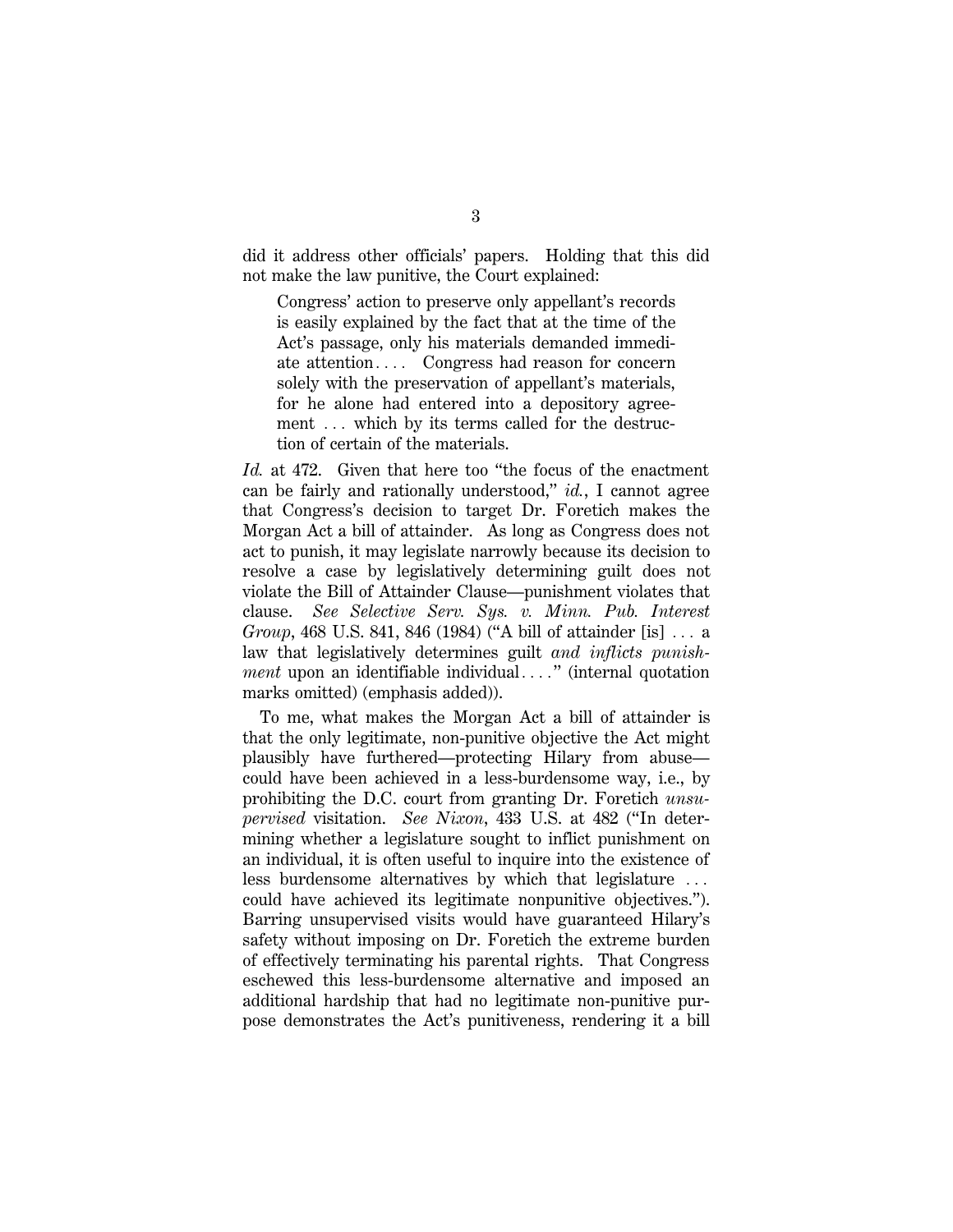of attainder. ''[D]eprivations and disabilities [that are] so disproportionately severe and so inappropriate to nonpunitive ends  $\ldots$  unquestionably  $\ldots$  fall within the proscription of Art. I, § 9.'' *Id.* at 473.

This approach tracks the Second Circuit's in *Consolidated Edison Co. v. Pataki*, 292 F.3d 338 (2d Cir. 2002). There, the court found that the New York State legislature had a valid, non-punitive reason for requiring Con Ed, the sole target of the challenged law, to absorb the costs of a power outage that was at least partly its fault: if Con Ed did not absorb the costs, ratepayers would have to. ''The legislature could legitimately conclude,'' the Second Circuit held, ''that, as between Con Ed, the party that caused the outage, and the ratepayers, parties having nothing whatsoever to do with the outage, Con Ed should bear the costs attributable to its negligence.'' *Id.* at 352. The court had a very different view about the legislature's decision to bar Con Ed from recovering the outage costs that it would have incurred even had it not acted negligently. Because that "pilling] on," *id.* at 354, served no non-punitive purpose, the court concluded the statute was a bill of attainder. Here, too, even though Congress had a valid non-punitive reason for passing the Morgan Act, it impermissibly ''piled on'' an additional, entirely unnecessary burden. This punitiveness, combined with the Act's undisputed specificity, renders the Act a bill of attainder.

Perhaps seeking to avoid the consequences of this analysis, the government insists that Congress passed the Morgan Act in order to accomplish a different purpose—one for which no less-burdensome alternative existed. According to the government, Congress wanted to give priority to "a 14-year-old" child's interest in being able to determine whether and to what extent she had to visit a non-custodial parent...." Appellees' Br. at 50. Congress did this, the government asserts, in order to spare Hilary from trauma she might suffer were she forced to see a biological parent she believed had abused her. To satisfy the functional test, however, a goal must itself be legitimate. *See Nixon*, 433 U.S. at 476 ("Where ... *legitimate* legislative purposes do not appear, it is reasonable to conclude that punishment of individuals